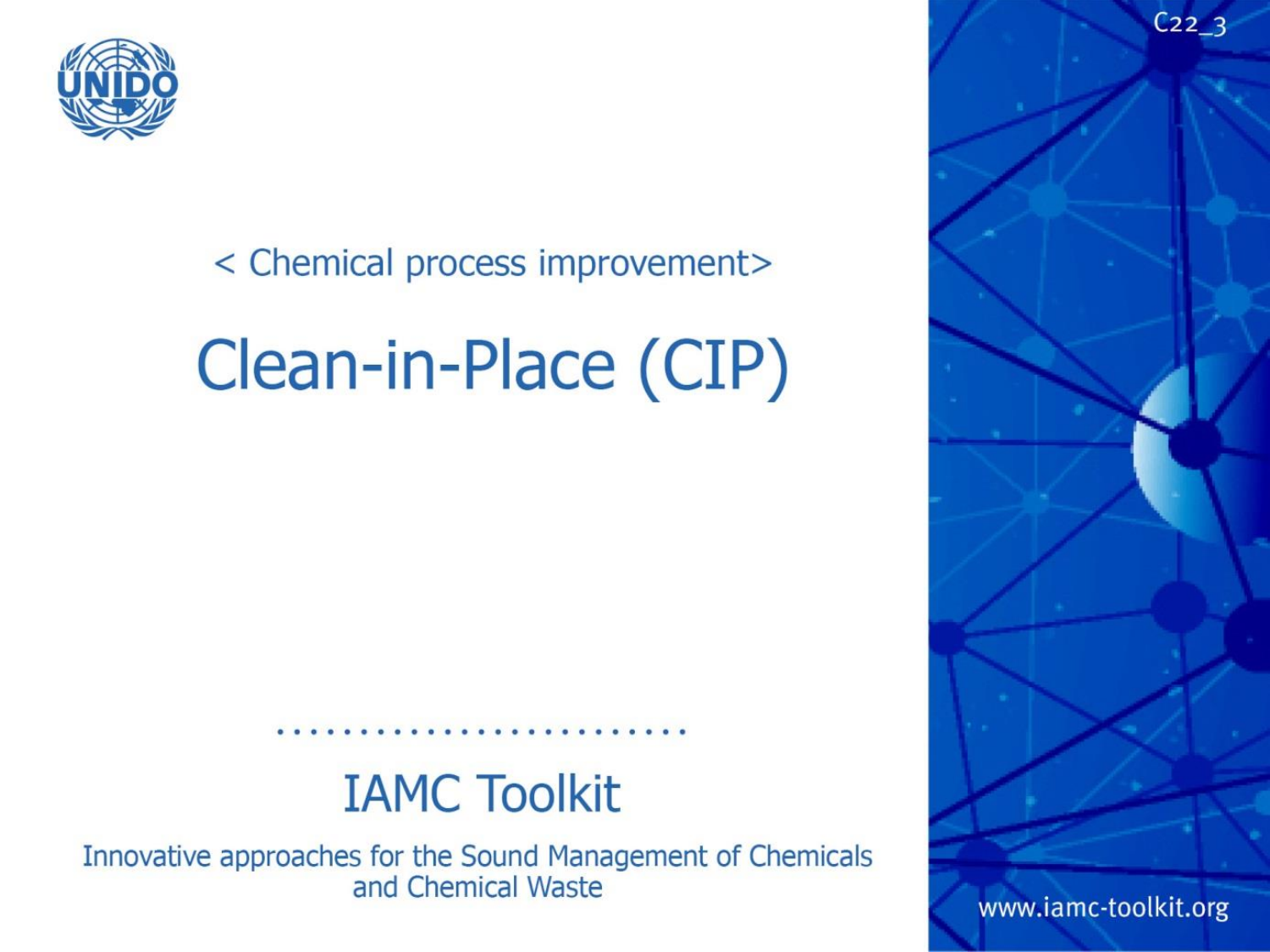### Introduction

Cleaning processing equipment (e.g. mixing vessels, pipelines) can cost personnel resources, cleaning chemicals, water and energy. Additionally, contamination from one chemical product to another is a concern.

This presentation introduces the reader to state-of-the-art Clean-in-Place (CIP) technology which results in improved cleaning performance, reduced resource use, reduced cleaning time and more time for equipment to produce valuable products.

The presentation also provides the reader with guidelines for designing and optimizing CIP facilities.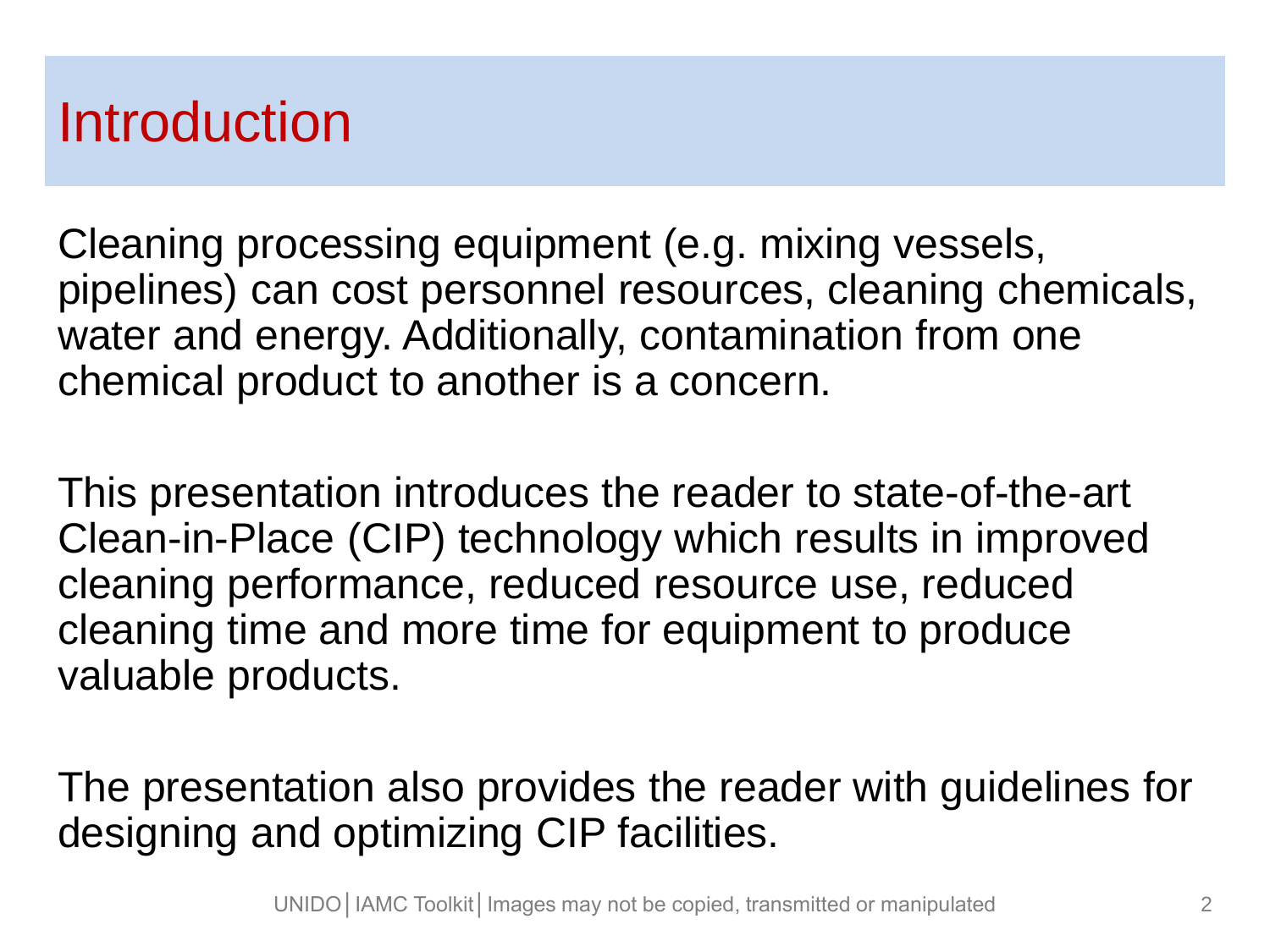### **Contents**

- 1. Overview of CIP
	- Definition of CIP
	- **Fields of application**
	- **Benefits of CIP**
	- Challenges when implementing CIP in SMEs
	- **Limitations of CIP systems**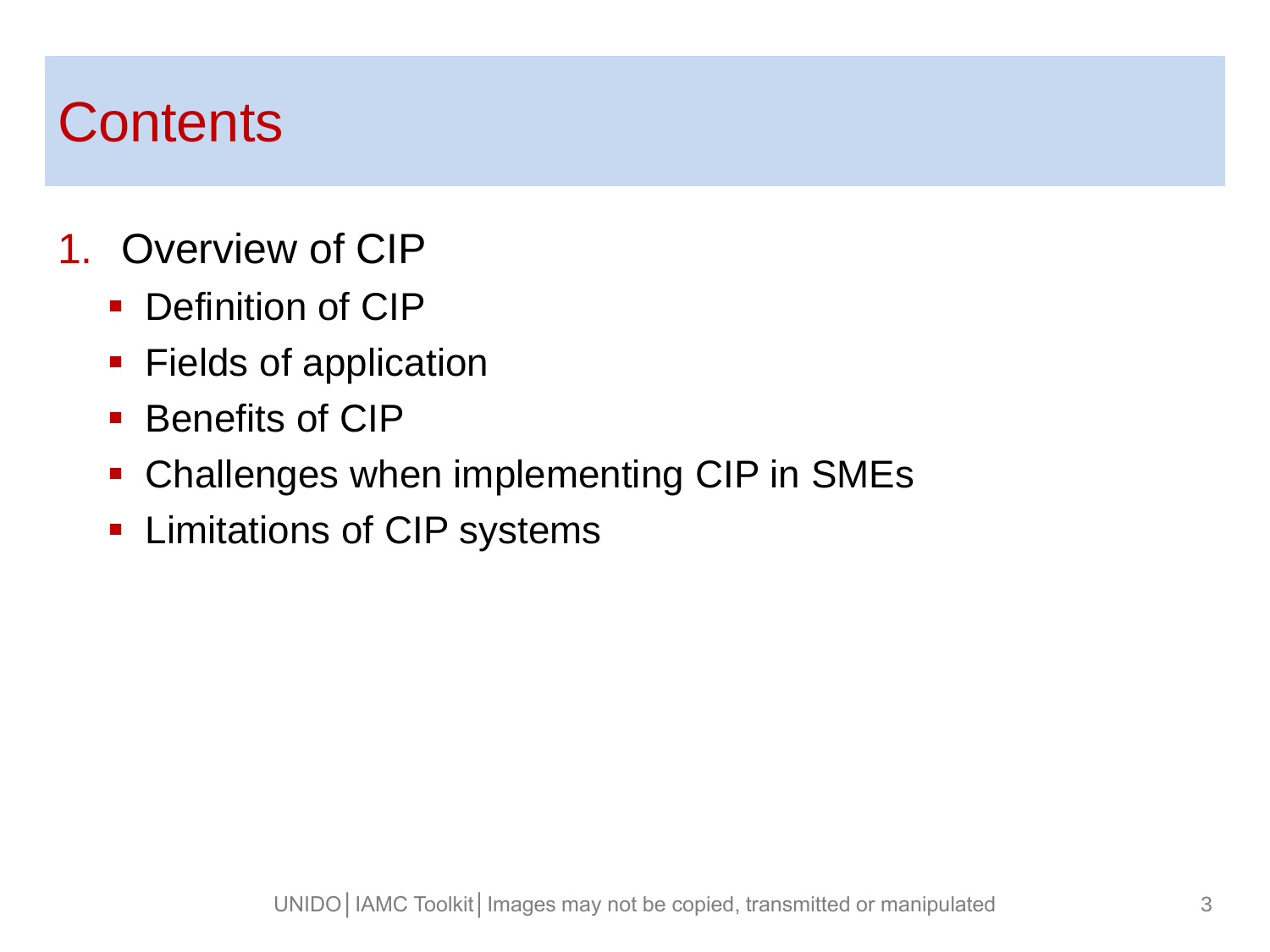### **Contents**

- 2. Technology Description
	- CIP process description
	- Types of CIP systems
- 3. CIP Design Considerations
	- **Factors to be considered**
	- Purging of product
	- Choice of chemicals
	- Process parameters
	- Choice of equipment
	- CIP cycle description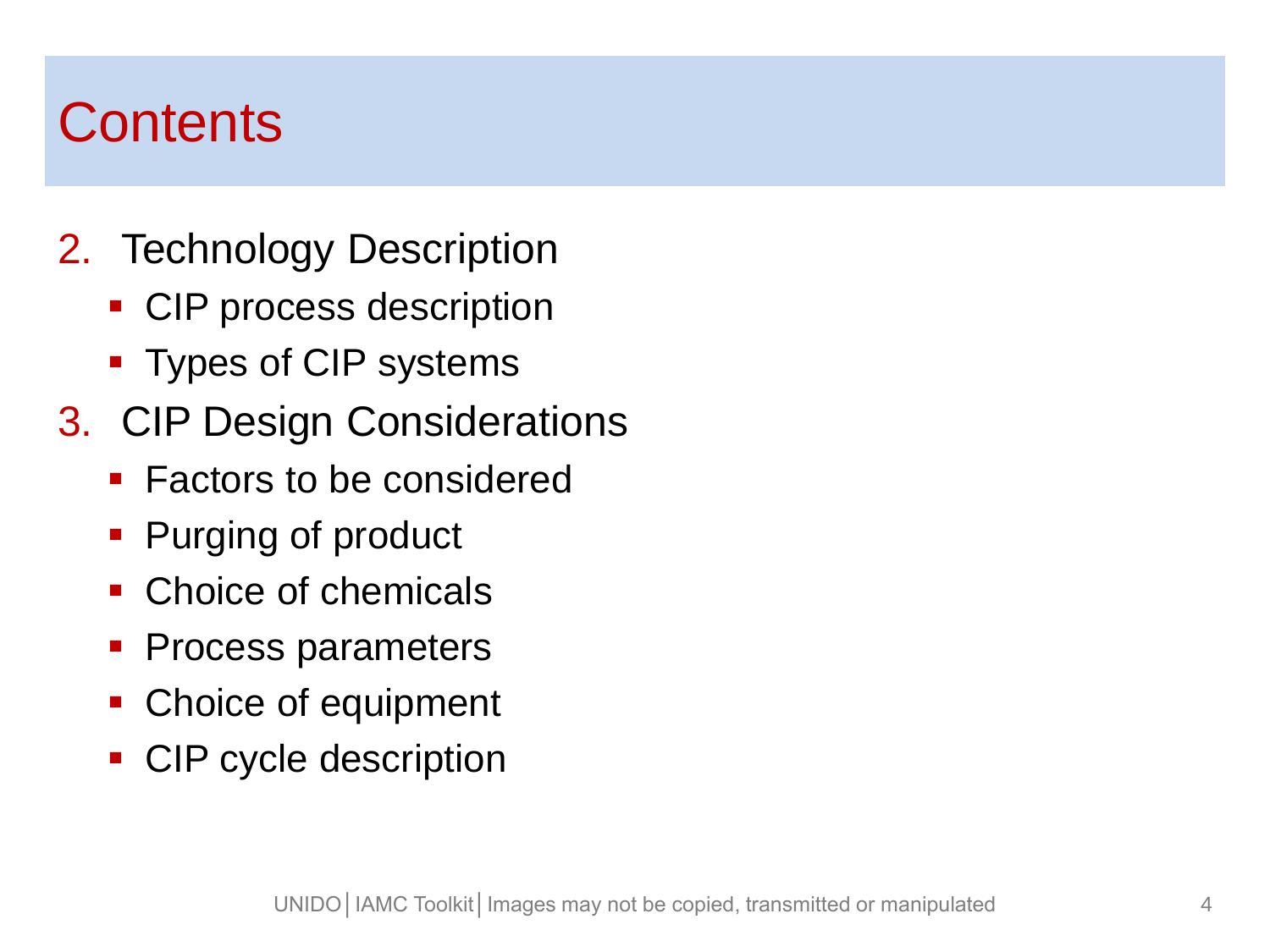### **Contents**

#### 4. CIP Optimization

- Improve productivity
- **Improve resource consumption**
- **IMPROVE energy efficiency**
- Improve automation
- **Further possible process improvements**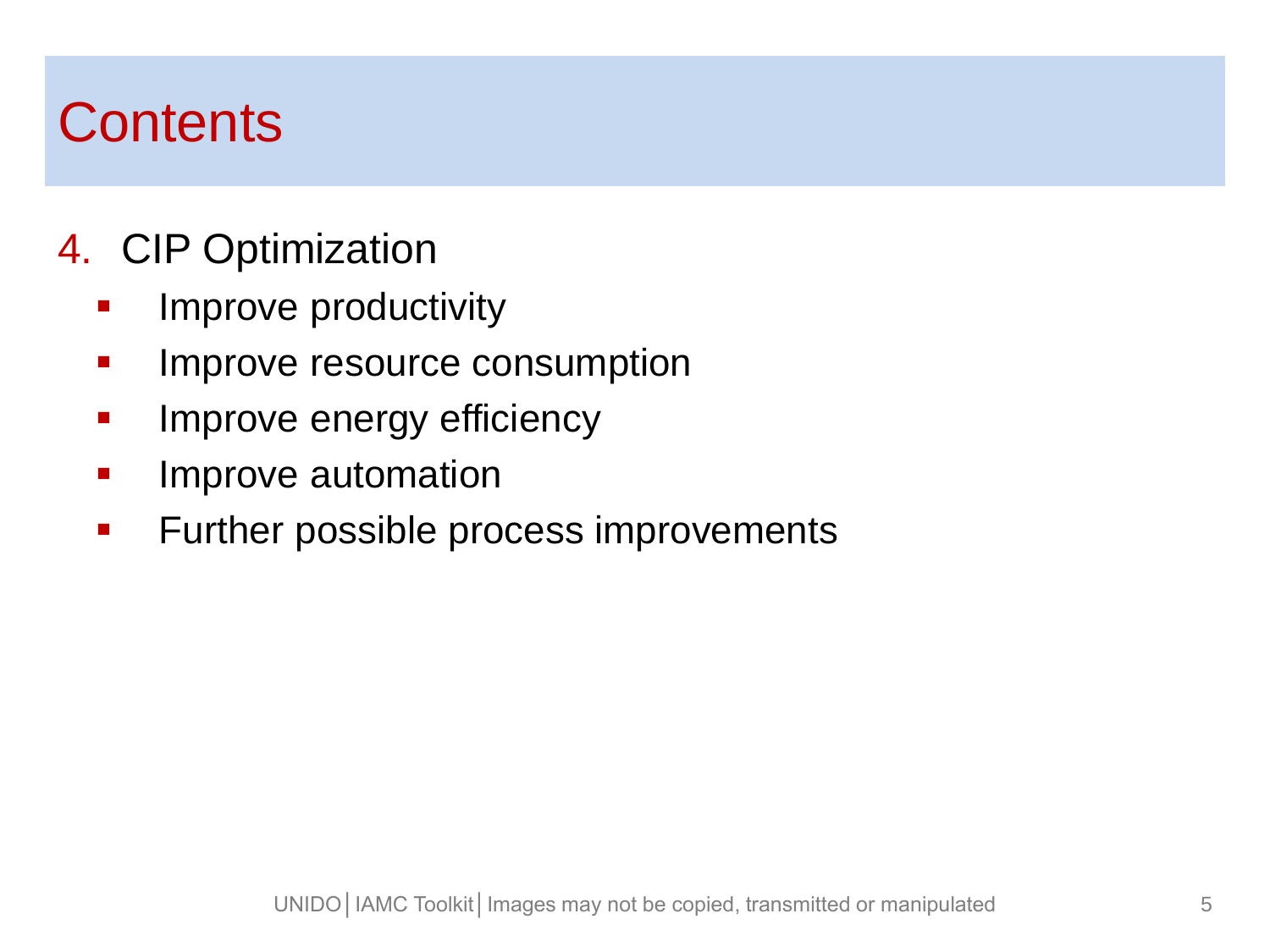# Overview of Clean-in-Place

- **Definition of CIP**
- **Fields of application**
- **Benefits of CIP**
- **Challenges when implementing CIP in SMEs**
- **Limitations of CIP systems**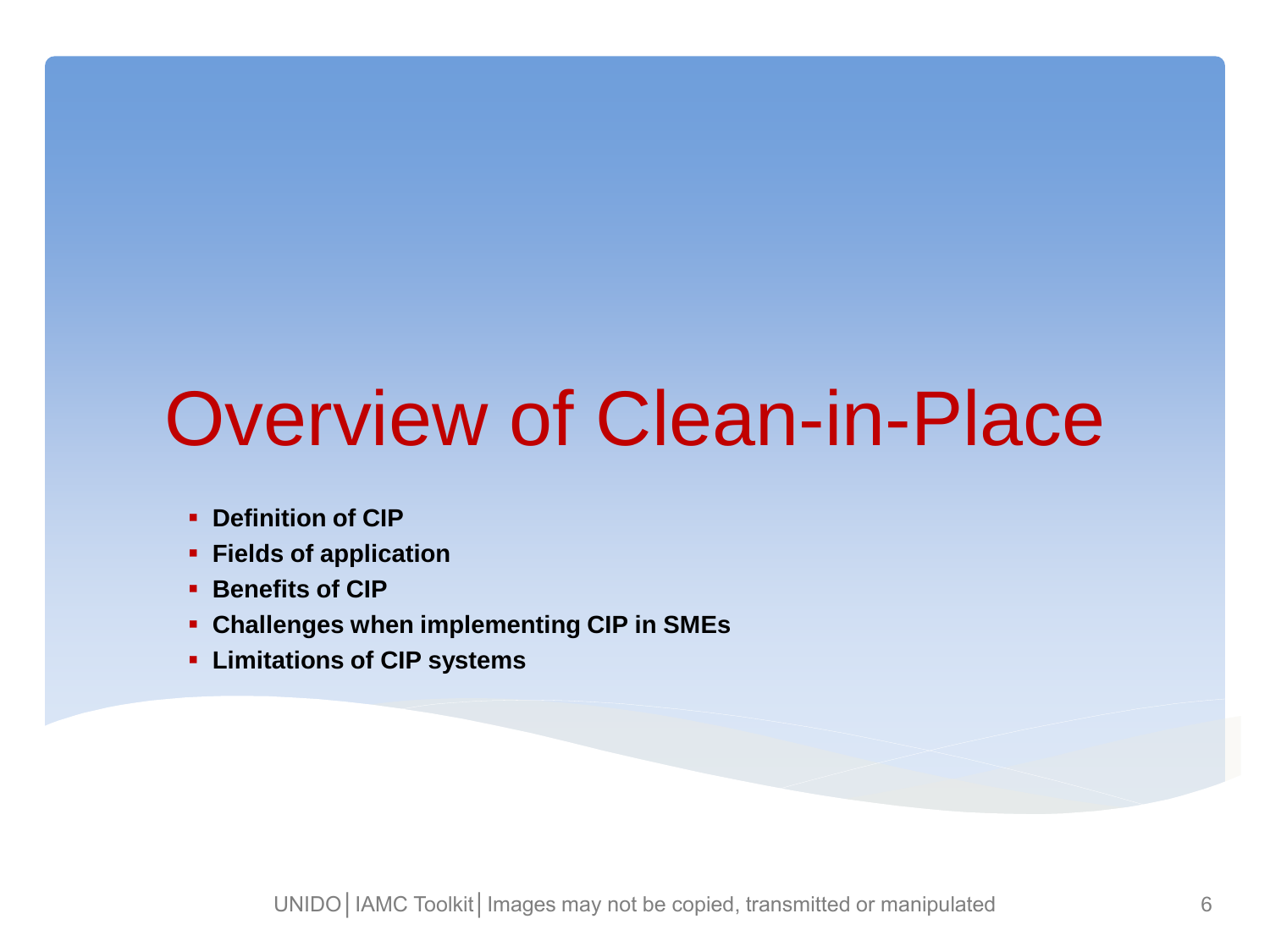### Cleaning Technique: CIP vs COP

#### **Techniques classified according to place:**

CIP

Clean-in-Place

**COP** 

Clean-out-of-Place

For interior surfaces of tanks and pipelines of liquid process equipment

A chemical solution is circulated from a central reservoir through tanks and/or lines, then reused. For parts of equipment which require disassembly for proper cleaning

Parts are placed in a circulation tank and cleaned using a heated chemical solution and agitation.

UNIDO | IAMC Toolkit | Images may not be copied, transmitted or manipulated 7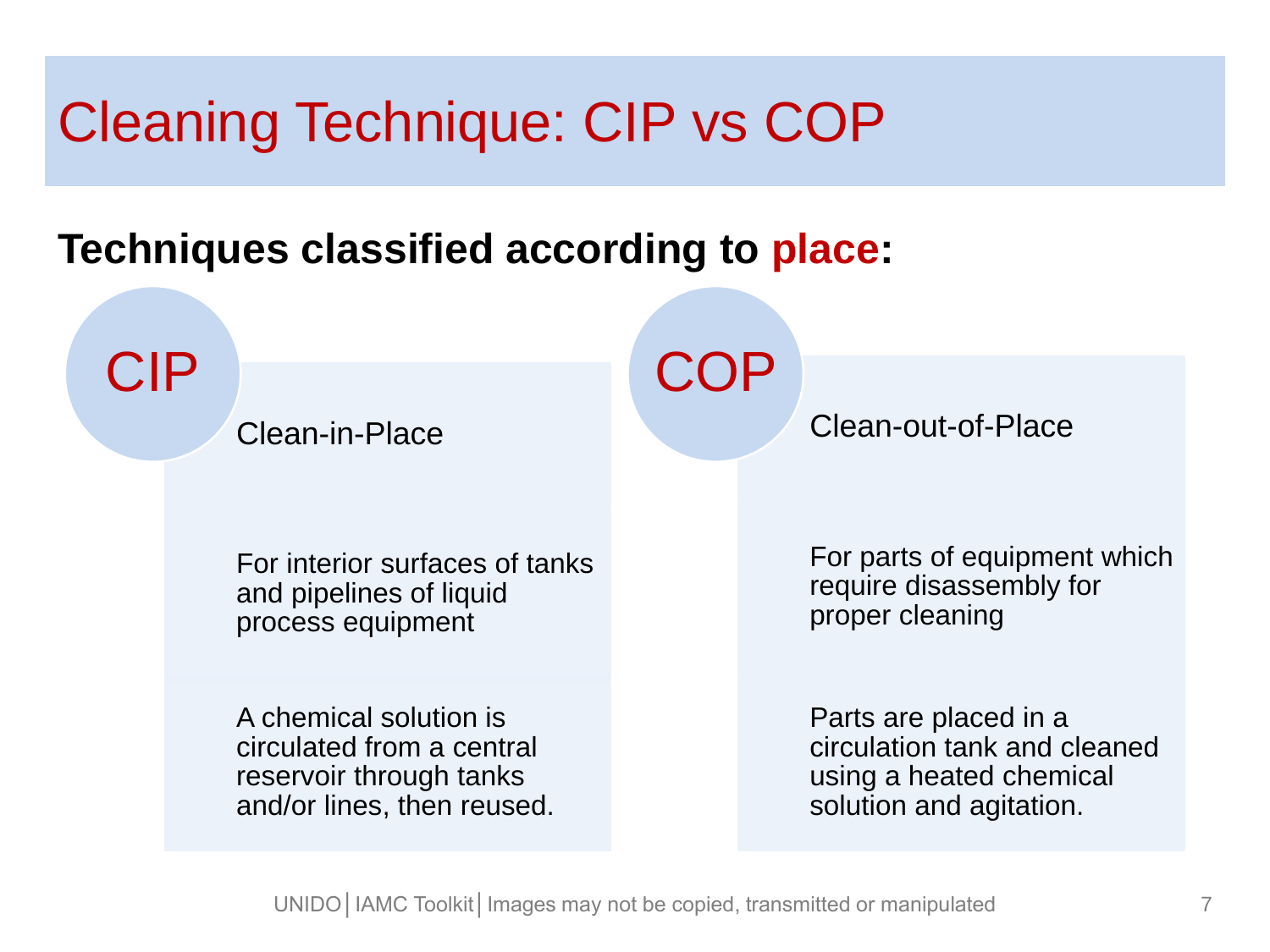### Definition of CIP

#### **General definition of CIP:**

• Cleaning of complete items of plant or pipeline circuits without dismantling or opening of the equipment, and with little or no manual involvement on the part of the operator



Rotary sprayhead *Source: Industrial Trading Solutions Ltd*

 $\Rightarrow$  This term includes dedicated cleaning devices as well as portable systems which can be transferred from one vessel to another.

UNIDO | IAMC Toolkit | Images may not be copied, transmitted or manipulated 8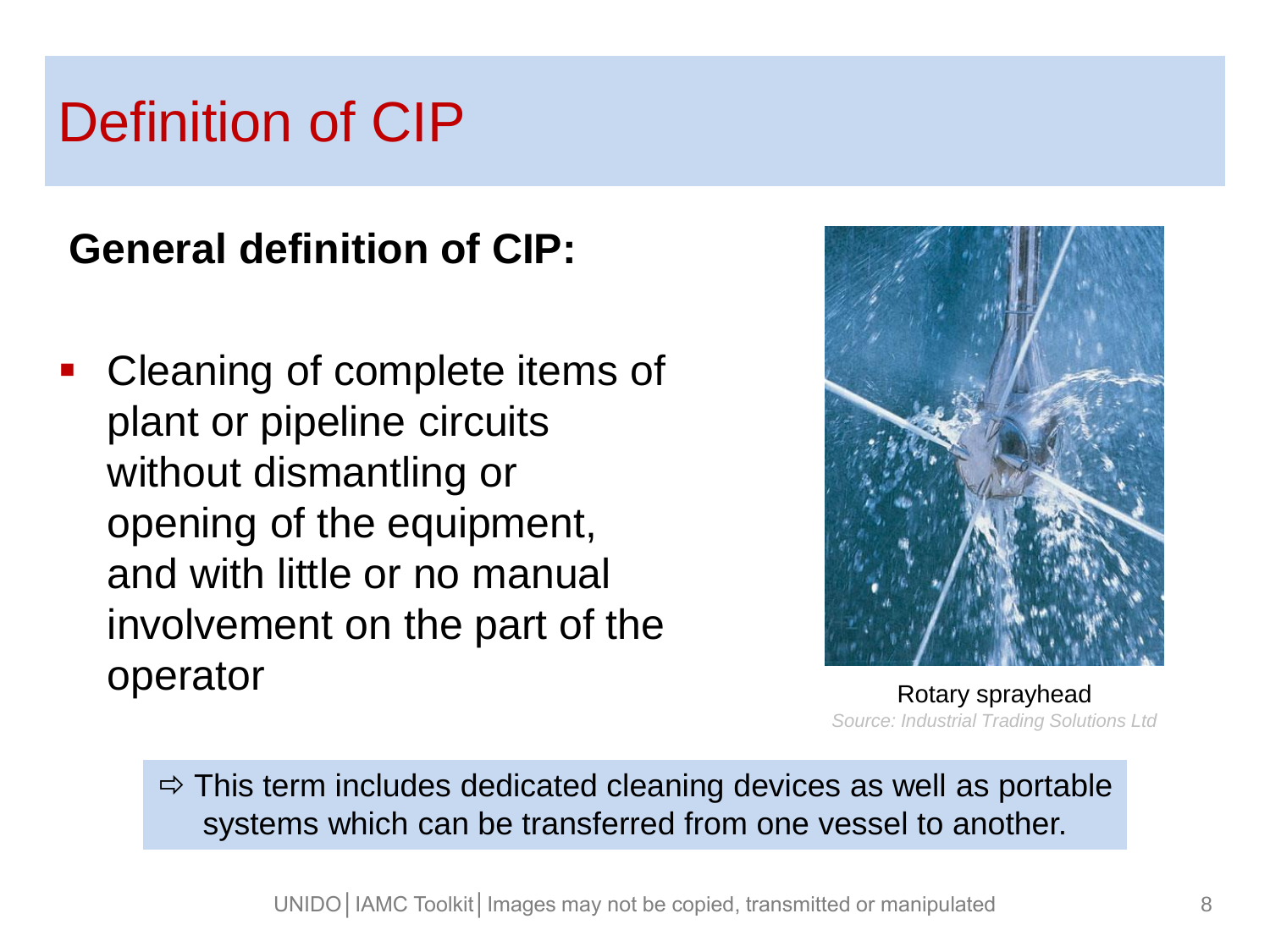### Fields of Application (1)

**CIP is commonly used in manufacturing processes in the biotech, pharmaceuticals, food, dairy and beverage industries for the cleaning of:**

- Vessels (bioreactors, fermenters, mix vessels)
- Other vessels (storage tanks, road tankers)
- **Machinery**
- **-** Pipework
- **Other equipment (heat exchangers, evaporators,** membrane processing equipment)

All equipment to be cleaned has to be closed.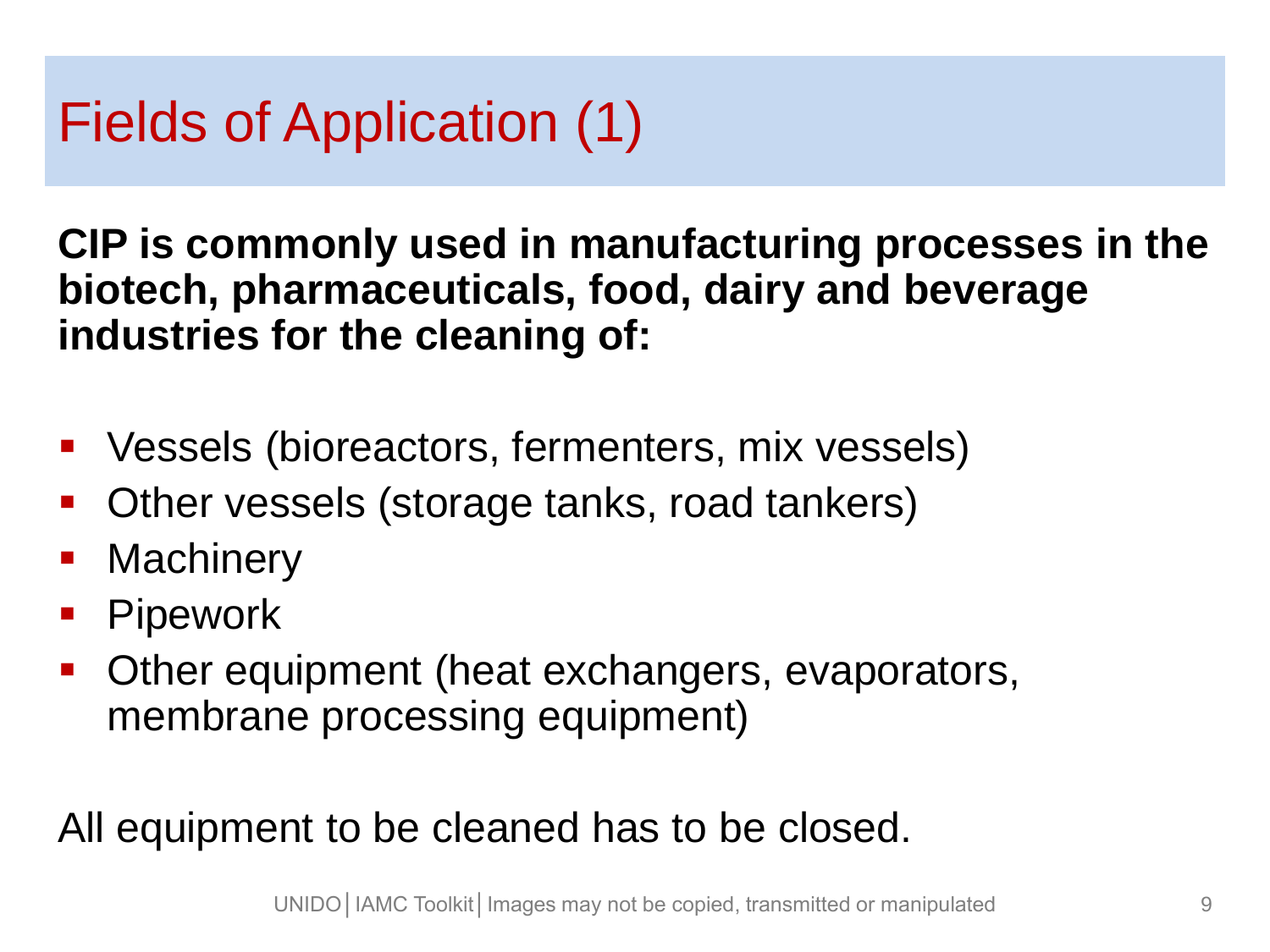### Fields of Application (2)

**Examples of application in the food, beverage and pharmaceuticals industries:**

- Liquid filling, e.g. breweries and wineries
- Dairy products
- Conveyor systems for unpacked products
- Meat slicers
- **Pasteurization**
- Pastry production
- **Dust control units and silos (infestation risk)**
- **Pharmaceuticals in solid dosage forms**



Fixed spray balls and rotary sprayhead *Source: Industrial Trading* 

*Solutions Ltd*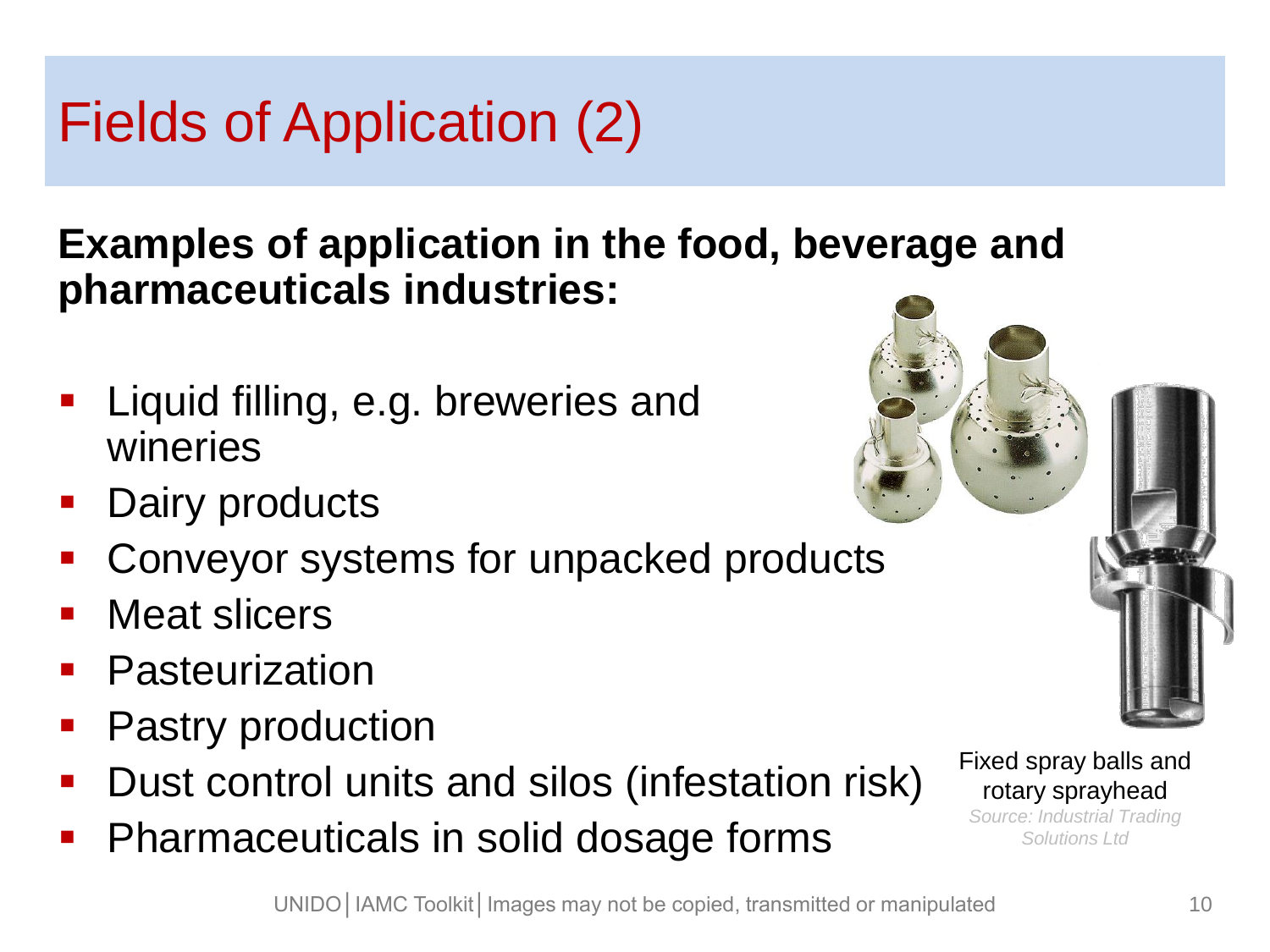### Benefits of CIP (1)

#### Improved cleaning results

- Areas that are difficult to access can be cleaned.
- Automated CIP systems contribute to guaranteed and repeatable quality assurance.
- Automated CIP systems can provide full data logging for quality assurance requirements.

#### Improved occupational safety

- Safety operators are not required to enter the plant to clean it.
- Safety operators do not need to handle hazardous cleaning materials, more aggressive chemicals can be used.
- A fully automated cleaning system reduces labour requirements.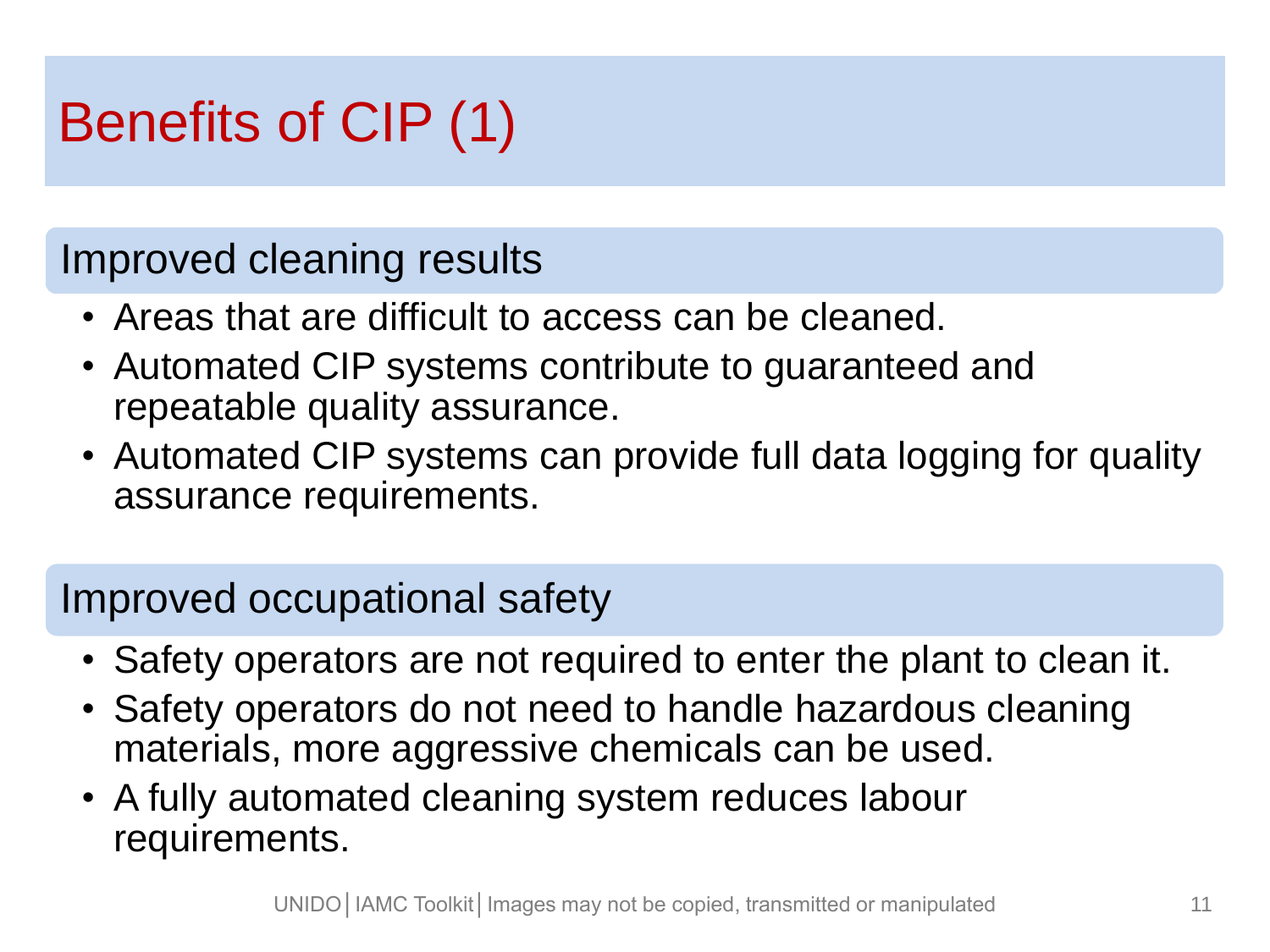### Benefits of CIP (2)

#### Material and energy savings

- Recycling of cleaning solutions reduces cleaning costs.
- Use of cleaning materials is more effectively controlled.
- Water consumption is reduced as cleaning cycles are designed to use the optimum quantity of water.

#### Improved productivity

• Production downtime between product runs is minimized.

 $\Rightarrow$  CIP technology allows plant operators to cut costs in an ecofriendly manner while conforming to regulatory safety standards.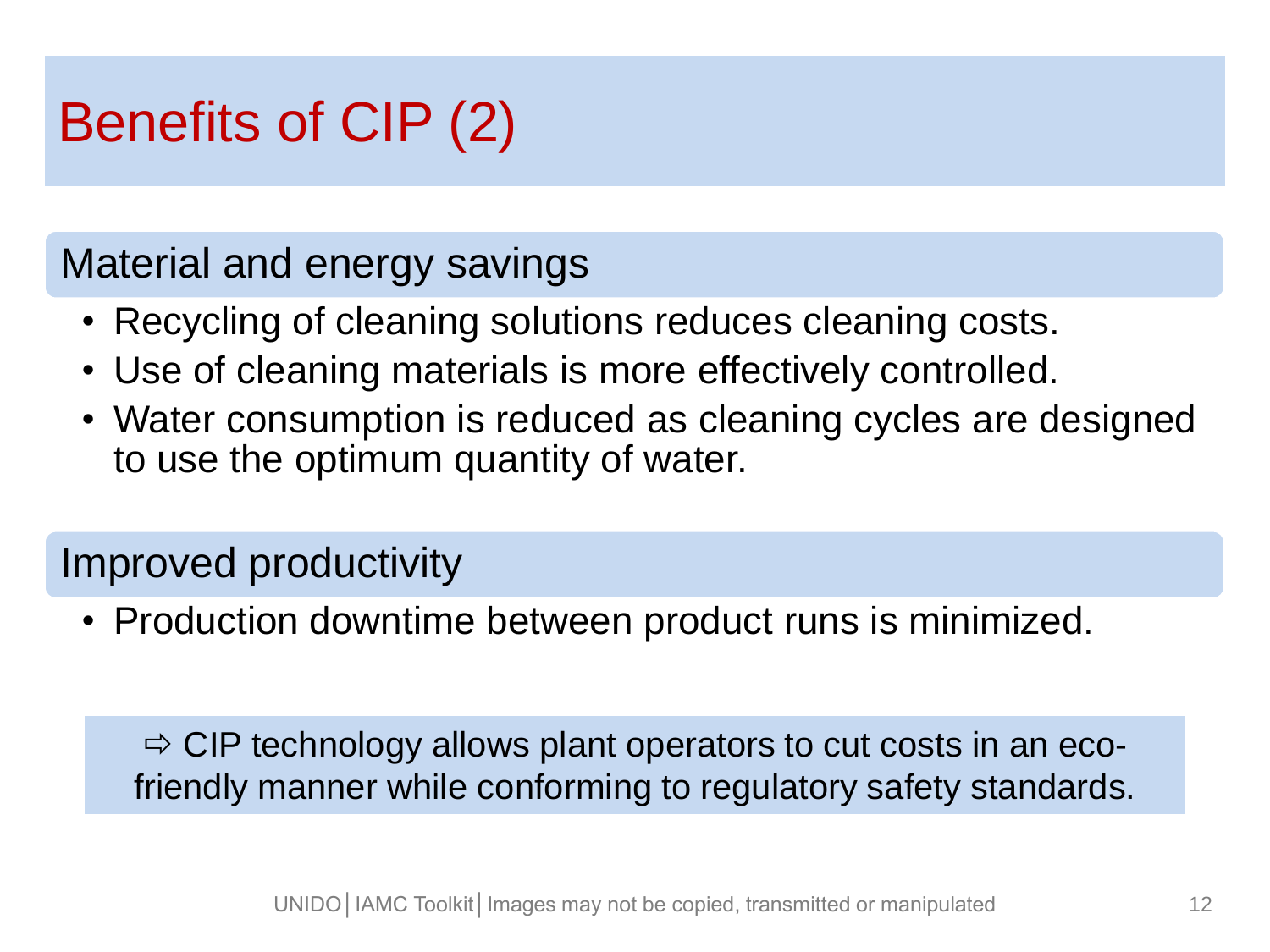### Case Study: Introduction of an Automatic CIP **System**

| Initial situation | In a UK pharmaceutical manufacturing plant, the reaction tanks were<br>each cleaned for six hours, constantly flushed to drain with hot water at<br>70°C. This was a purely manual process based upon operator<br>experience, rather than positive signals from the process that the<br>cleaning procedure was complete. |  |
|-------------------|--------------------------------------------------------------------------------------------------------------------------------------------------------------------------------------------------------------------------------------------------------------------------------------------------------------------------|--|
| Approach          | Conversion of the manual CIP process to automatic across 80 reaction<br>vessels, using pressure transmitters, condition sensors and flow meters                                                                                                                                                                          |  |
| <b>Benefits</b>   | Savings of £150,000 per year (reduction by 40%)<br>Effective and reliable cleaning process<br>Substantial savings in wastewater costs<br>$\blacksquare$<br>Recovery of valuable products<br>Increased plant efficiency                                                                                                   |  |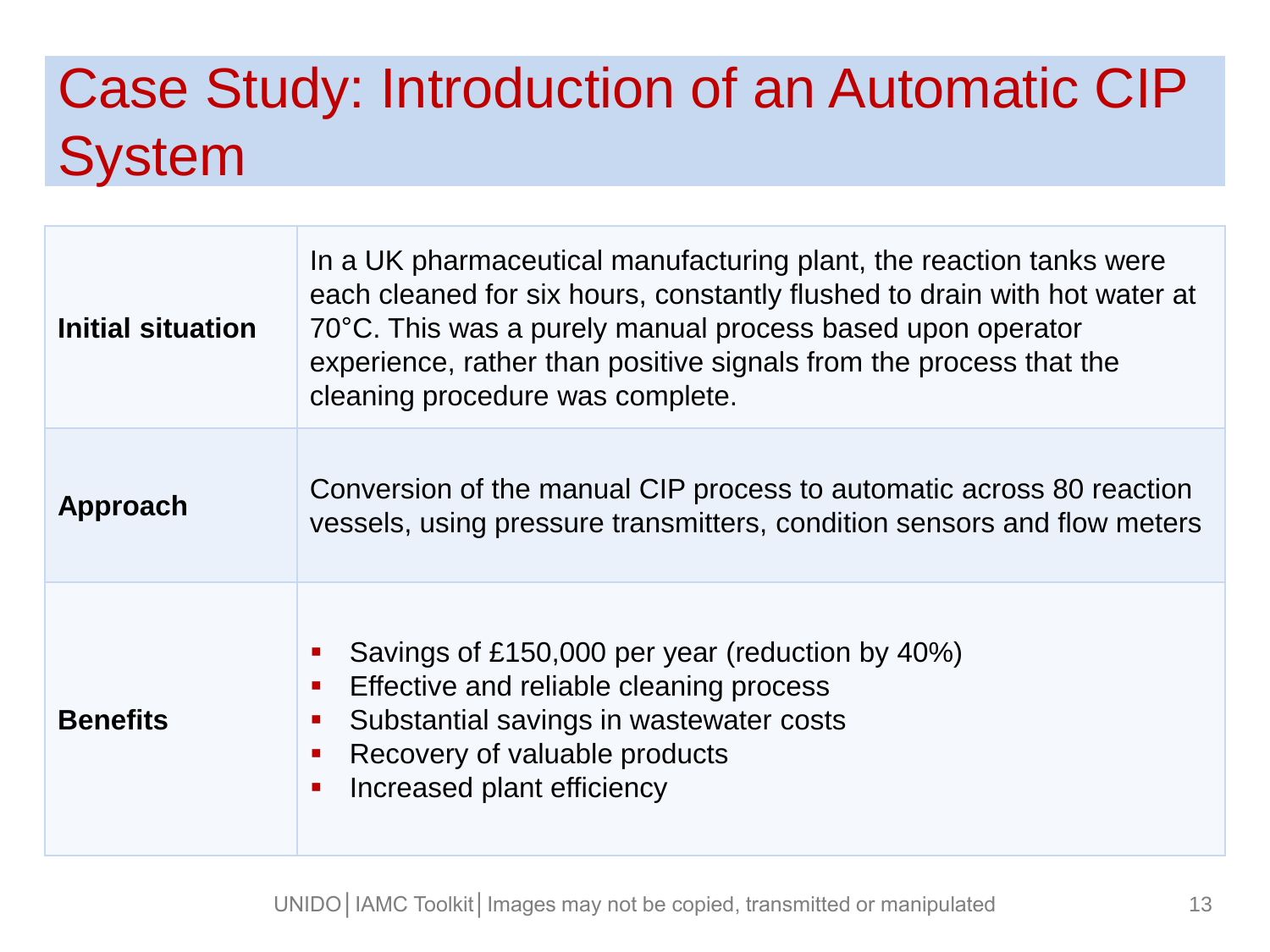### Learning Objectives

#### **Try to list some benefits of CIP**

- Improved cleaning results
	- Areas that are difficult to access can be cleaned. Automated CIP systems contribute to guaranteed and repeatable quality assurance.
- **IMPROVED OCCUPATIONAL SAFETY** 
	- Safety operators are not required to enter the plant to clean it and do not need to handle hazardous cleaning materials.
- **Material and energy savings** 
	- Recycling of cleaning solutions reduces cleaning costs. Use of cleaning materials is more effectively controlled.
- Improved productivity
	- **Production downtime between product runs is minimized.**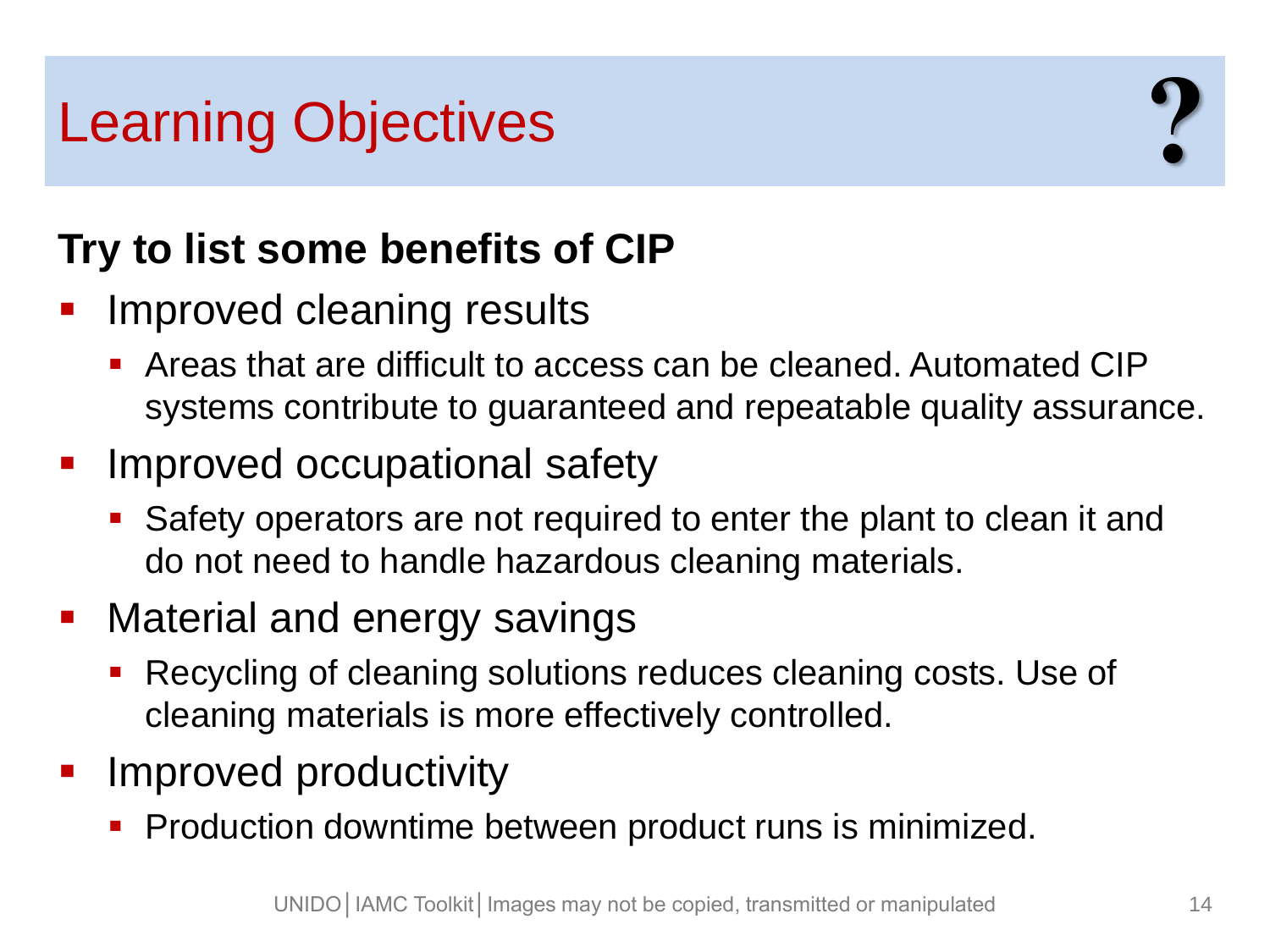# Technology Description

- CIP process description
- **Types of CIP systems**

UNIDO | IAMC Toolkit | Images may not be copied, transmitted or manipulated 15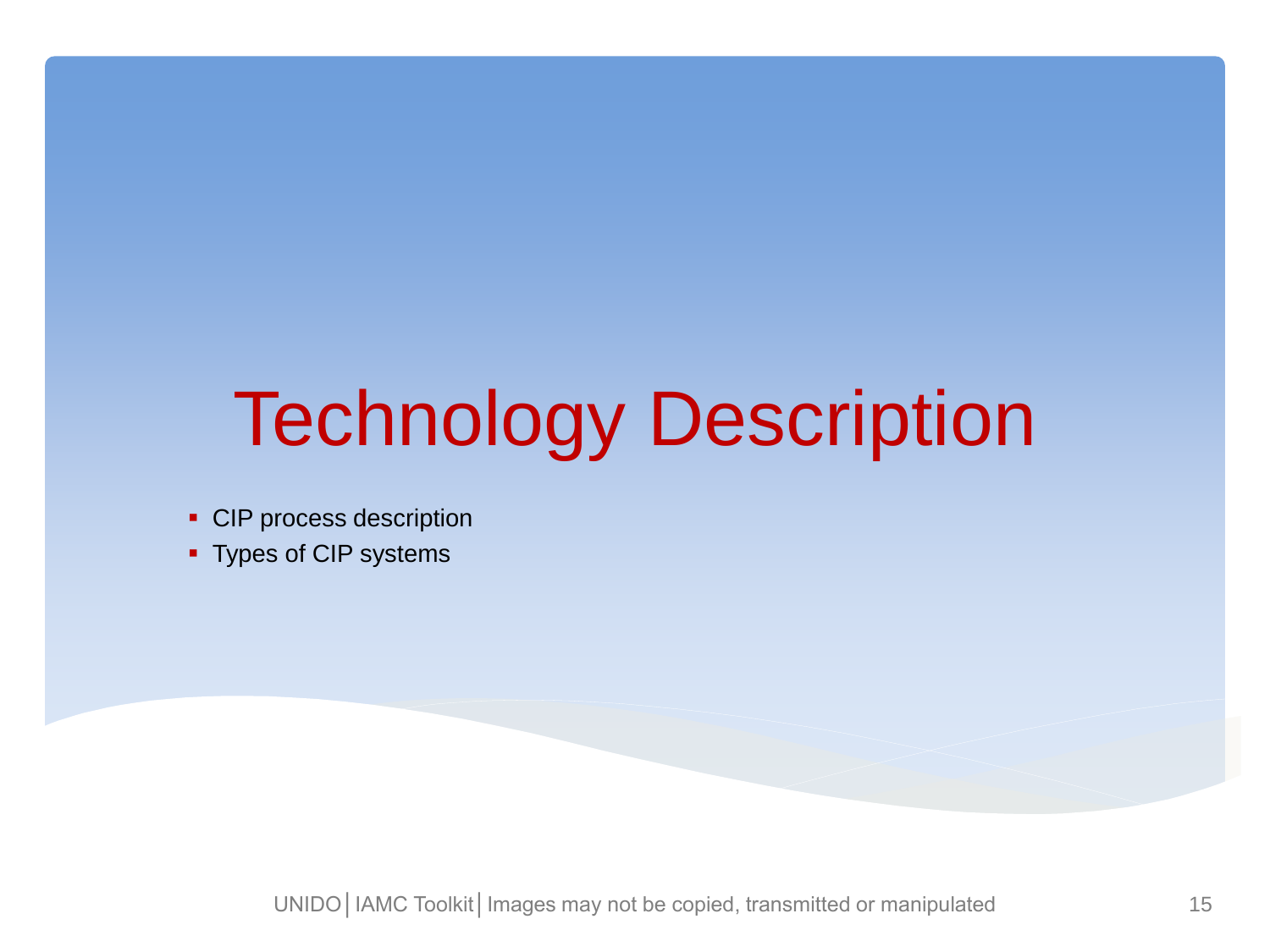### CIP Process Description (1)

#### **The process involves**

- **-** Jetting or spraying of surfaces or circulation of cleaning solutions through the plant
- **Conditions of increased** turbulence and flow velocity

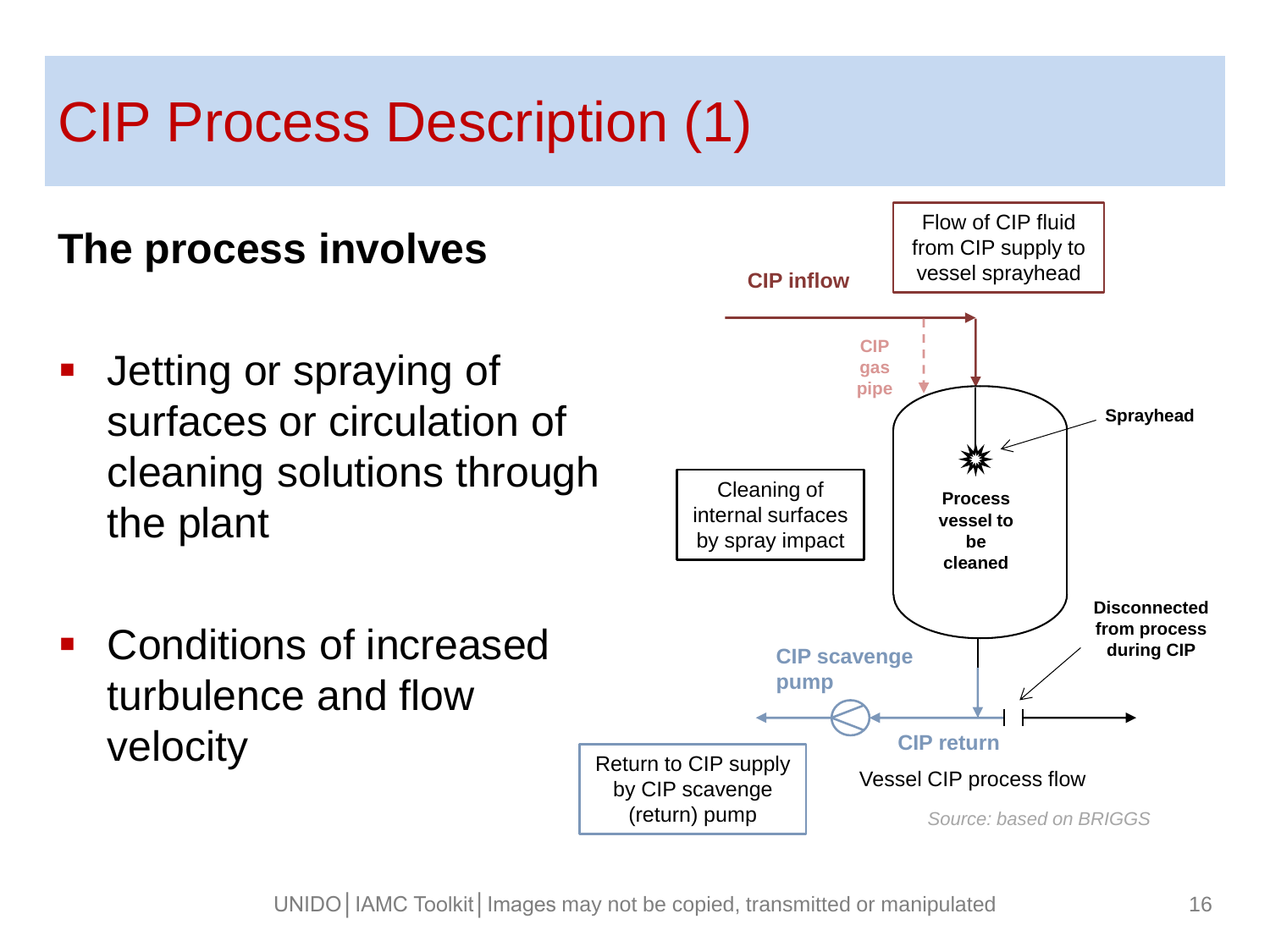### CIP Process Description (2)



*Source: based on BRIGGS*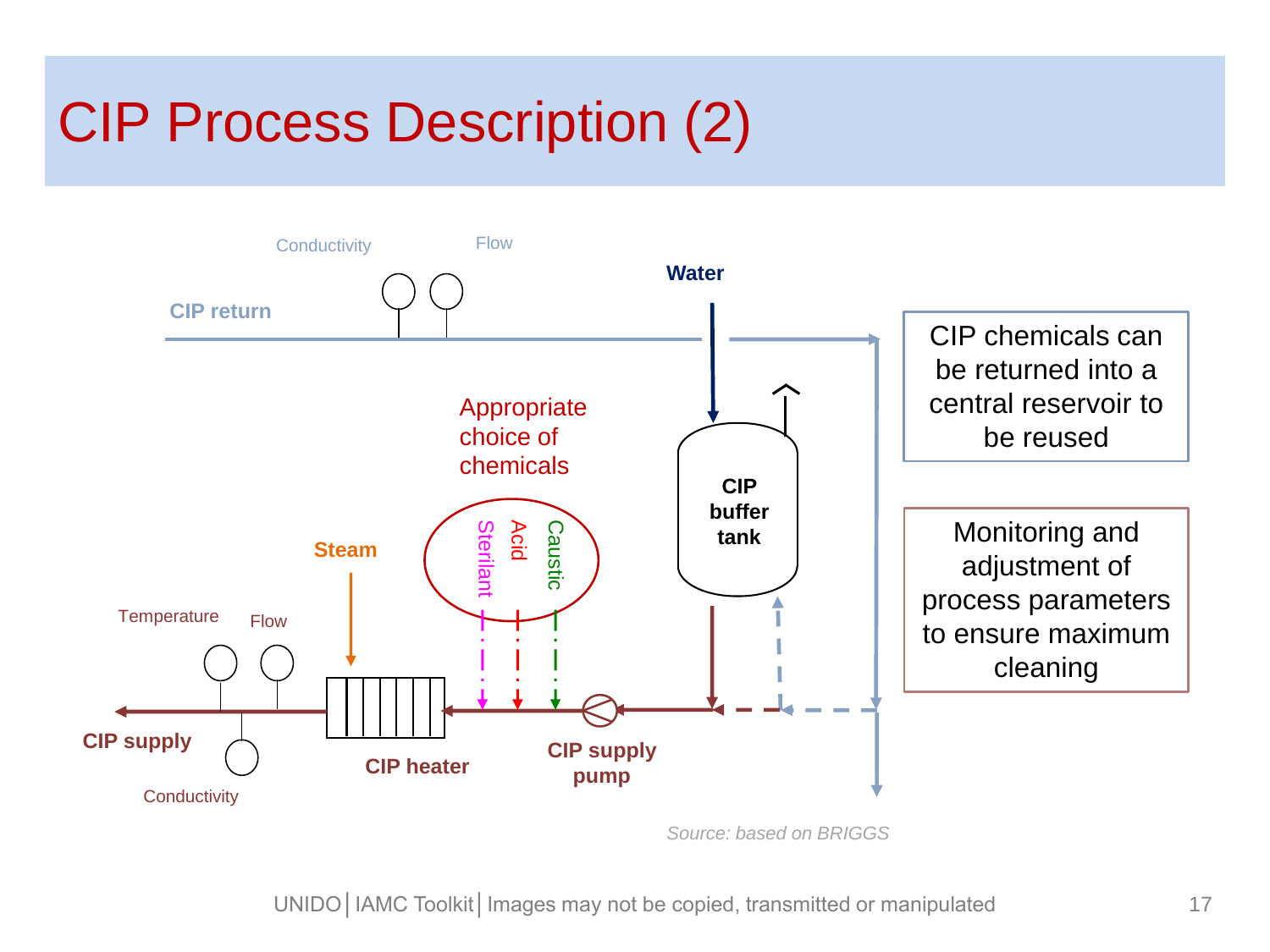## CIP Process Description (3)

**CIP cycles generally consist of a combination of the following steps:**

#### **Purge/Pre-rinse**

- **Product recovery**
- Mechanical removal of soil

#### **Detergent**

- Removal of remaining soil
- Either caustic, acid or both

#### **Final rinse**

- **Filush out residual detergent/soil Sterilant/Sanitizer**
- Destruction of residual organisms
- Either cold or hot

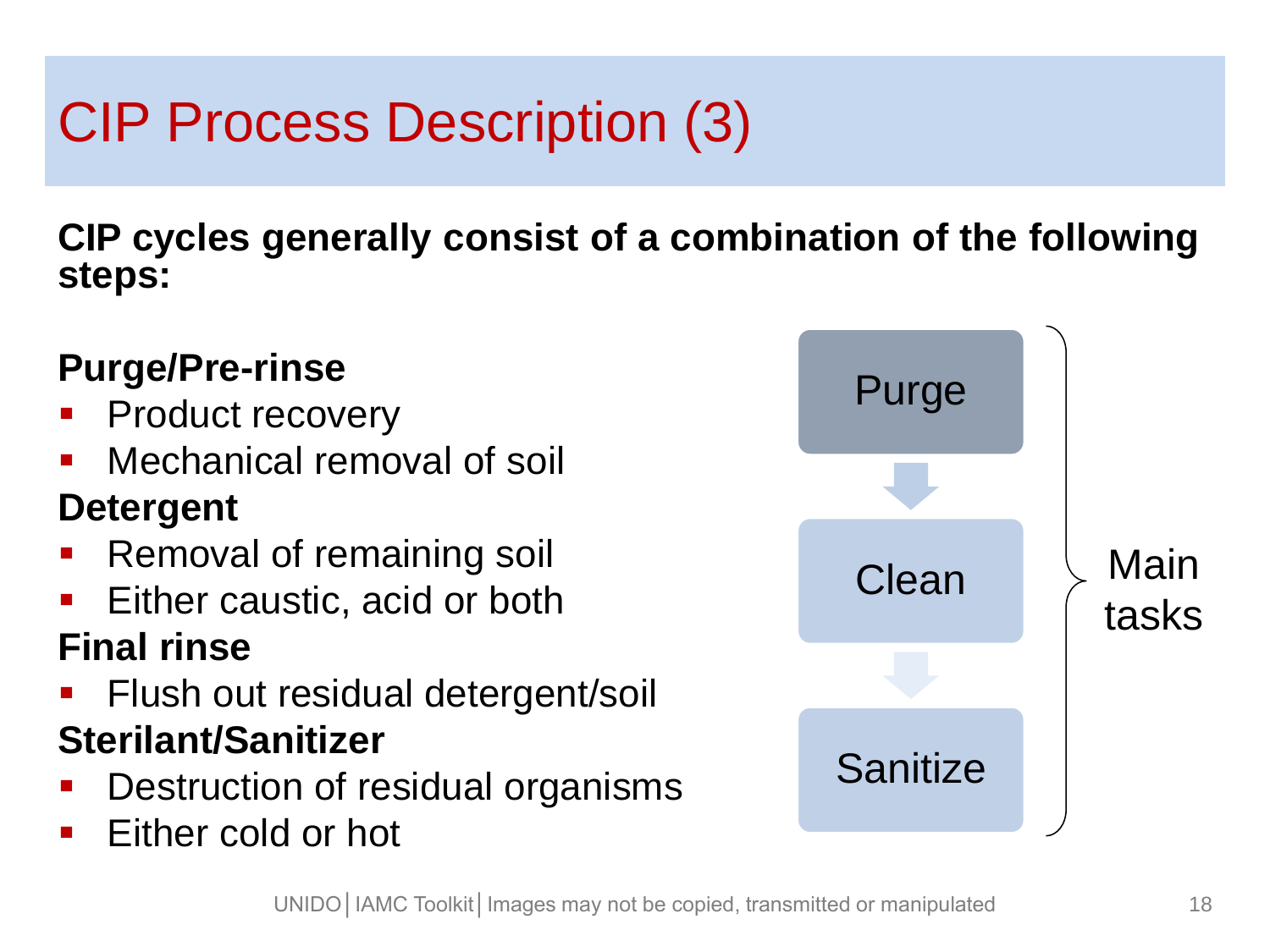### Product Recovery

**The product (e.g. cosmetics, paints, polymers, etc.) remaining in the pipelines and process equipment has economic value and can be recovered using the following techniques:** 

- Pigging systems
- Whirlwind systems

Both technologies have options to combine product recovery and cleaning of process equipment and pipeline circuits.



[C24\\_4\\_Product recovery](http://iamc-toolkit.org/technical-resources/green-chemistry-and-chemical-process-improvement/chemical-process-improvement/cleaning/product-recovery)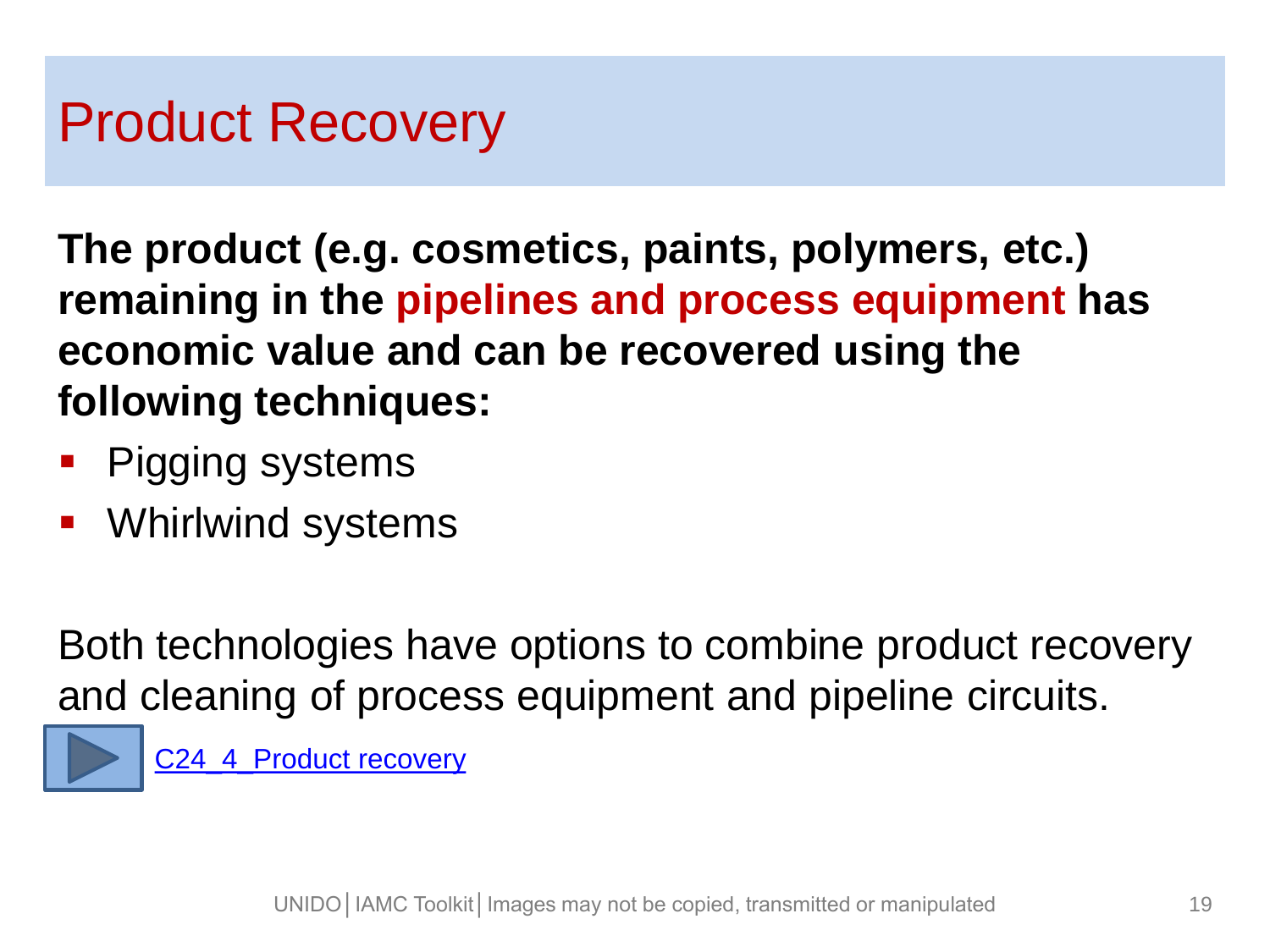### CIP Process Description (5)

#### **Example of a CIP cycle from the dairy industry:**

- 1. Product recovery using fresh purge water
- 2. Initial rinse (3-5 min) using recovered water to drain
- 3. Caustic wash at 75ºC (10-20 min) with recovery
- 4. Final rinse (3-5 min), fresh water to recovery tank
- 5. Cold sanitation (3-5 min)
- 6. Flush with fresh water and drain or leave full and drain the following day (depending on sanitizer used)
- 7. Additional procedures once a week to remove deposits from rinsing water (intermediate rinse, acid wash)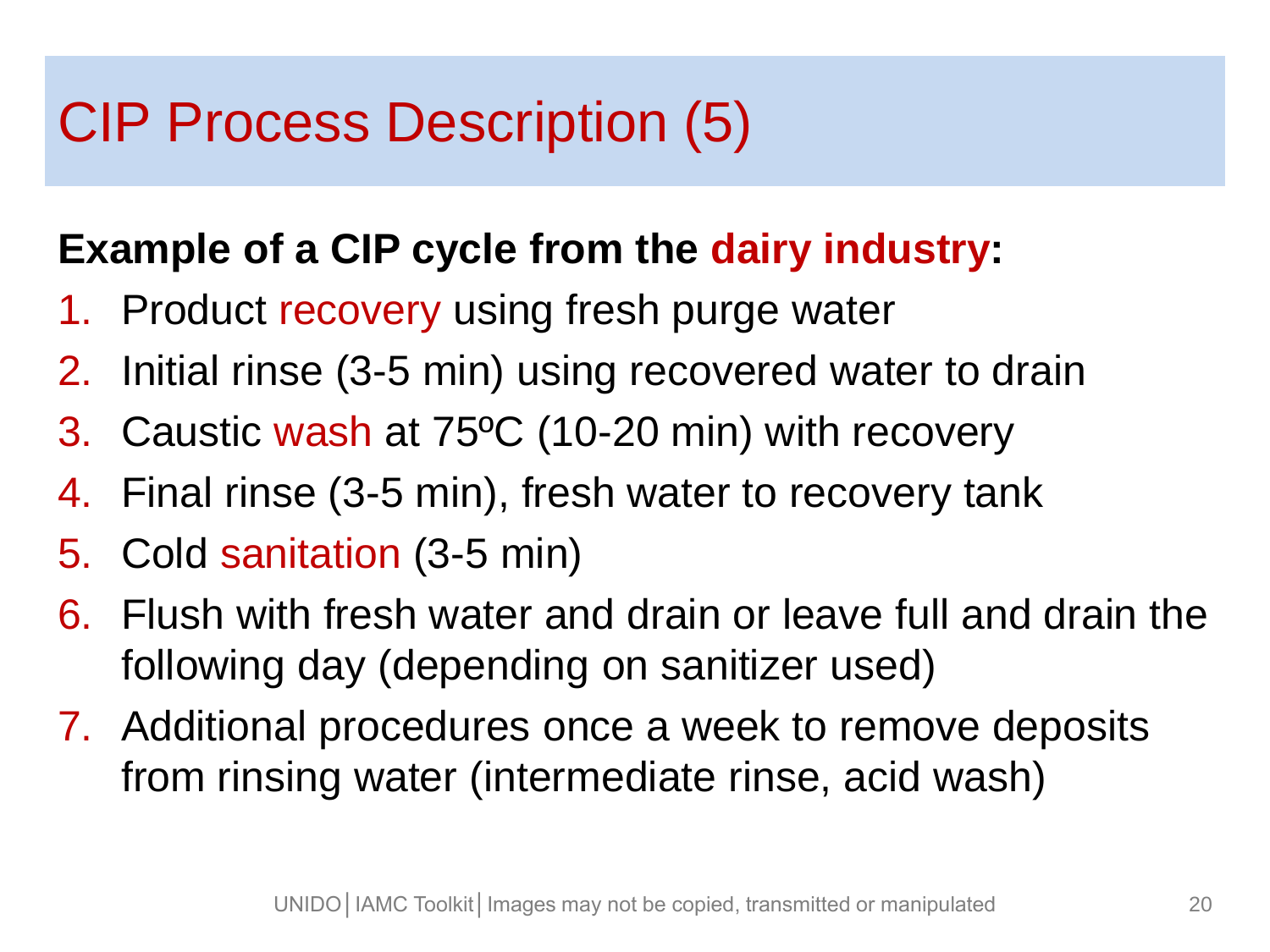### Types of CIP Systems (1)

#### **Two types of CIP systems depending on area of application:**

Distributed system **Central system** 

 $\Rightarrow$  Individual sections of the plant can be cleaned with a local dedicated unit

 $\Rightarrow$  Necessary for some operations requiring specific chemicals, e.g. membrane processing systems

 $\Rightarrow$  The complete process facility is supplied by a single centralized system

 $\Rightarrow$  Best choice for production areas with limited danger of damage through contamination

 $\Rightarrow$  Usually highly automated to avoid downtime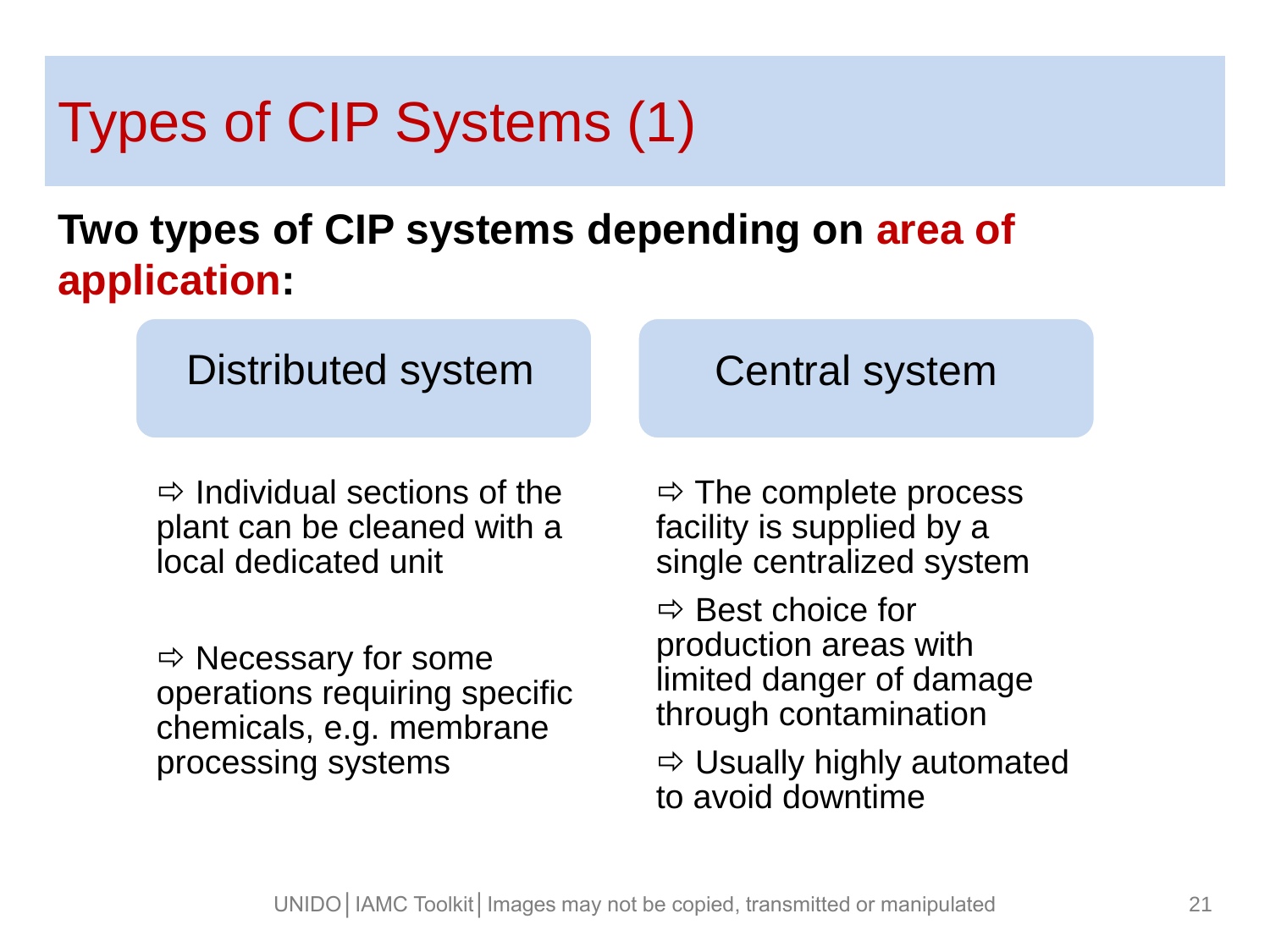### Types of CIP Systems (2)

#### **Two types of systems with different numbers of circuits:**

|  |  | Single-use system |  |
|--|--|-------------------|--|
|--|--|-------------------|--|

#### Multiple-use system

 $\Rightarrow$  CIP solution is used once and then discarded to drain

 $\Rightarrow$  Used to prevent microbiological crosscontamination

 $\Rightarrow$  High costs for cleaning chemicals, water and wastewater disposal

 $\Rightarrow$  CIP solution is recovered, restored and reused

 $\Rightarrow$  More eco-friendly

 $\Rightarrow$  Monitoring for the buildup of residual soils is necessary and the cleaning chemicals have to be replenished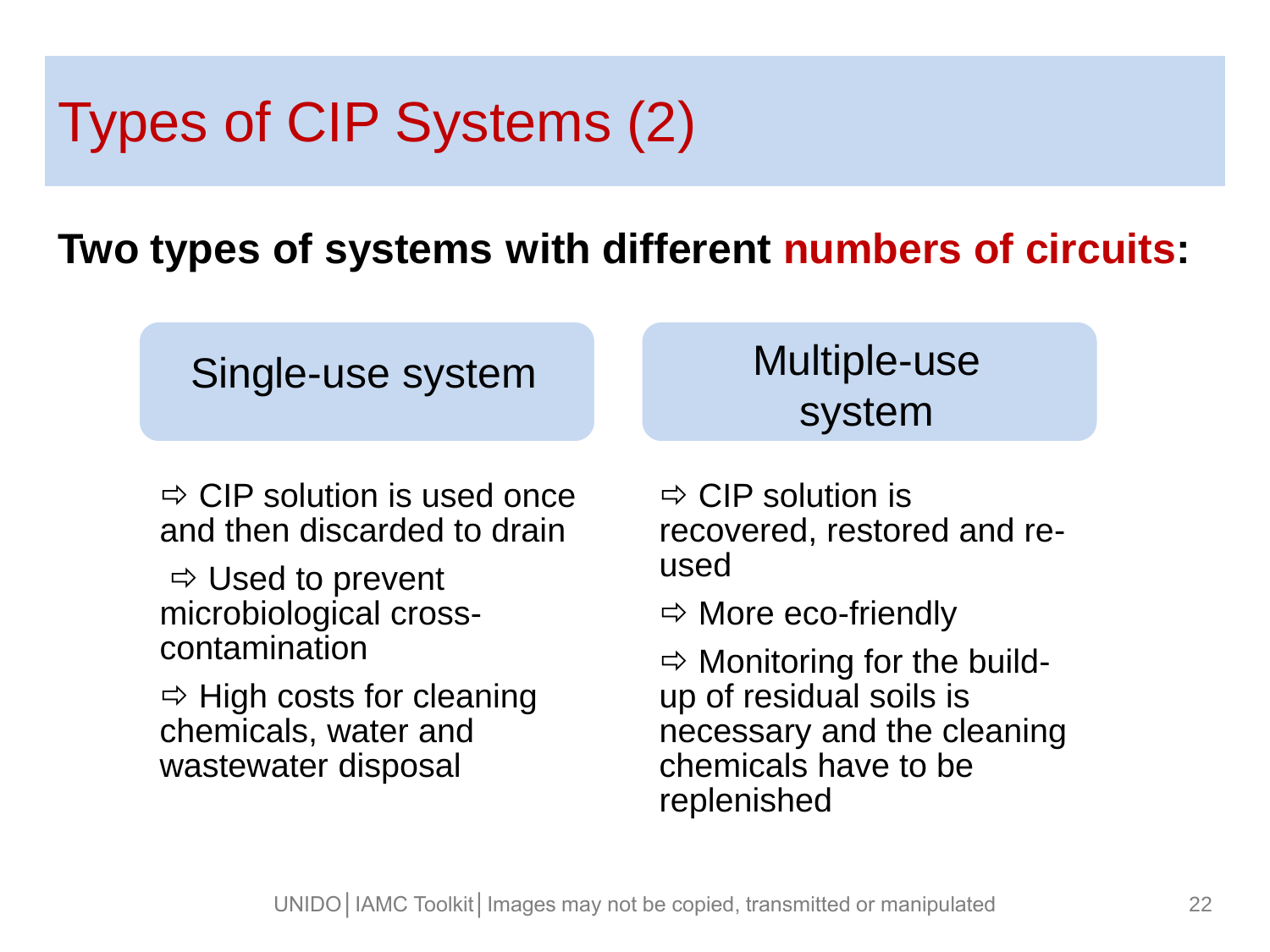### Example 1: Basic Single-Use System



UNIDO | IAMC Toolkit | Images may not be copied, transmitted or manipulated 23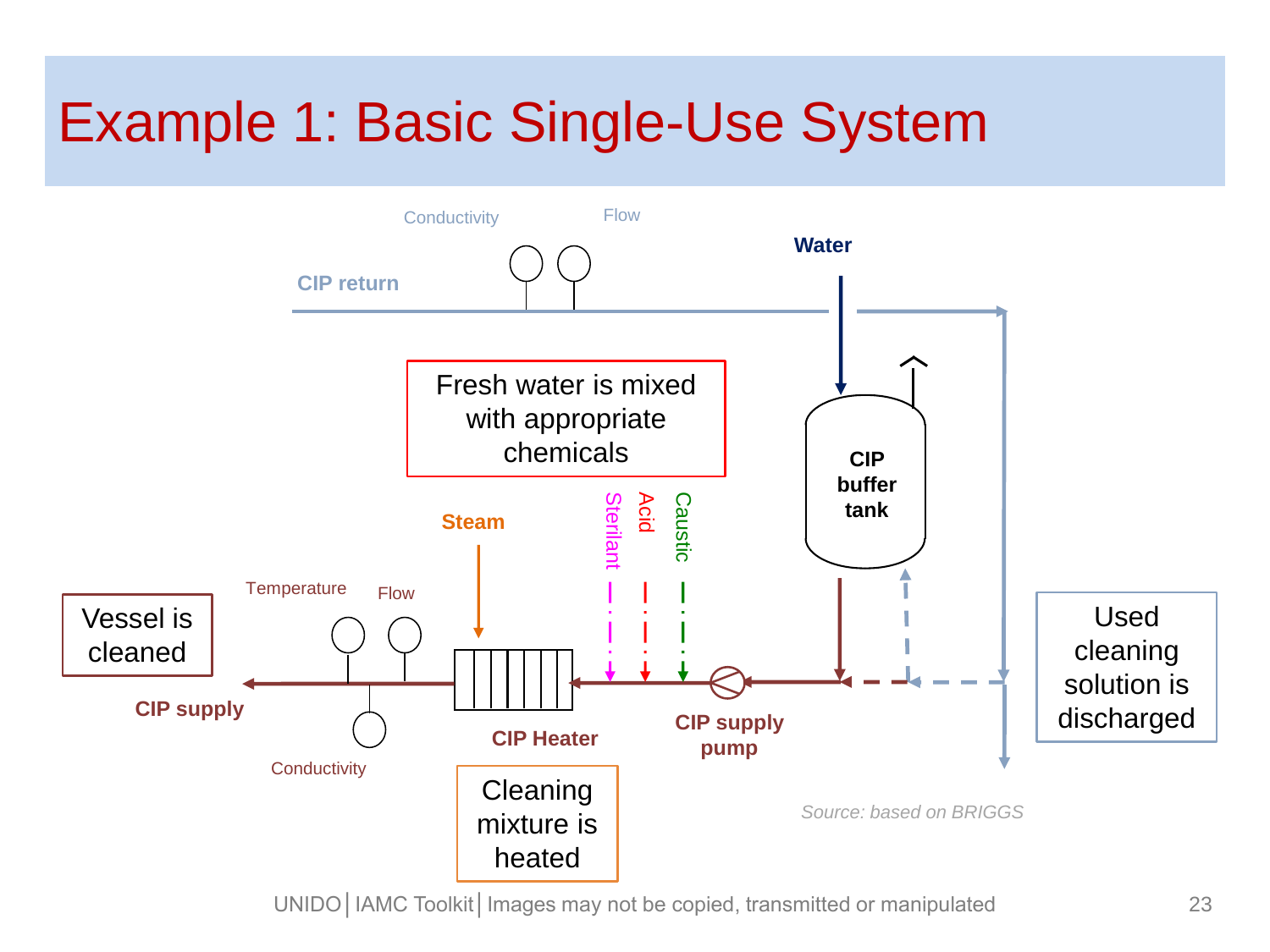### Example 2: Multiple-Use System



UNIDO | IAMC Toolkit | Images may not be copied, transmitted or manipulated 24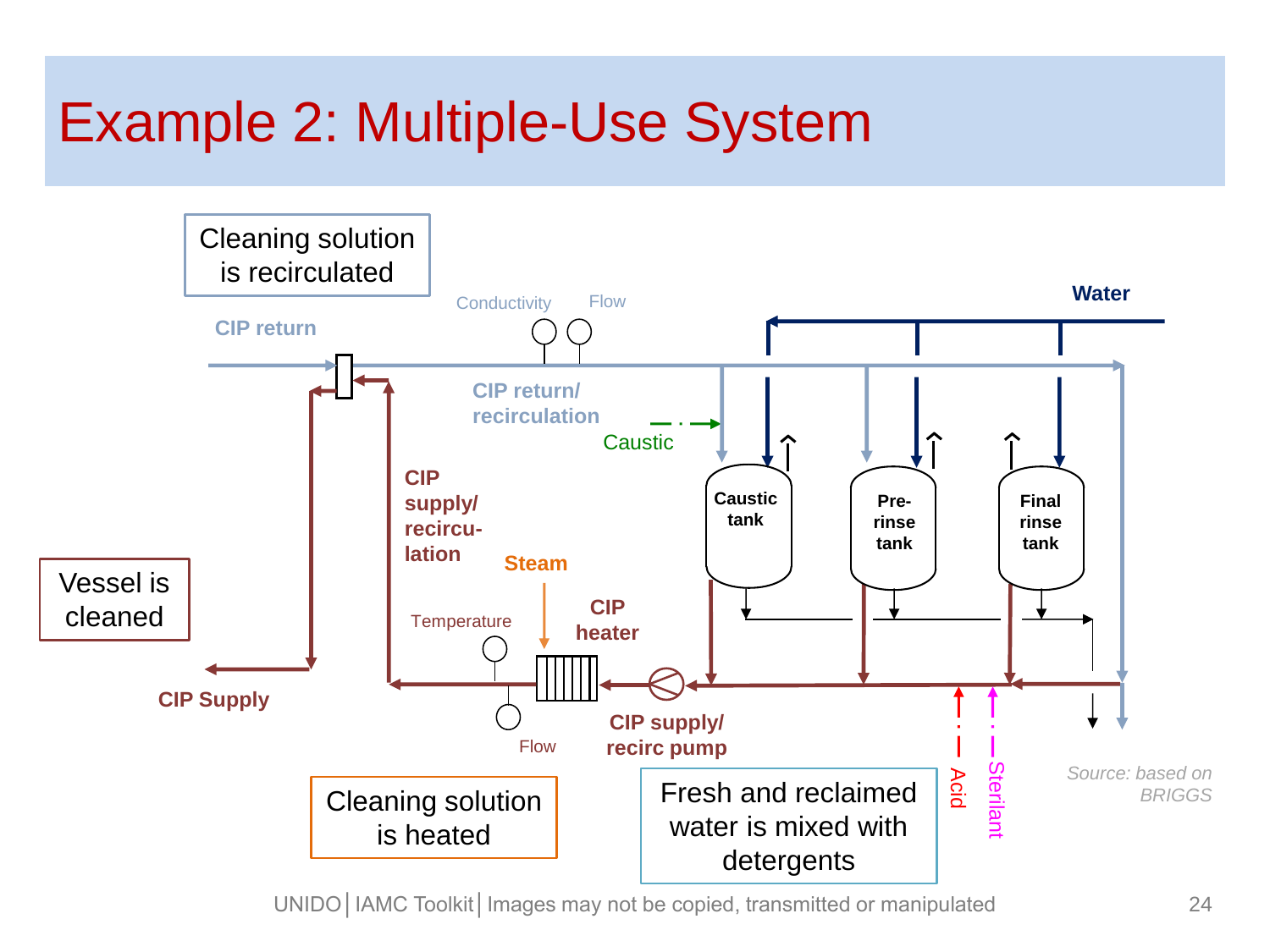### Learning Objectives

#### **What are the three main tasks of a CIP cycle?**

- Purging, e.g. product recovery
- Cleaning, e.g. removal of fouling deposits
- Sanitizing, e.g. disinfection of equipment and lines

#### **What types of CIP systems are there?**

- **Central vs. distributed system**
- Single-use vs. multiple-use system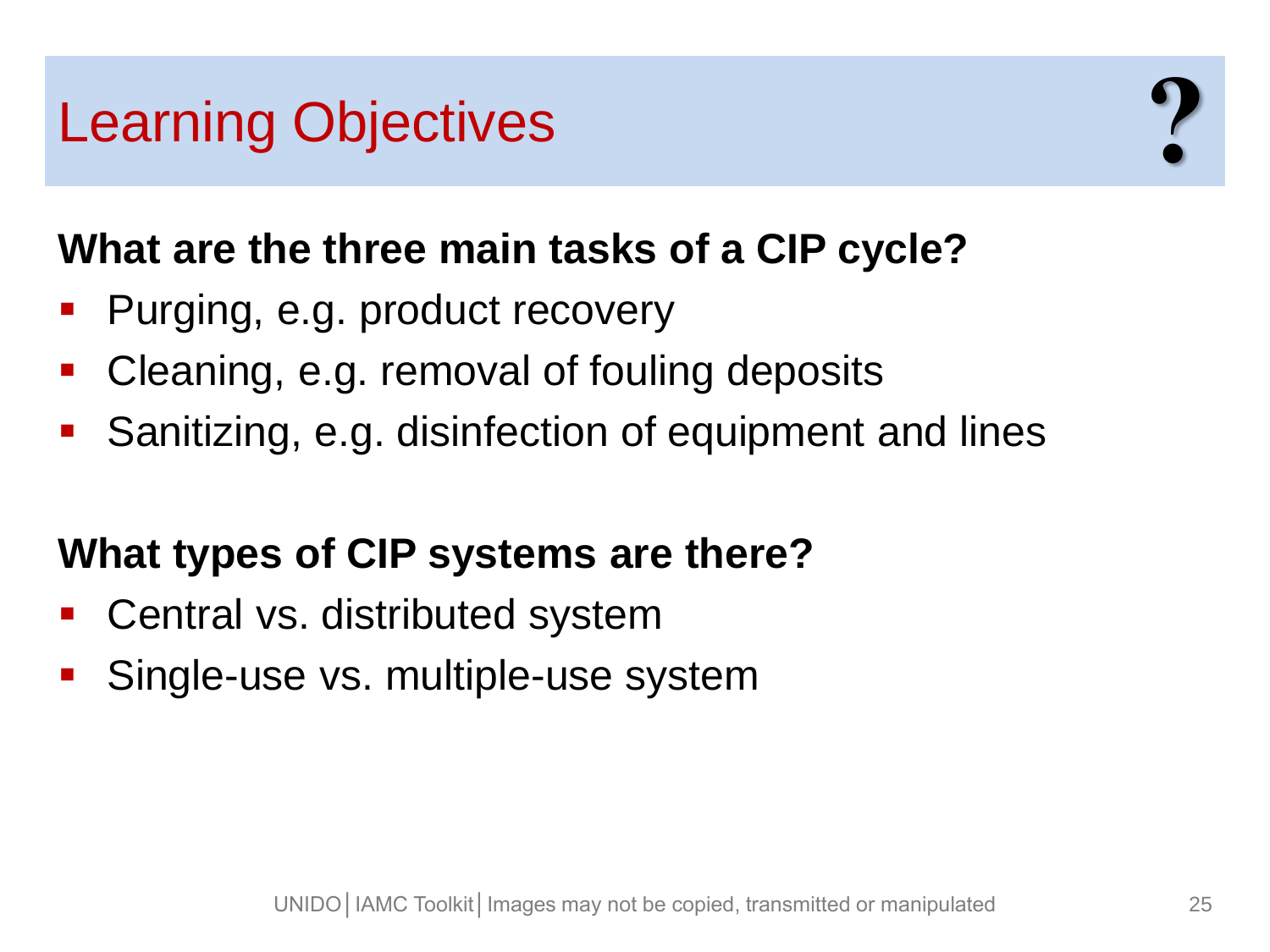### Learning Objectives

**Can you describe the difference between single-use and multiple-use CIP systems?**

- **Single use:** 
	- CIP solution is used once and then discarded to drain
	- Used to prevent microbiological cross-contamination
	- **High costs for cleaning chemicals, water and wastewater** disposal
- **Nultiple use:** 
	- **CIP** solution is recovered, restored and re-used
	- More eco-friendly
	- Monitoring for the build-up of residual soils is necessary and the cleaning chemicals have to be replenished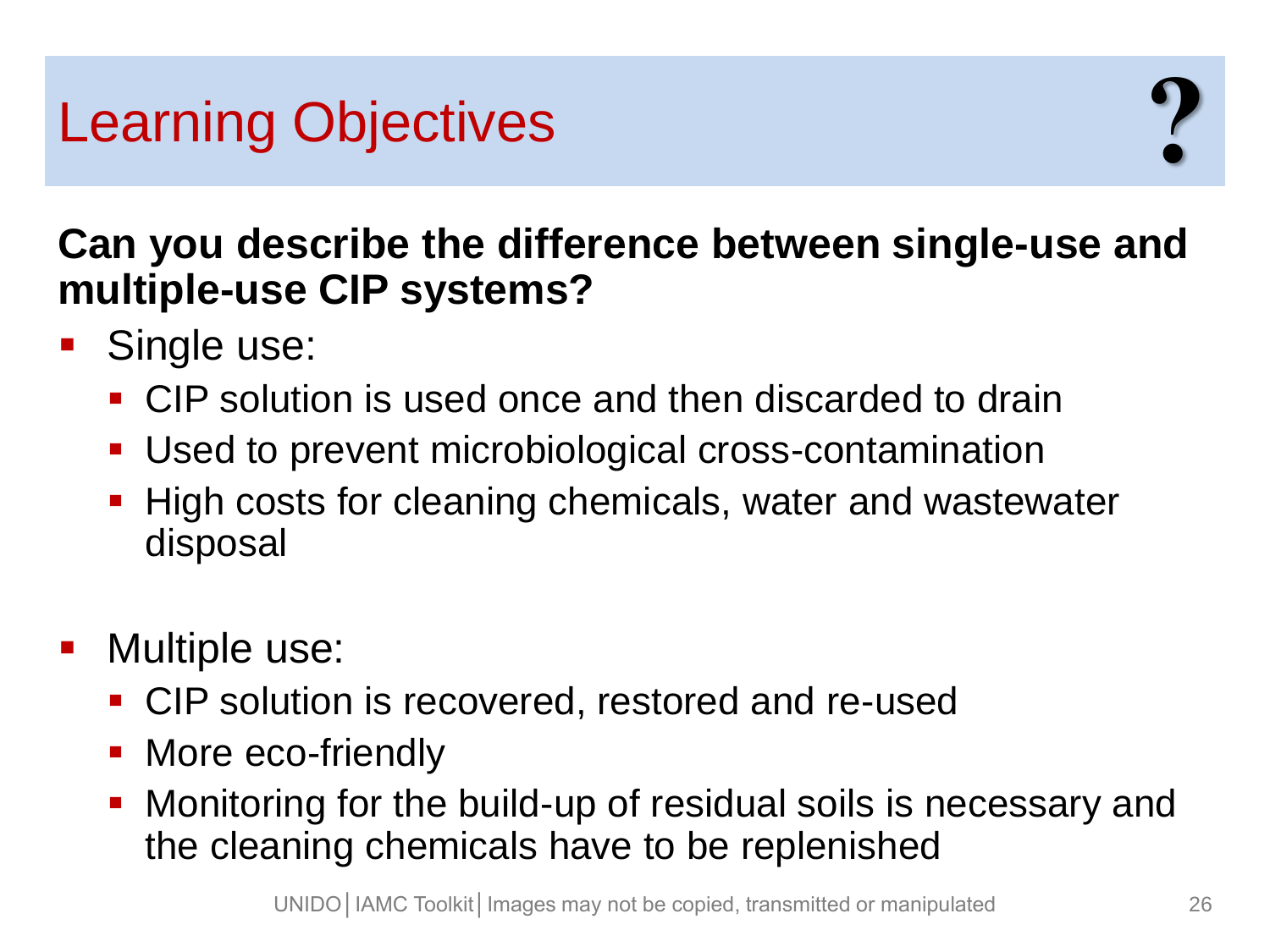# CIP Design Considerations

- Factors to be considered
- Purging of product
- Choice of chemicals
- Process parameters
- Choice of equipment
- CIP cycle description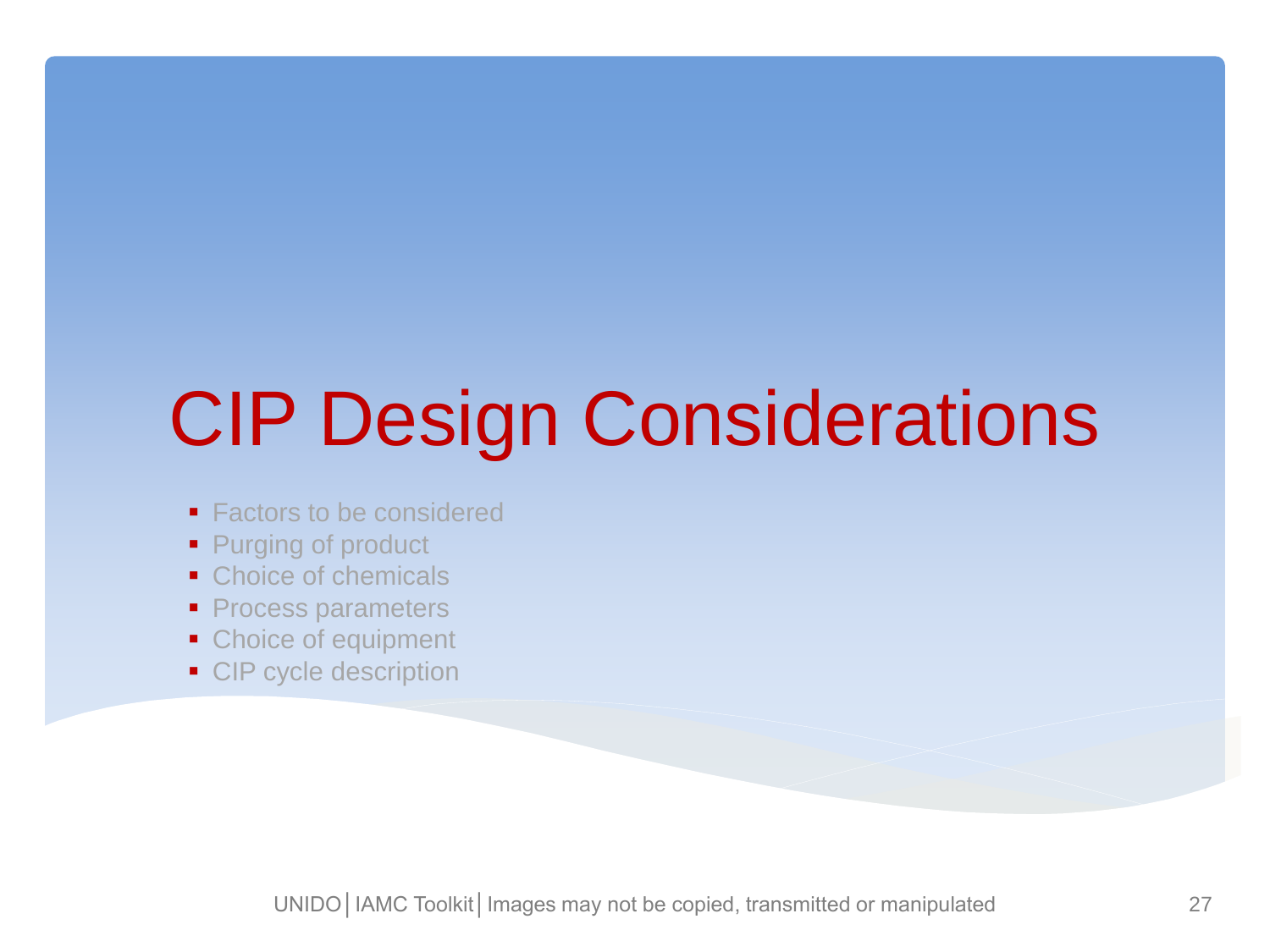### Factors to be Considered When Selecting Cleaning Techniques (1)

#### Plant and substance properties

- What is the physical nature of the plant or equipment to be cleaned?
- What is the nature of the deposit?
- What detergent, disinfectant shall be used?
- Are there any existing plant design constraints?
- Is there sufficient electrical power available?
- Is there a convenient supply of the right grade of water?

#### Health and environmental aspects

- Are there any particular hazards to be considered?
- Are the effluent disposal facilities adequate?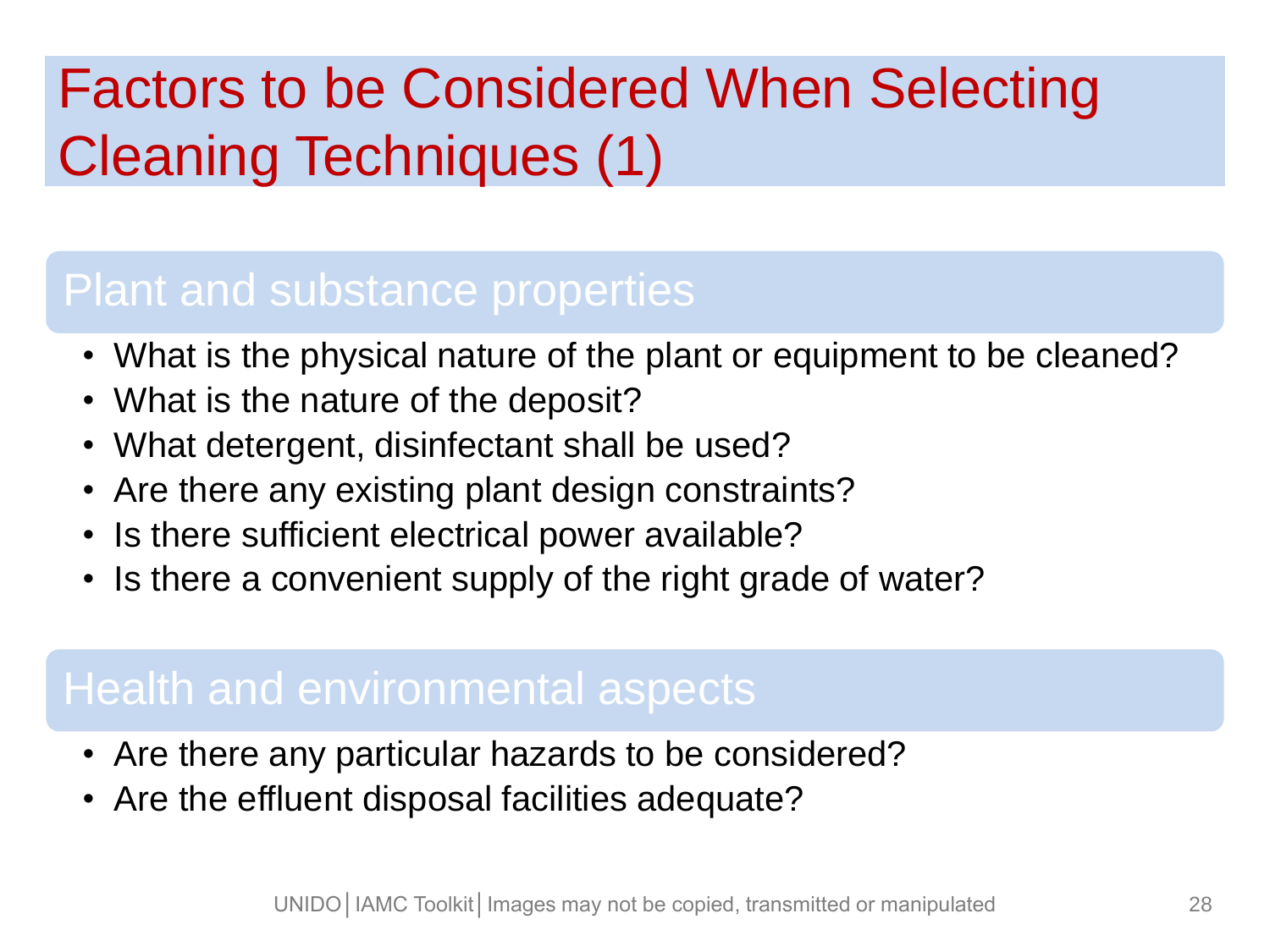### Factors to be Considered When Selecting Cleaning Techniques (2)

#### Cleaning requirements

- What is the frequency of cleaning?
- What is the required standard of cleanliness?
- Why is cleaning considered necessary?

#### Further factors

- Which system is the most cost-effective, all factors considered?
- Are the operators trained for handling the cleaning equipment?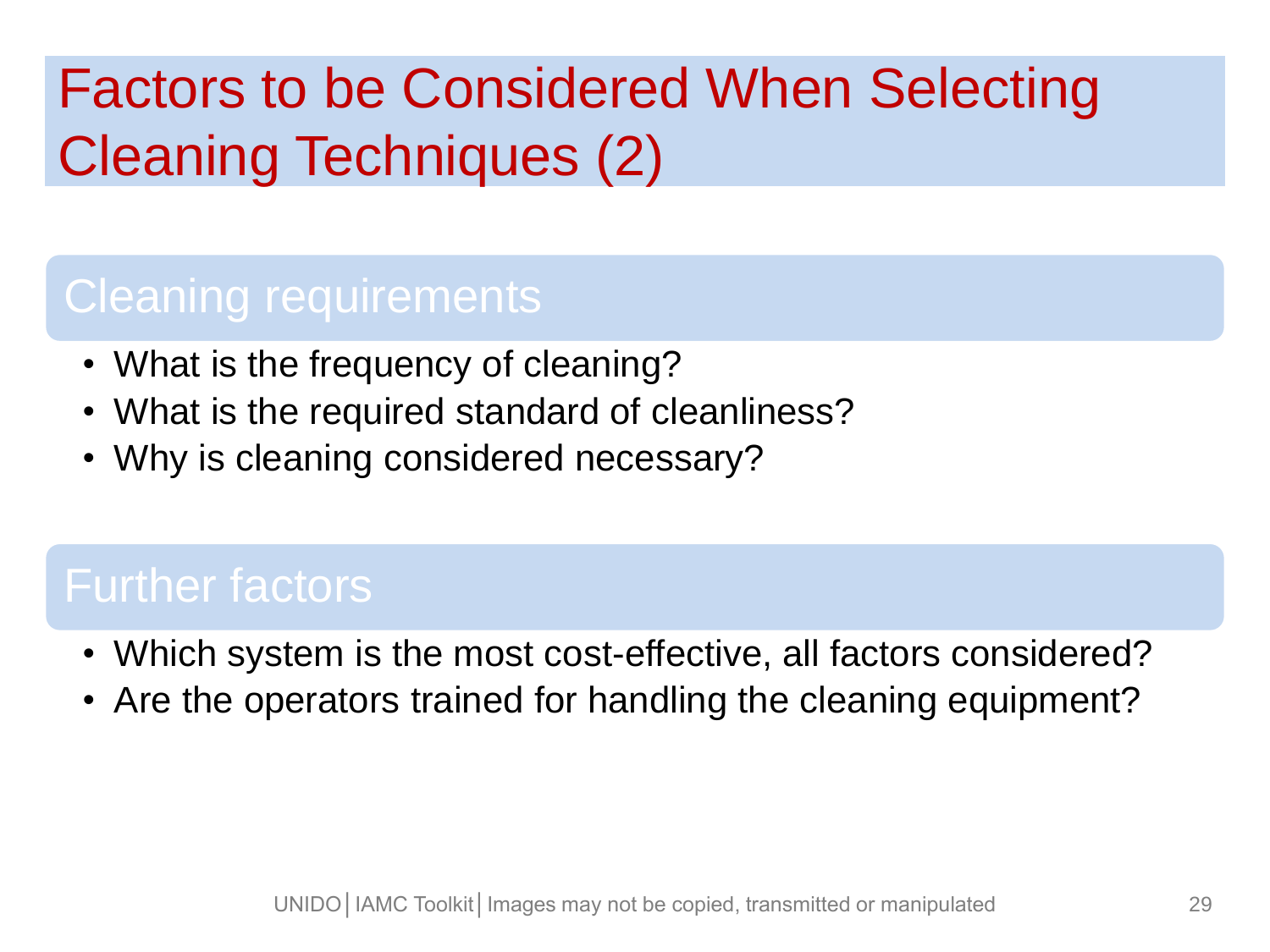### Purging of Product from the Plant (1)

**Product recovery (removal of large debris) can be carried out by using various media, such as**

- **Water**
- Mechanical pigging devices
- Compressed air (whirlwind technology)
- **I** lnert gas

#### **Product recovery in the cleaning process:**

- Part of a process sequence
- **First stage of a CIP sequence**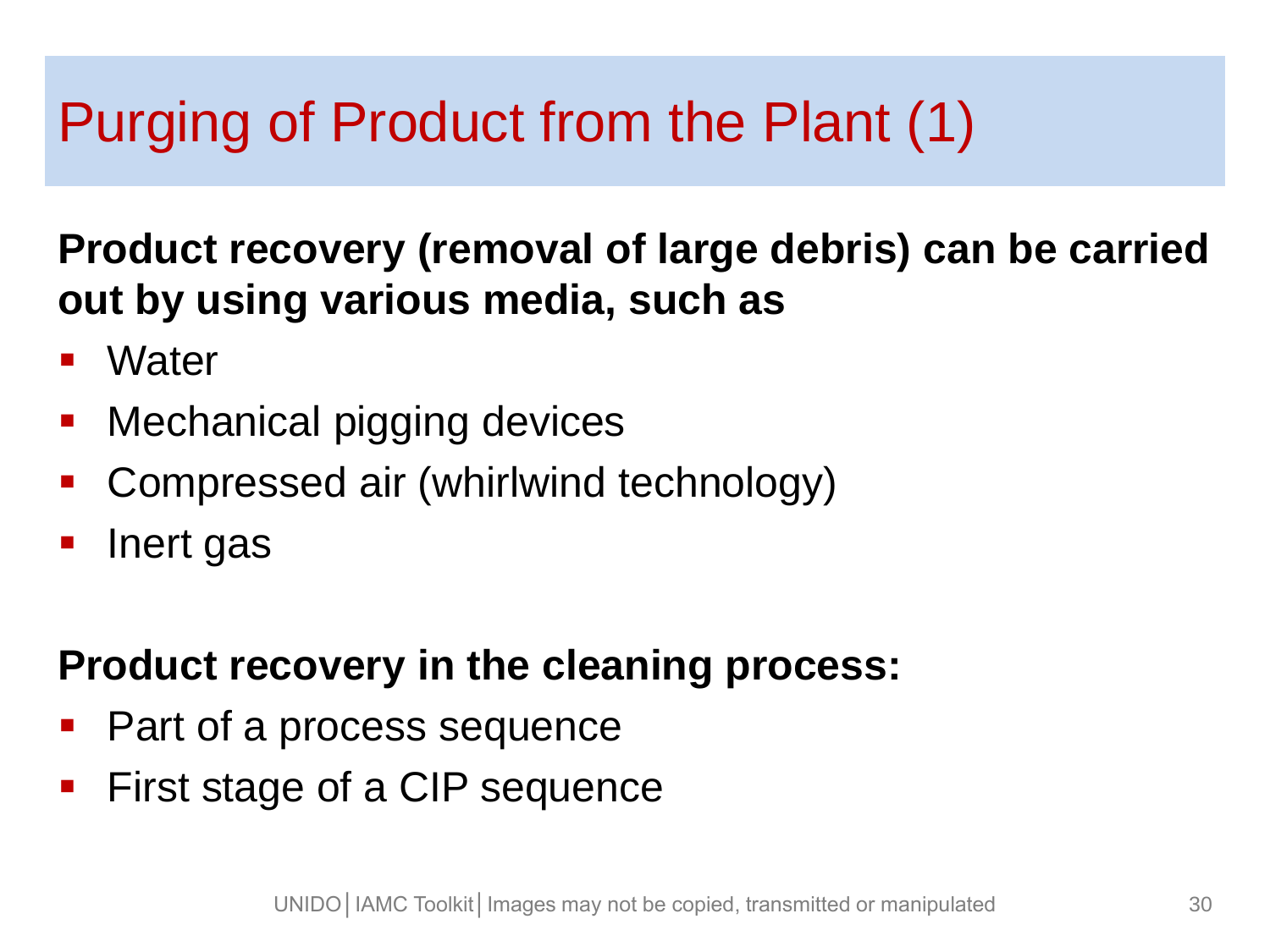### Purging of Product from the Plant (2)

#### **Example:**

In a dairy plant with a daily output of 1 million litres, a 0.5% loss of milk is equivalent to a loss of raw material worth £1,300 per day or £475,000 per year!

> $\Rightarrow$  Product recovery from process lines provides considerable potential for savings.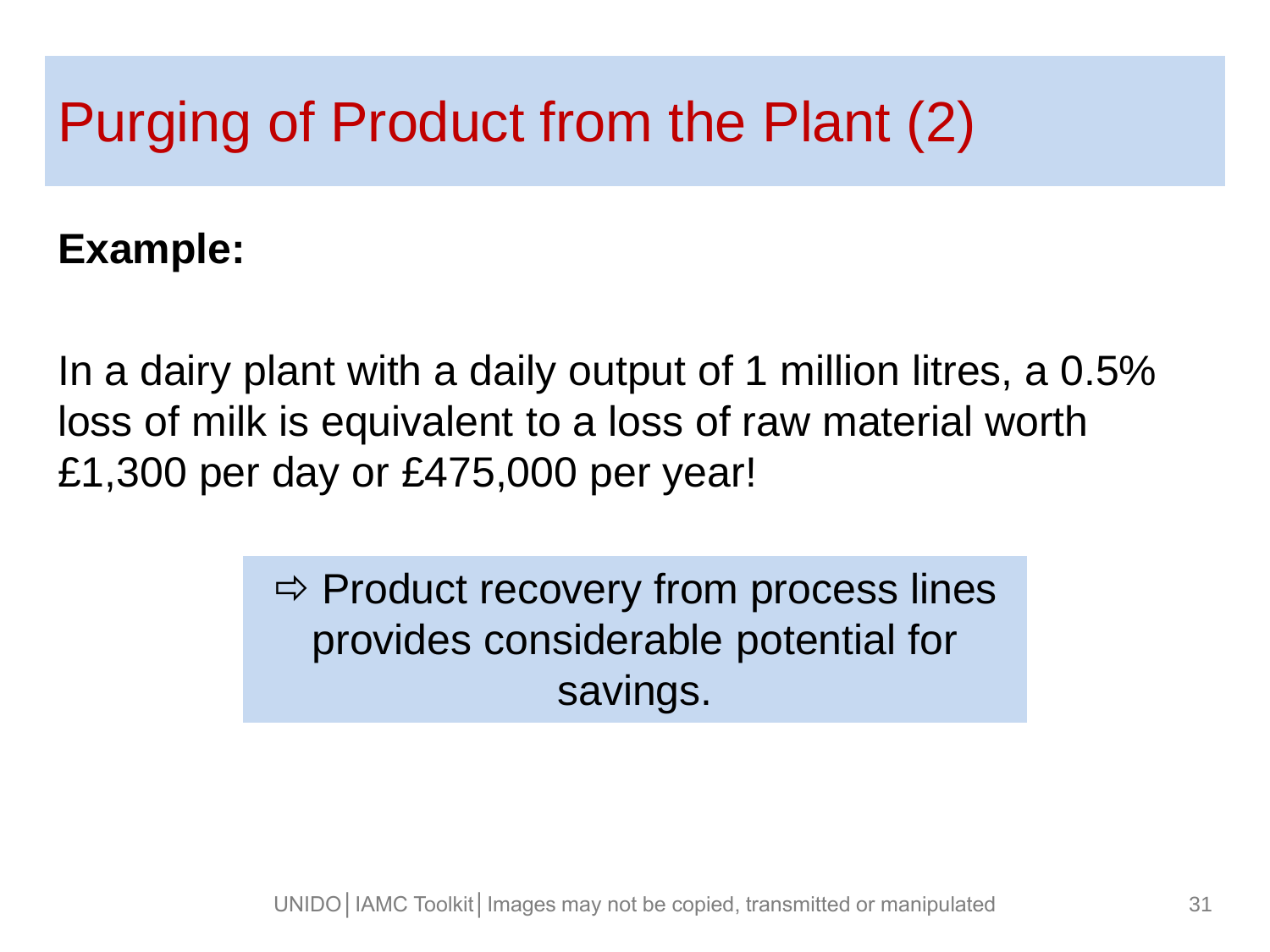### Choice of Chemicals (1)

#### **Choose from different types of chemicals for different purposes:**

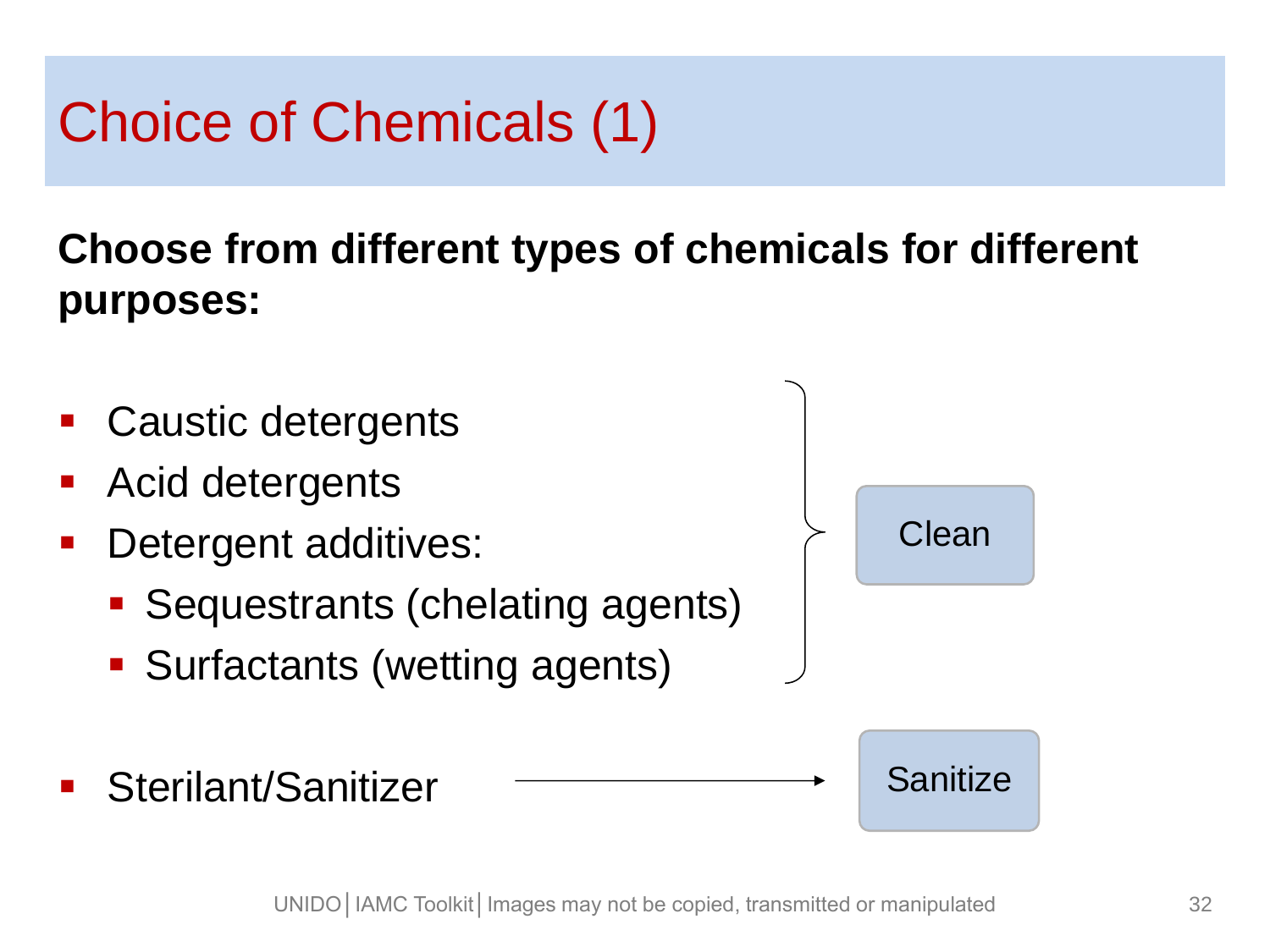### Choice of Chemicals (2)

#### **The choice of chemicals depends on:**

- **Fouling that has to be removed. In the dairy industry, for** instance, the following procedures are applied:
	- **Proteins are removed with hot alkali (caustic soda)**
	- Calcium and other deposits are removed with a dilute mineral acid (mostly nitric acid or phosphoric acid)
	- **Additionally, special formulations containing added** components (e.g. sequestrants) are available
- **The material of the equipment used, such as** 
	- **Austenitic stainless steel very resistant**
	- Aluminium, copper or bronze surfaces have to be handled with great care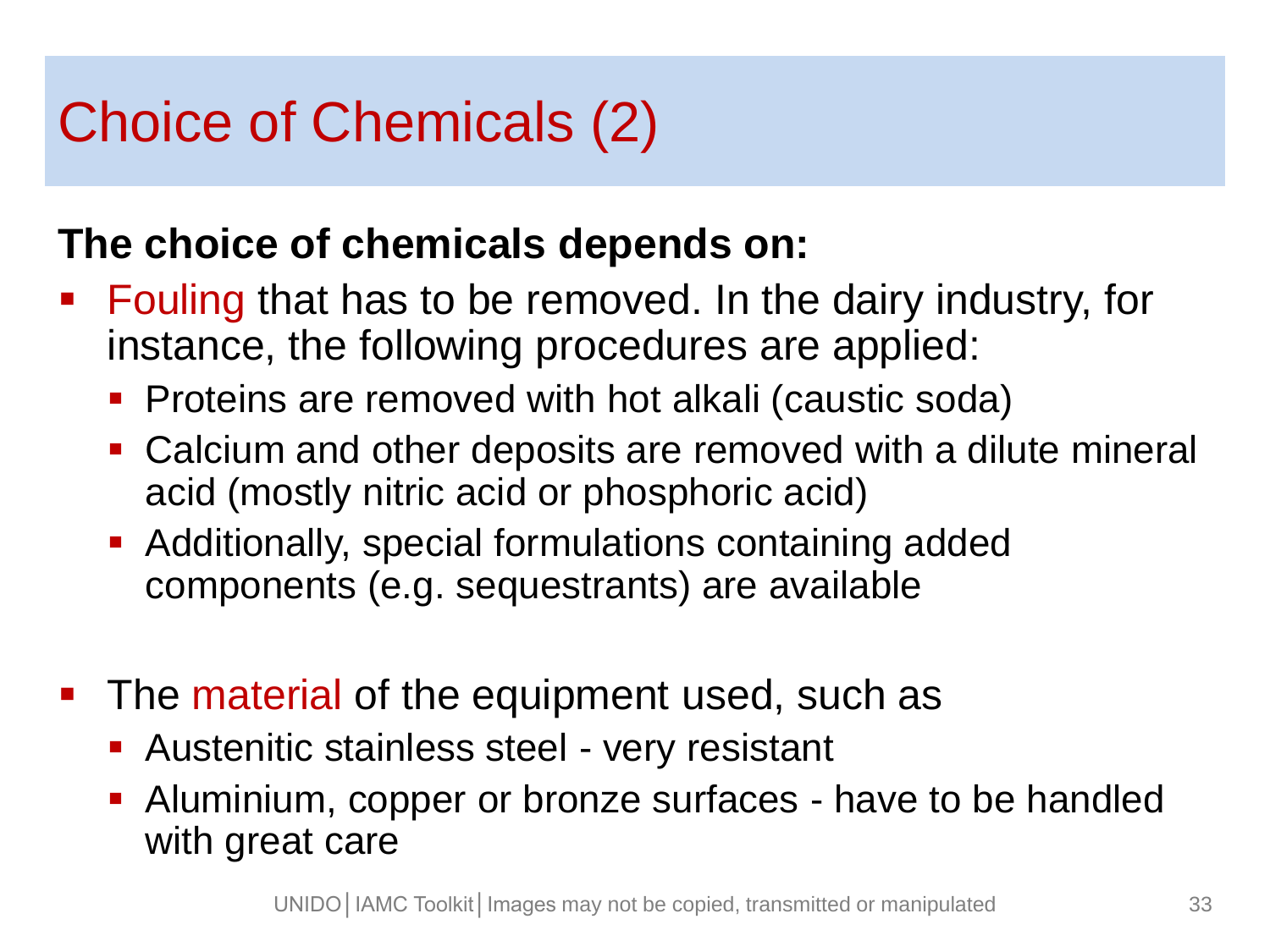### Choice of Chemicals (3)

#### **Innovative CIP technology:**

 Use of electro-chemically activated (ECA) water for both cleaning and sanitization

#### **Procedure:**

- **Electrolysis of a solution of** sodium chloride generates sodium hydroxide and hypochlorous acid
- **Hypochlorous acid is a very** potent sanitizer

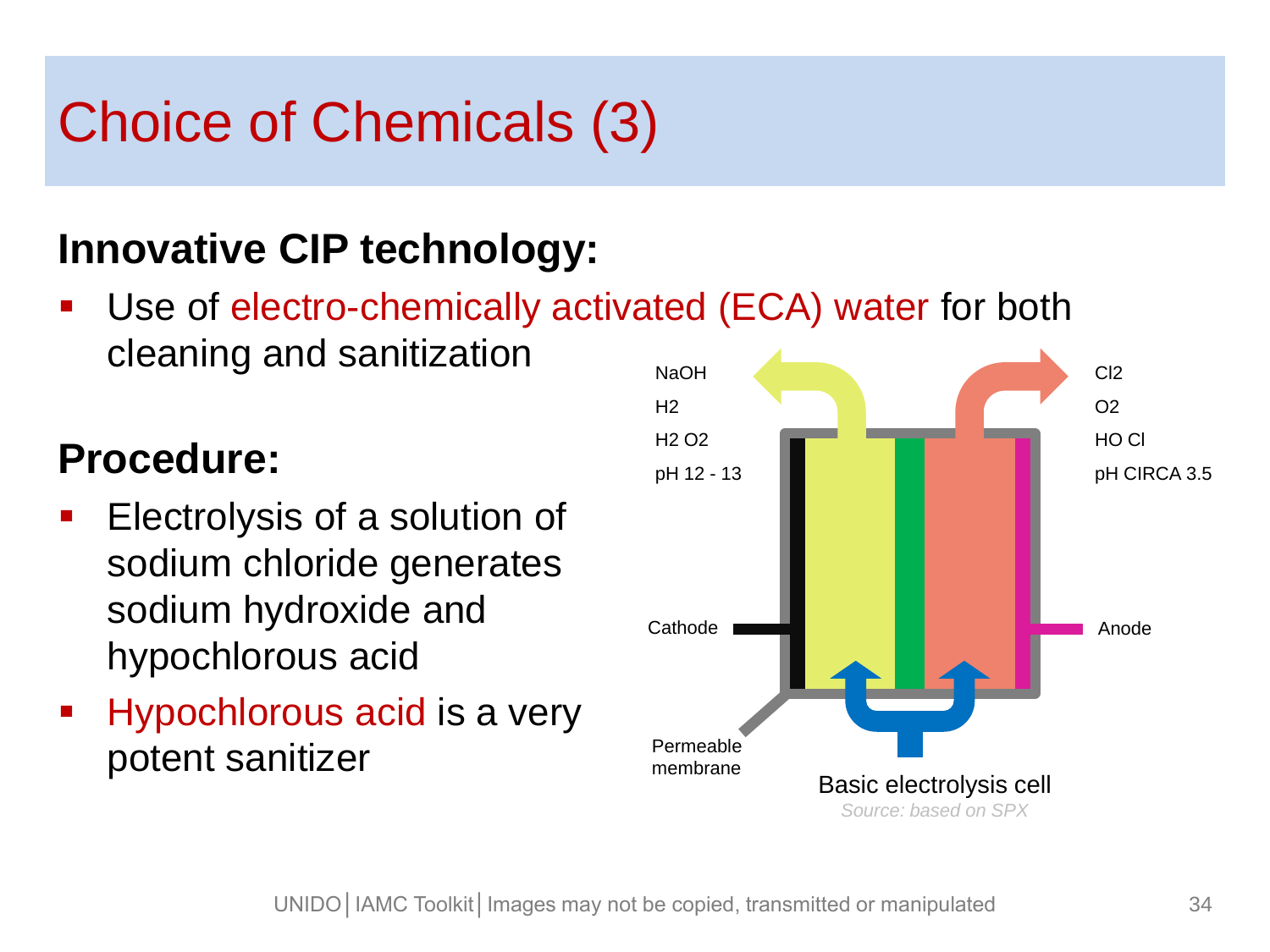### Choice of Chemicals (4)

#### **The use of ECA water offers a range of benefits, especially for food processing:**

- Substitution of chemical detergents and sanitizers
- Improved microbial efficiency
- **Destruction of all forms of pathogens**
- Reduced CIP time
- **Reduced water consumption**
- Improved effluent management
- Non-toxic, truly "clean" technology
- On-site, on-demand generators

 $\Rightarrow$  Application of CIP in the carbonated soft drinks industry typically has a payback of less than four months!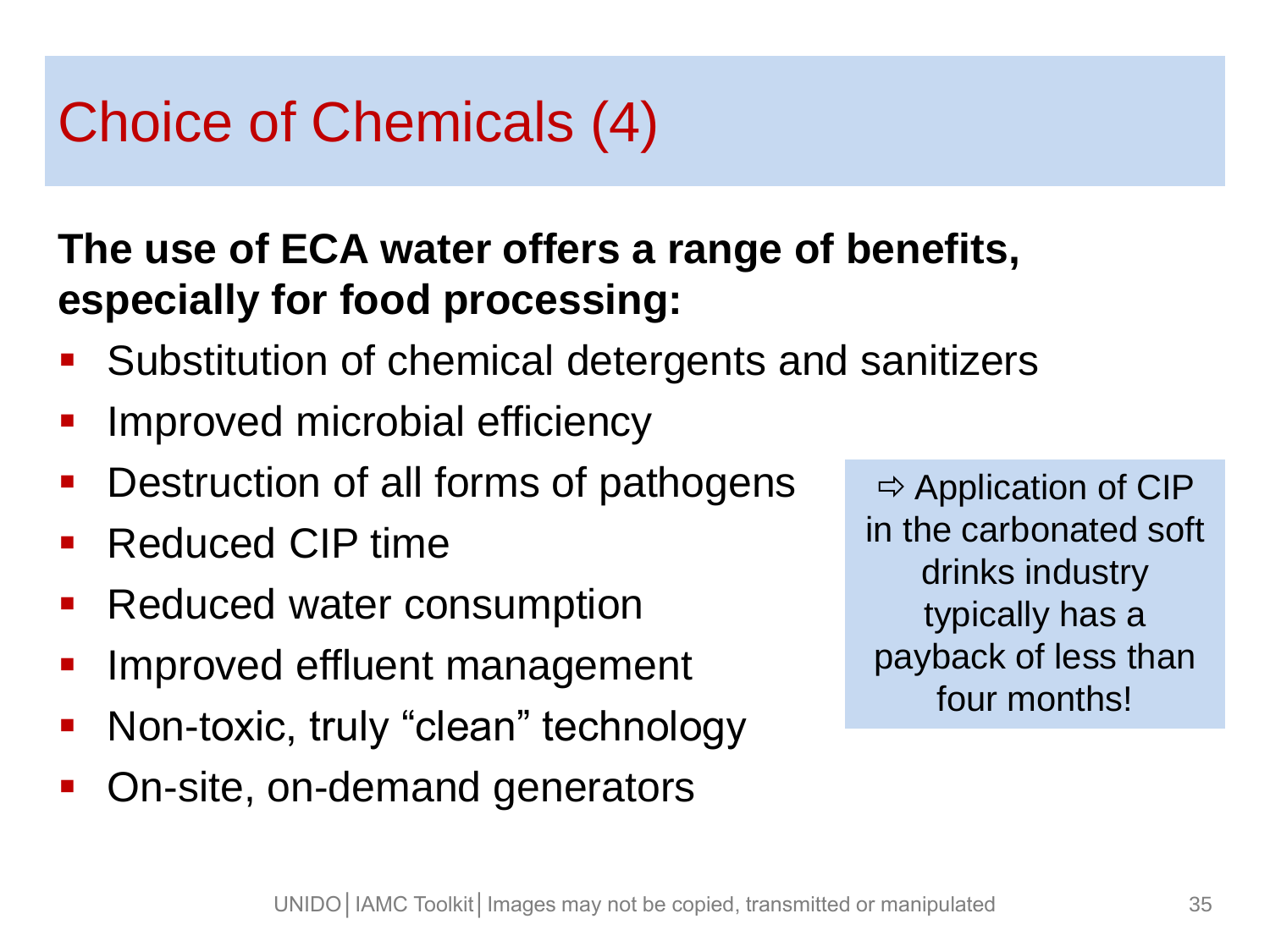### Process Parameters (1)

#### **Circulation time depending on:**

- Degree of fouling
- Type of equipment to be cleaned
- Typical cleaning times in the dairy industry:
	- 20 minutes of caustic circulation for pipework and vessels
	- Up to 40 minutes of caustic circulation for pasteurizers and UHT plants with higher levels of fouling
	- **Normally 10 minutes for acid circulation**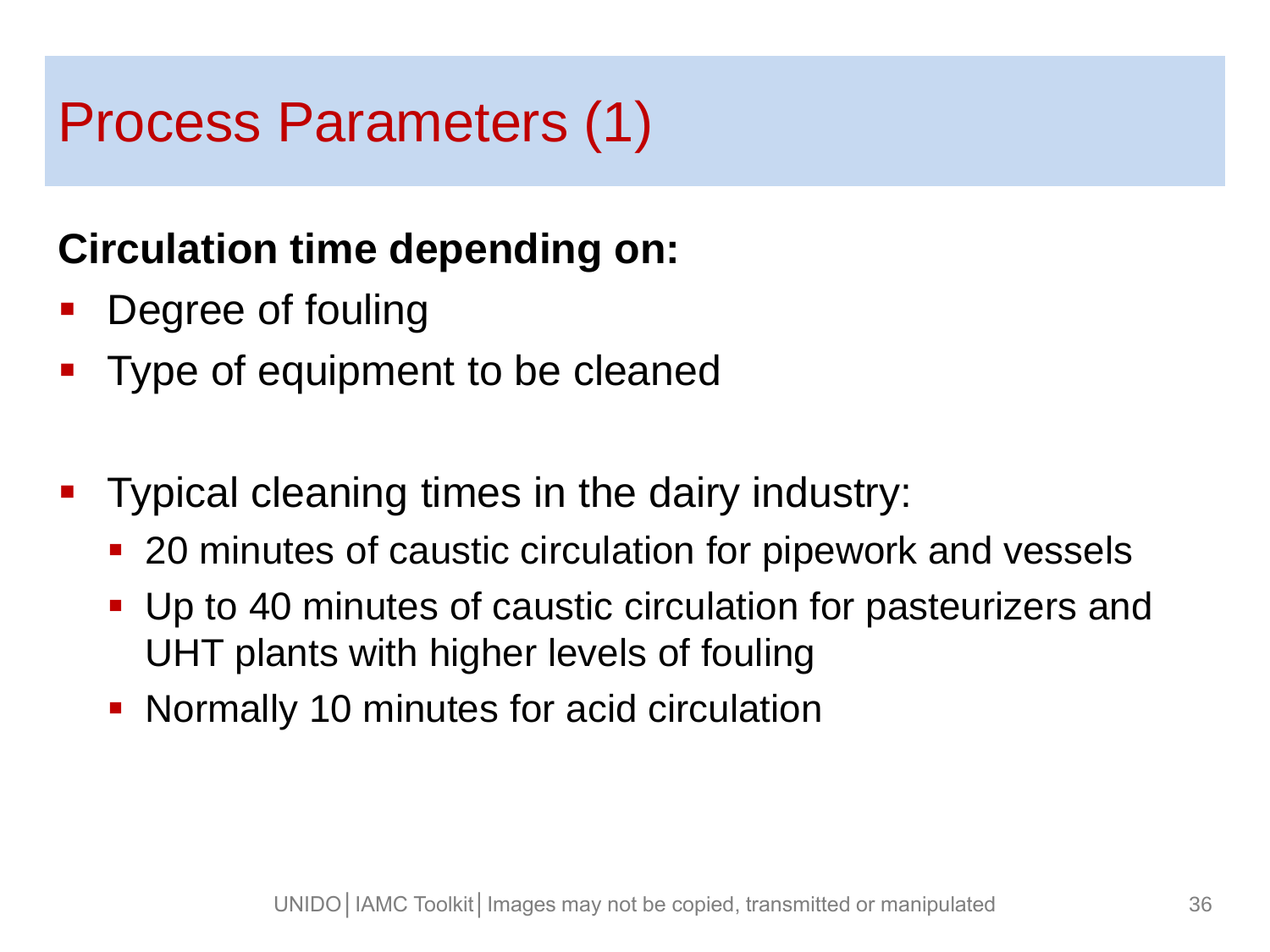### Process Parameters (2)

#### **Operating temperatures:**

Typical CIP temperatures of different applications:

| <b>Vessel type</b>     | <b>Flow rate</b>     |
|------------------------|----------------------|
| <b>Brewery vessels</b> | Hot $85^{\circ}$ C   |
| <b>Brewery mains</b>   | Hot $85^{\circ}$ C   |
| <b>Process vessels</b> | $Cold < 40^{\circ}C$ |
| <b>Process mains</b>   | Hot $75^{\circ}$ C   |
| <b>Yeast vessels</b>   | Hot $75^{\circ}$ C   |
| <b>Yeast mains</b>     | Hot $75^{\circ}$ C   |

**Dairy industry: the higher the temperature the poorer the** removal (optimum at 50°C)

UNIDO | IAMC Toolkit | Images may not be copied, transmitted or manipulated 37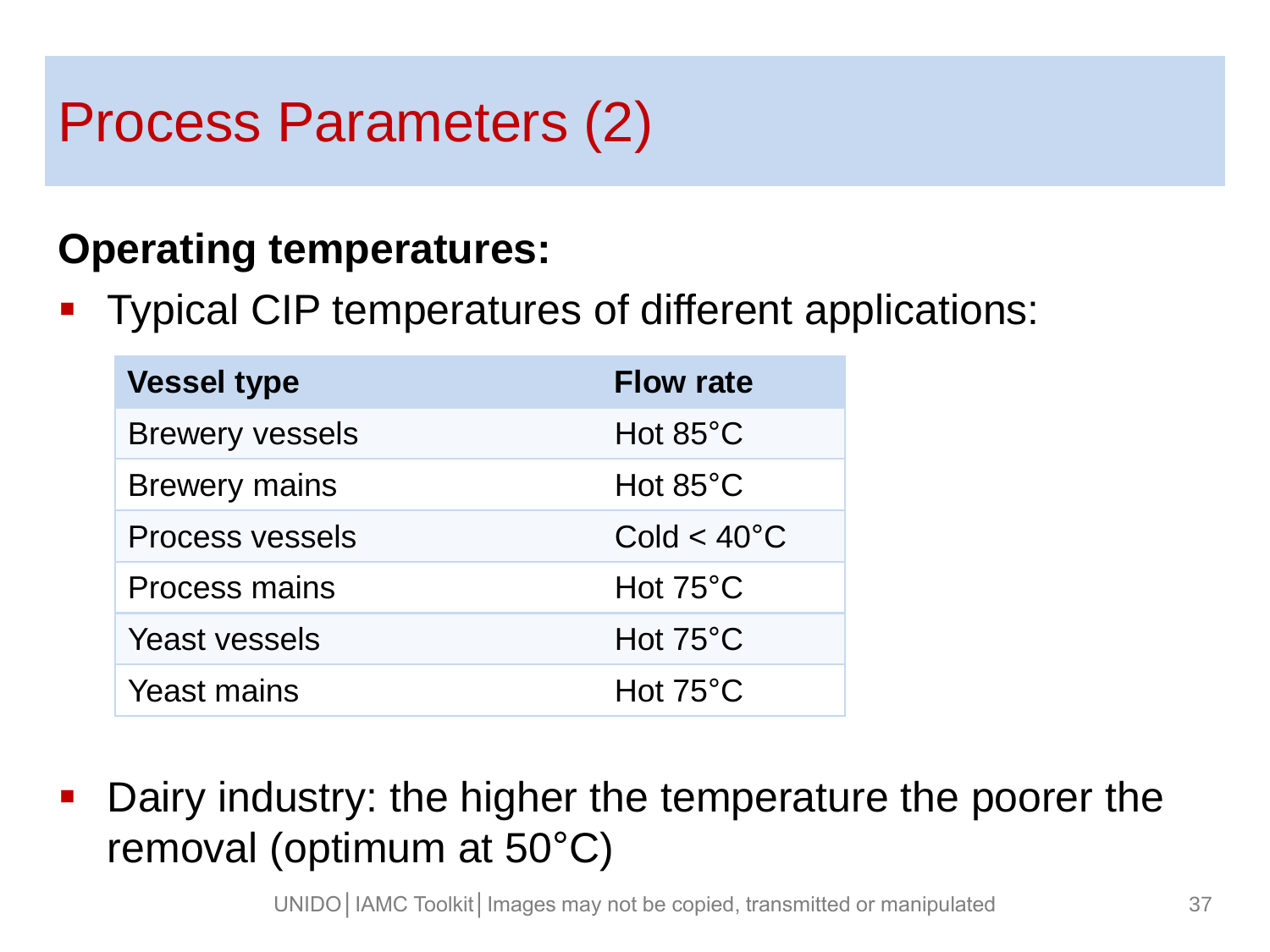### Process Parameters (3)

#### **Flow velocity:**

**Turbulent flow with flow velocities of 1.5 to 2.1 m/s is** usually applied, as cleaning under laminar conditions is not sufficient.



Turbulent vs. laminar flow *Source: based on Briggs*

UNIDO | IAMC Toolkit | Images may not be copied, transmitted or manipulated 38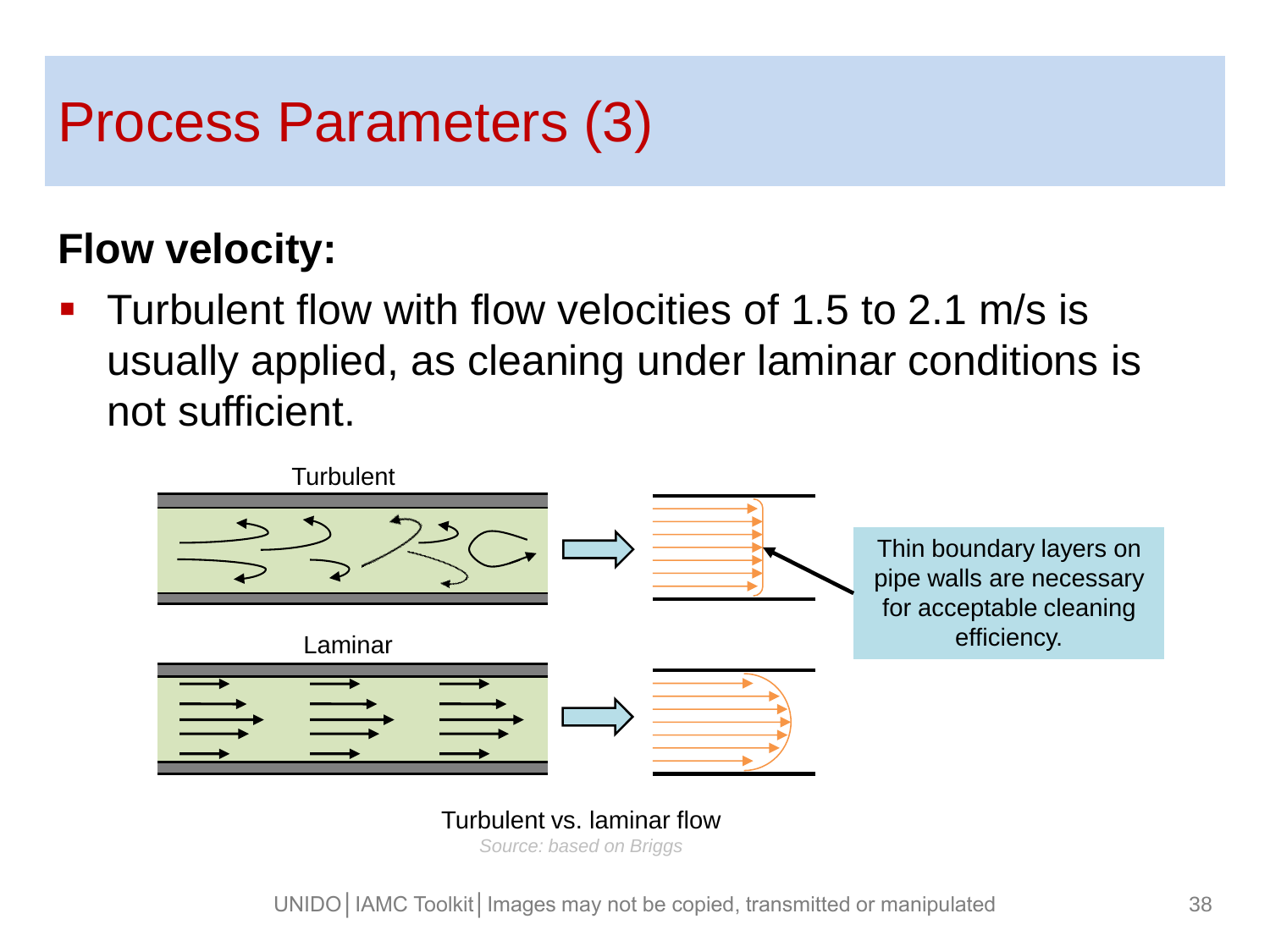## Choice of Equipment (1)

#### **Selection of spray devices:**

| <b>Application</b>                                        | <b>Device</b>                                                                      |
|-----------------------------------------------------------|------------------------------------------------------------------------------------|
| Simple applications                                       | Spray balls run at<br>relatively low<br>pressures (1-2 bar)                        |
| High degree of<br>fouling or large<br>diameters $(> 3 m)$ | Rotating jet devices<br>run at higher<br>pressures (5 bar)                         |
| Vessels with top<br>mounted agitators                     | Two spray balls to<br>overcome shadows<br>cast by the agitator<br>shaft and blades |



Fixed spray balls and rotary sprayhead *Source: Industrial Trading Solutions Ltd*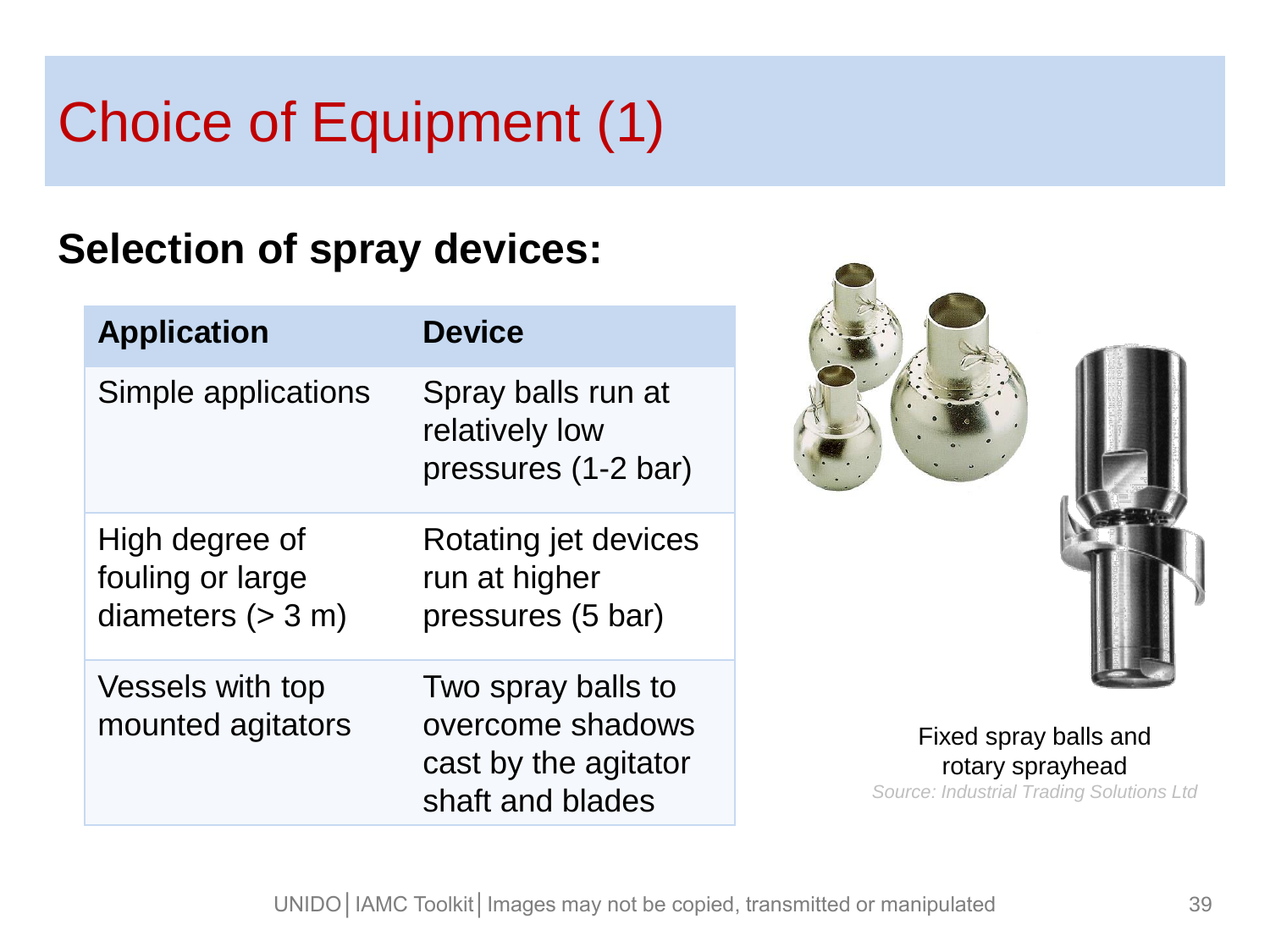### Choice of Equipment (2)

#### **Calculation of flow rates for spray balls:**

| <b>Vessel type</b>                       | <b>Flow rate</b>                                              |
|------------------------------------------|---------------------------------------------------------------|
| <b>Vertical vessels</b><br>(incl. silos) | Flow rate $(I/h)$ = diameter $(m) \times 3.14 \times 1,490$   |
| <b>Horizontal tanks</b>                  | Flow rate $(I/h)$ = diameter $(m)$ + length $(m)$ x 2 x 1,490 |
| Other tanks                              | Flow rate $(l/h)$ = side $(m)$ + end $(m)$ x 2 x 1,490        |

#### $\Rightarrow$  Depending on the flow rate, the spray ball size is calculated.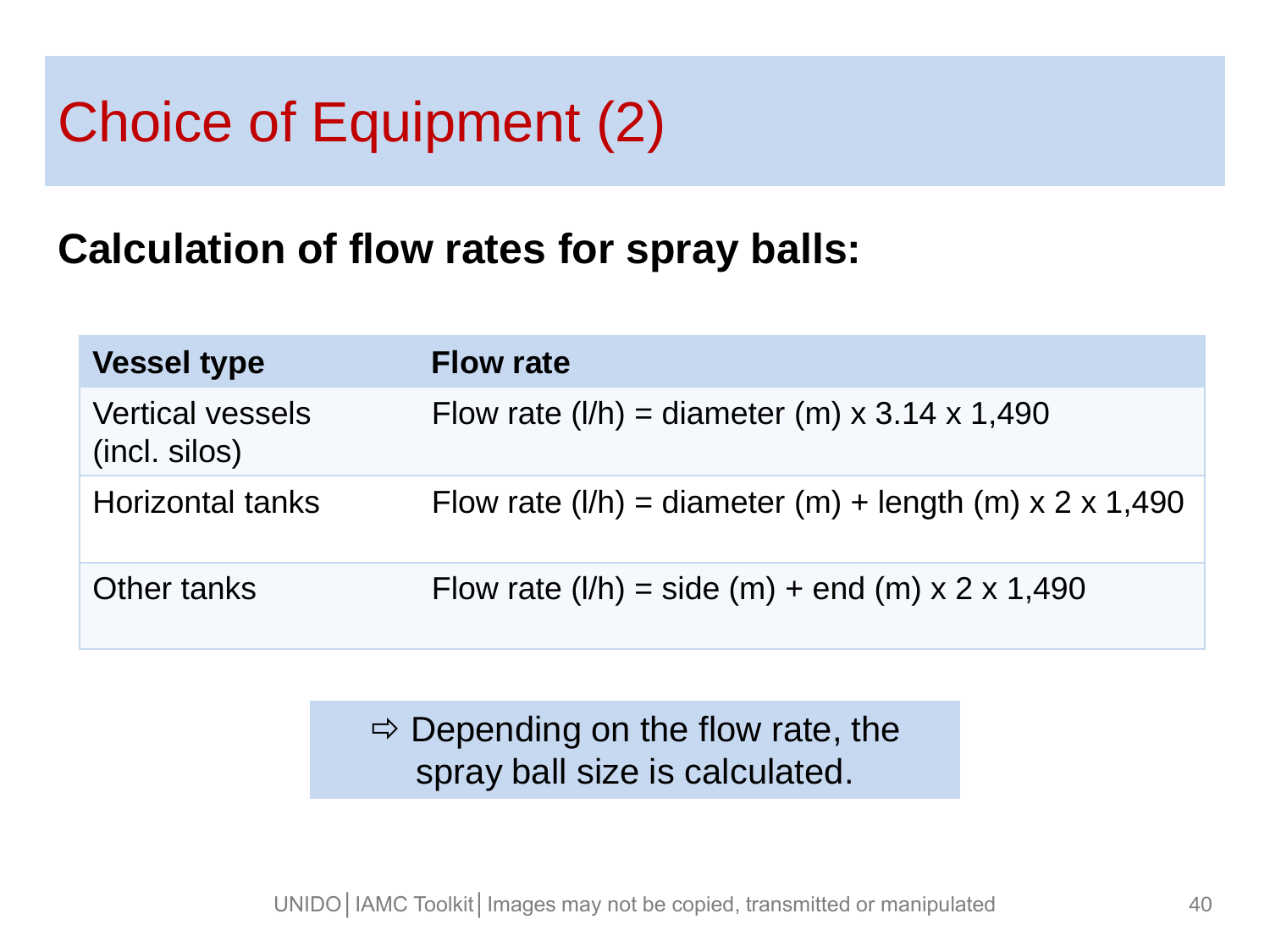### Case Study: Introduction of Improved Spray **Heads**

| Initial situation | A brewery cleaned its fermentation tanks with static spray heads.                                                                                                                                               |  |
|-------------------|-----------------------------------------------------------------------------------------------------------------------------------------------------------------------------------------------------------------|--|
| <b>Objective</b>  | Improvement of the cleaning process                                                                                                                                                                             |  |
| Approach          | Application of surge cleaners (TANKO <sup>®</sup> S50) in all 76 fermentation tanks<br>(total capacity of 700 m <sup>3</sup> ; dimensions of up to 25 metres in height and 6<br>metres in width)                |  |
| <b>Outcome</b>    | Better cleaning results, significant savings and improved product safety                                                                                                                                        |  |
| <b>Benefits</b>   | Reduction in CIP time by 34%<br>Reduction in water/wastewater by 58%<br>Reduction in acid consumption by 11% and in Iye by 39%<br>Reduction in costs for cleaning process by 61%<br>$\mathcal{L}_{\mathcal{A}}$ |  |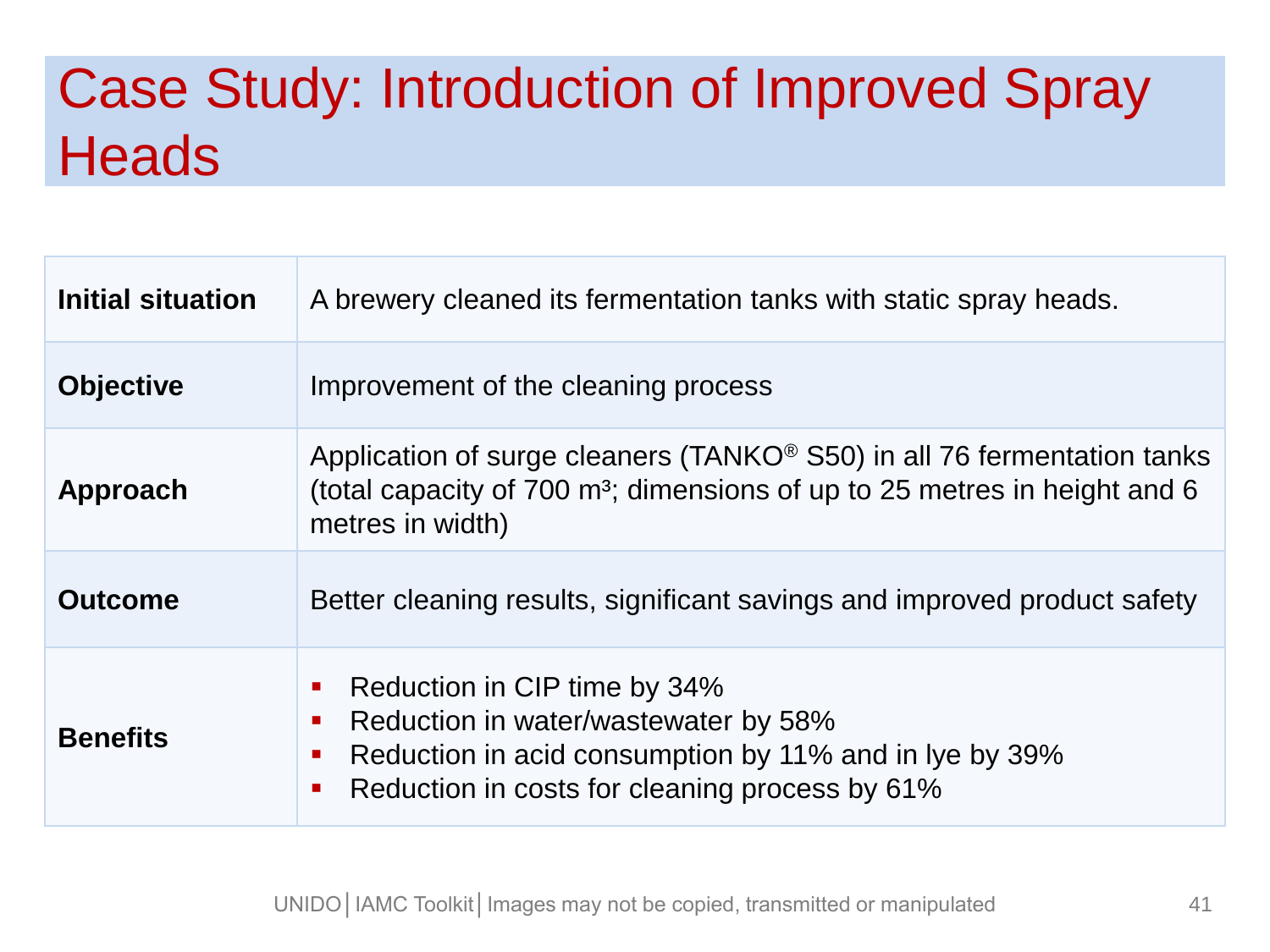### Choice of Equipment (3)

#### **Selection of CIP pumps:**

- Requirements for CIP supply pumps:
	- Centrifugal type (due to variations in flow and pressure)
	- Individually sized to match the highest rate and pressure circuit it supplies
- Requirements for CIP return pumps:
	- Self-priming liquid ring type (due to scavenging duty required)
	- Sized to return fluids at a rate 10% higher than that of the supply pump
- Requirements for CIP booster pumps:
	- Centrifugal type
	- Carefully sized so as not to introduce cavitation into the circuit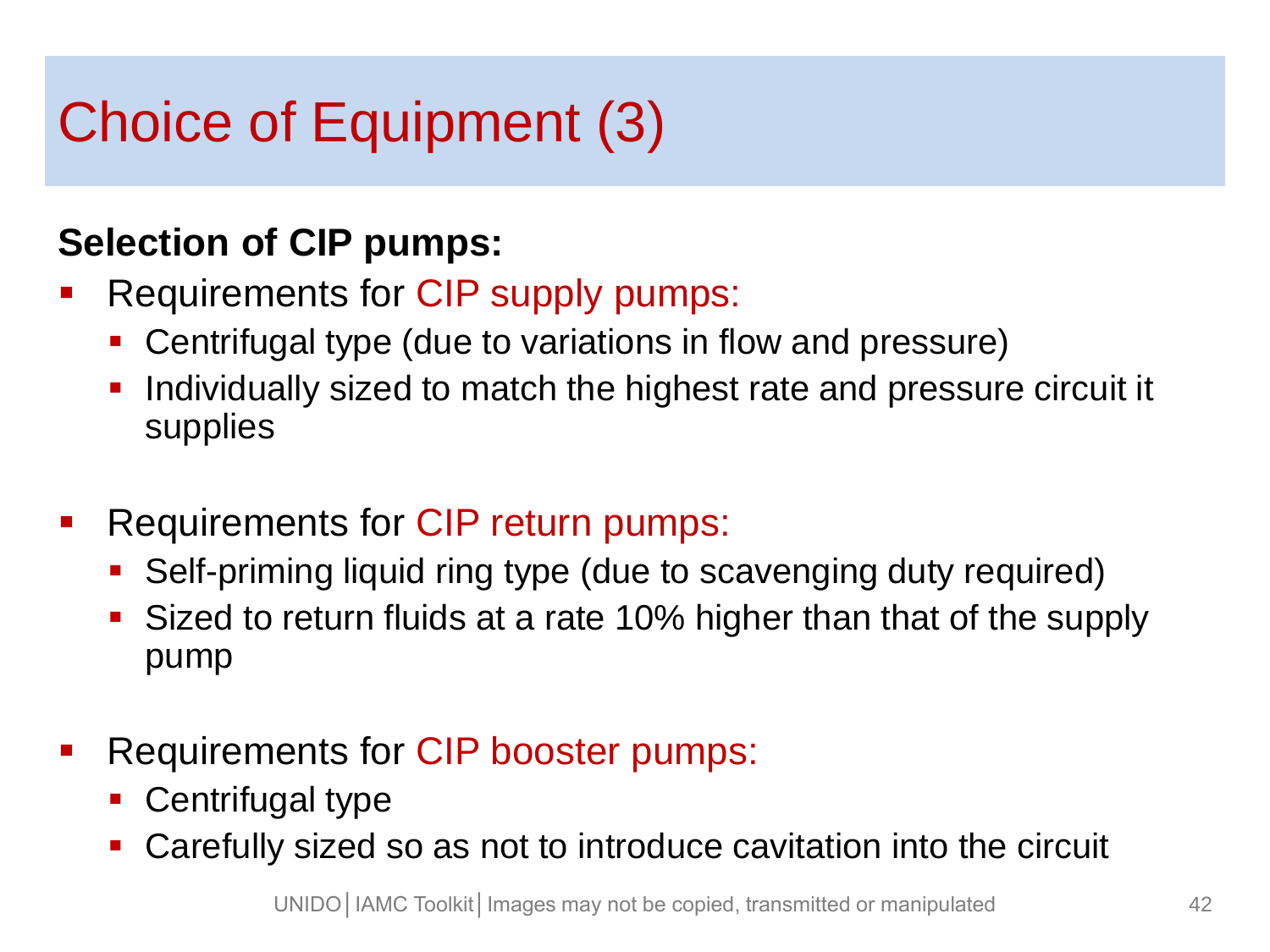### Choice of Equipment (4)

#### **Selection of CIP pumps:**

- Chemical dosing pumps for adding concentrates should be sized to transfer liquids at the highest possible rate depending on the concentrate storage method.
- Chemical dosing pumps for adding concentrates in-line should be sized to provide an even addition to the flow.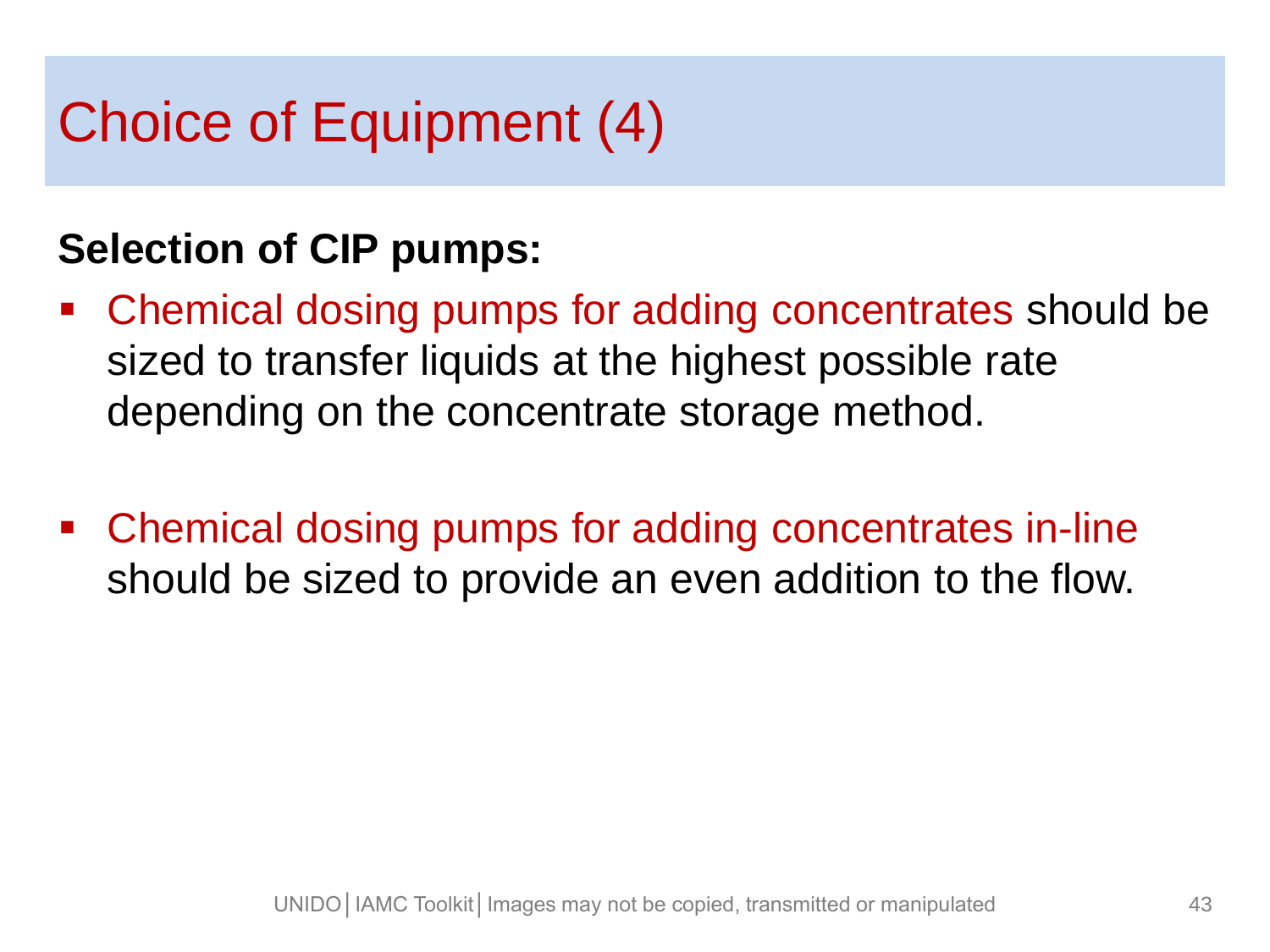### Learning Objectives

#### **Which types of chemicals are used in CIP processes?**

- Caustic detergents
- Acid detergents
- Detergent additives:
	- **Sequestrants (chelating agents)**
	- **Surfactants (wetting agents)**
- Sterilants/Sanitizers

#### **What has to be considered when choosing the chemicals?**

- Fouling to be removed
- Equipment materials

#### **Can you think of examples in your own company?**

UNIDO | IAMC Toolkit | Images may not be copied, transmitted or manipulated 44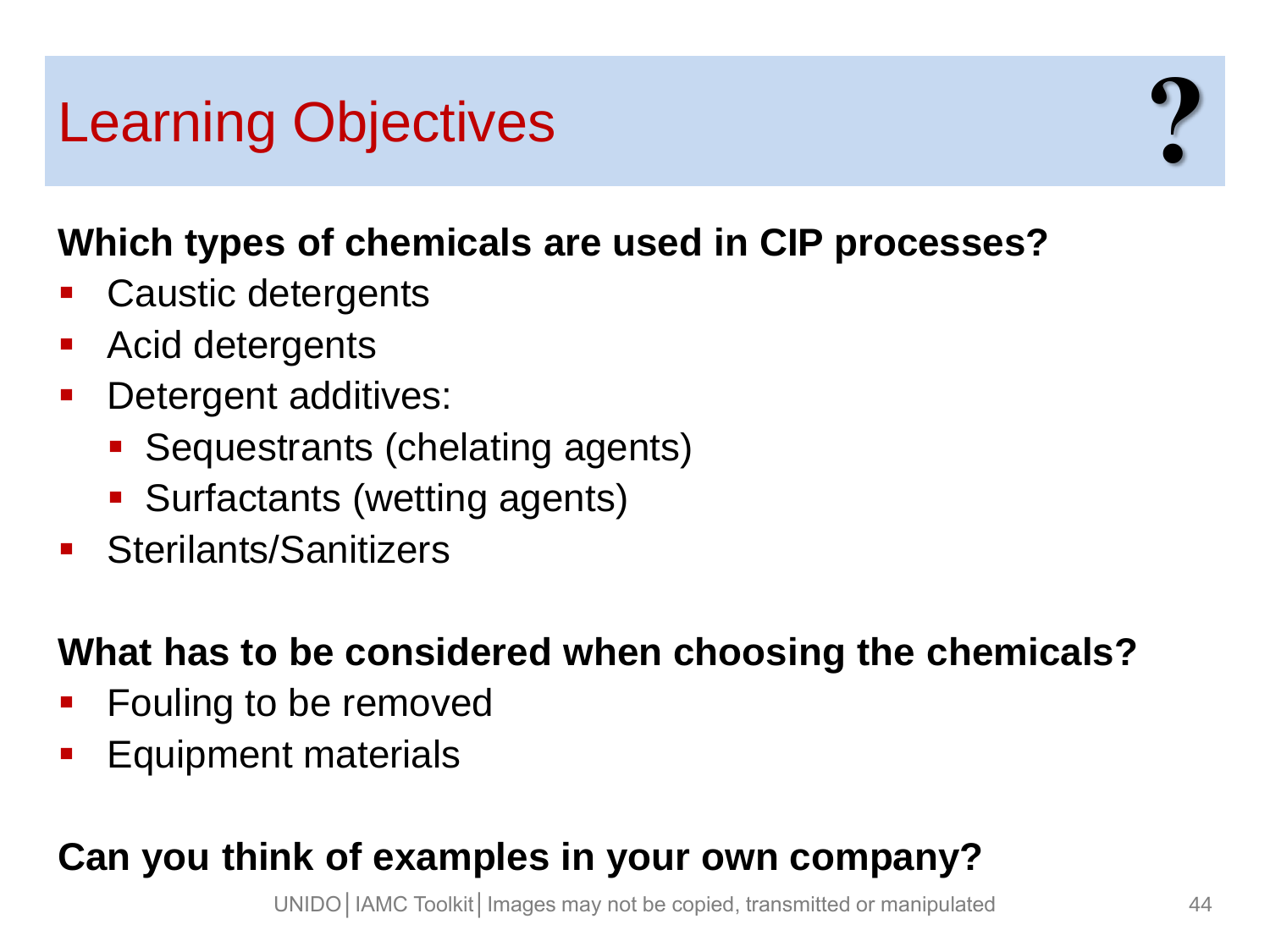# Clean-in-Place Optimization

- **Improve productivity**
- **Improve resource consumption**
- **Improve energy efficiency**
- **Improve automation**
- **Further possible process improvements**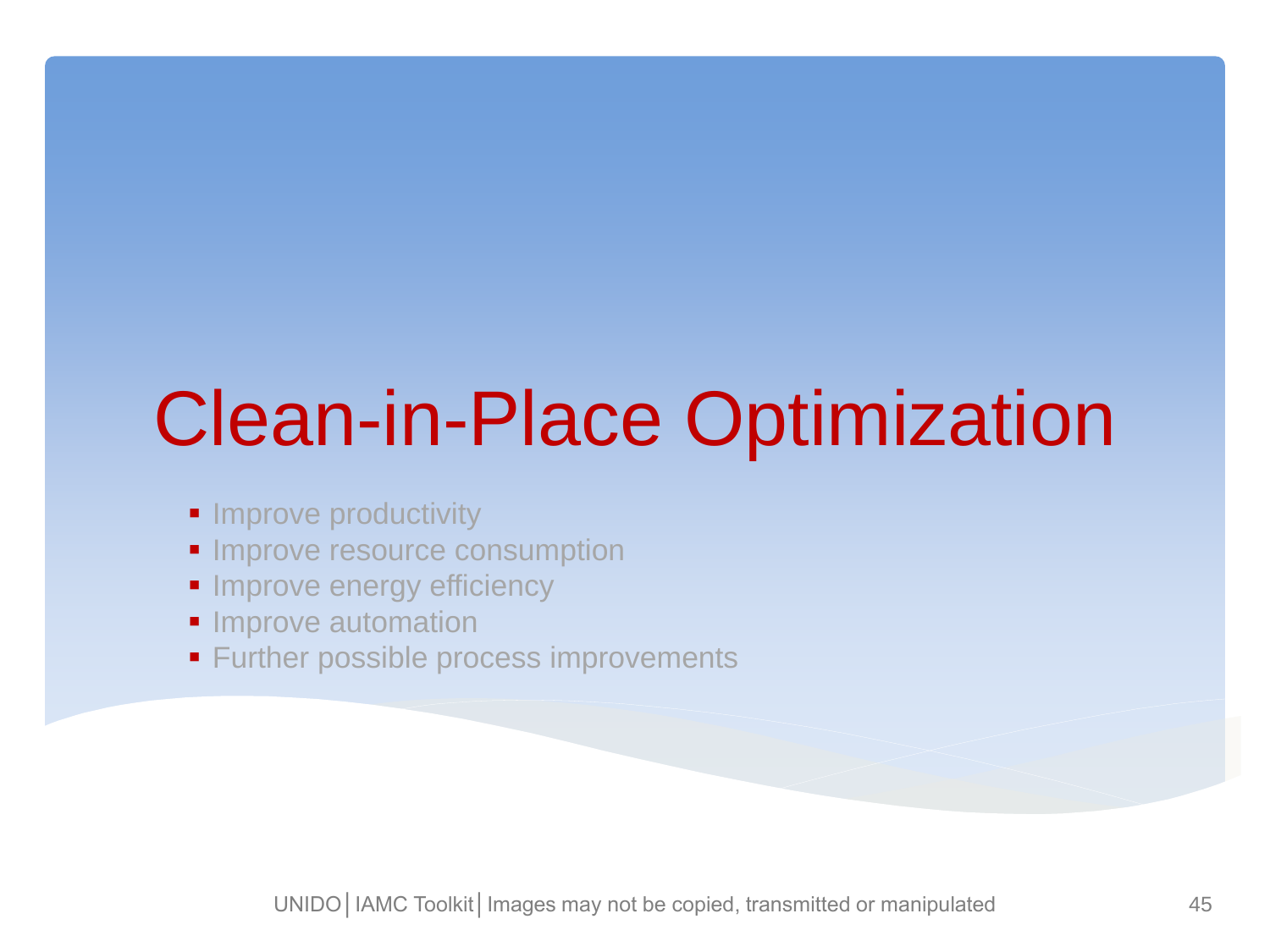### Improving Productivity

#### **Cleaning processes in general do not add value:**

- Production uptime is stopped
- **Profitability decreases**

#### **However, new CIP technologies provide significant improvements in efficiency:**

- **Automated CIP facilitates and accelerates trouble-shooting**
- Optimized CIP can reduce cleaning times by up to 20%
	- With a CIP time of around five hours per day, approximately one hour of extra production time can be gained!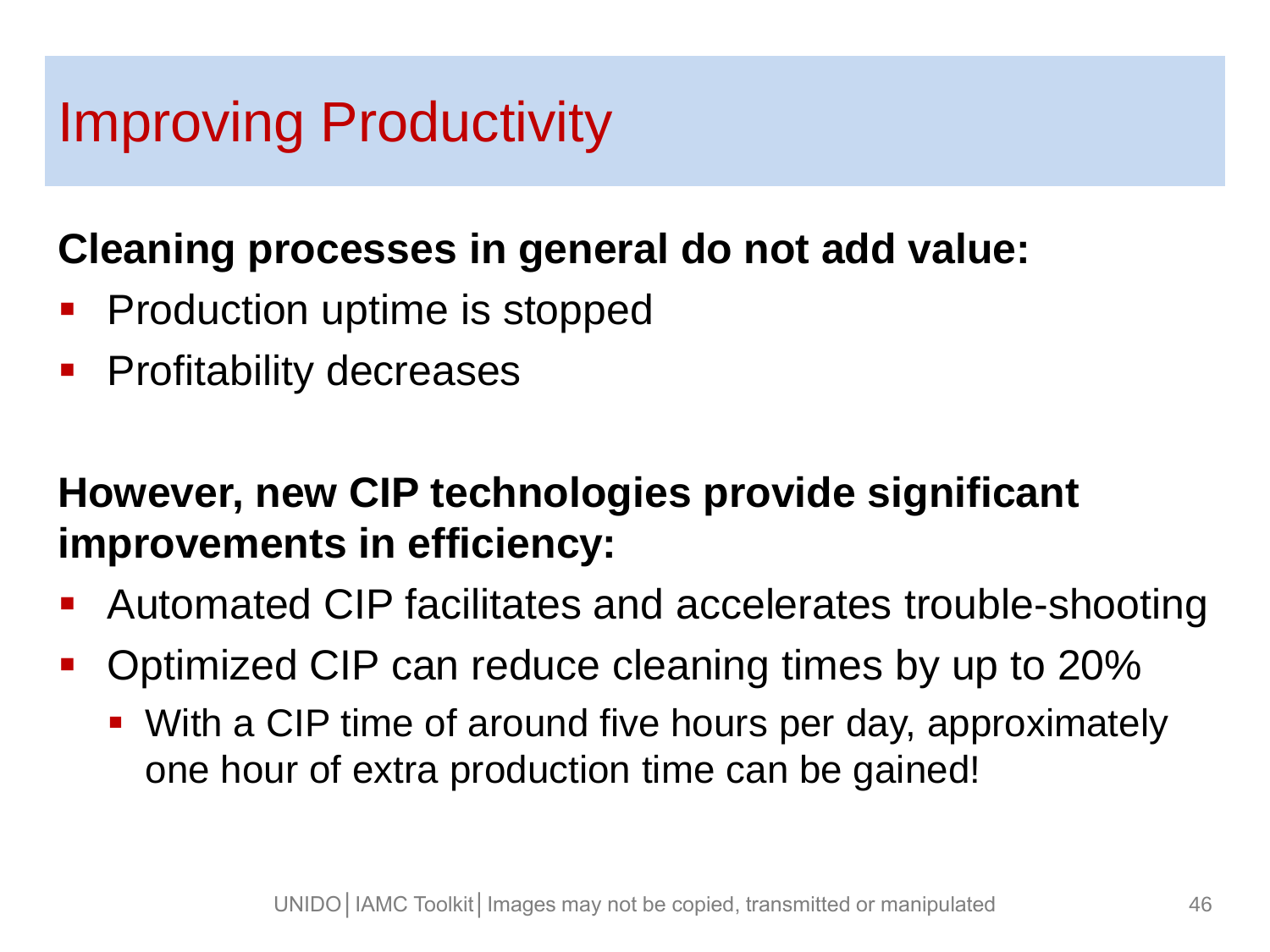### Improving Resource Consumption

**Cleaning is energy intensive:** Almost half of a milk processing plant's energy is used to clean the equipment.

#### **Reduction in energy consumption:**

- Calculate and use the precise temperature needed for sufficient cleaning
	- Rule of thumb: For every 1°C reduction in CIP temperature, energy consumption for fluid heating will decrease by 1/60<sup>th</sup>.

#### **Reduction in water/chemicals consumption**

**Introduce recovery tanks to re-use the liquids**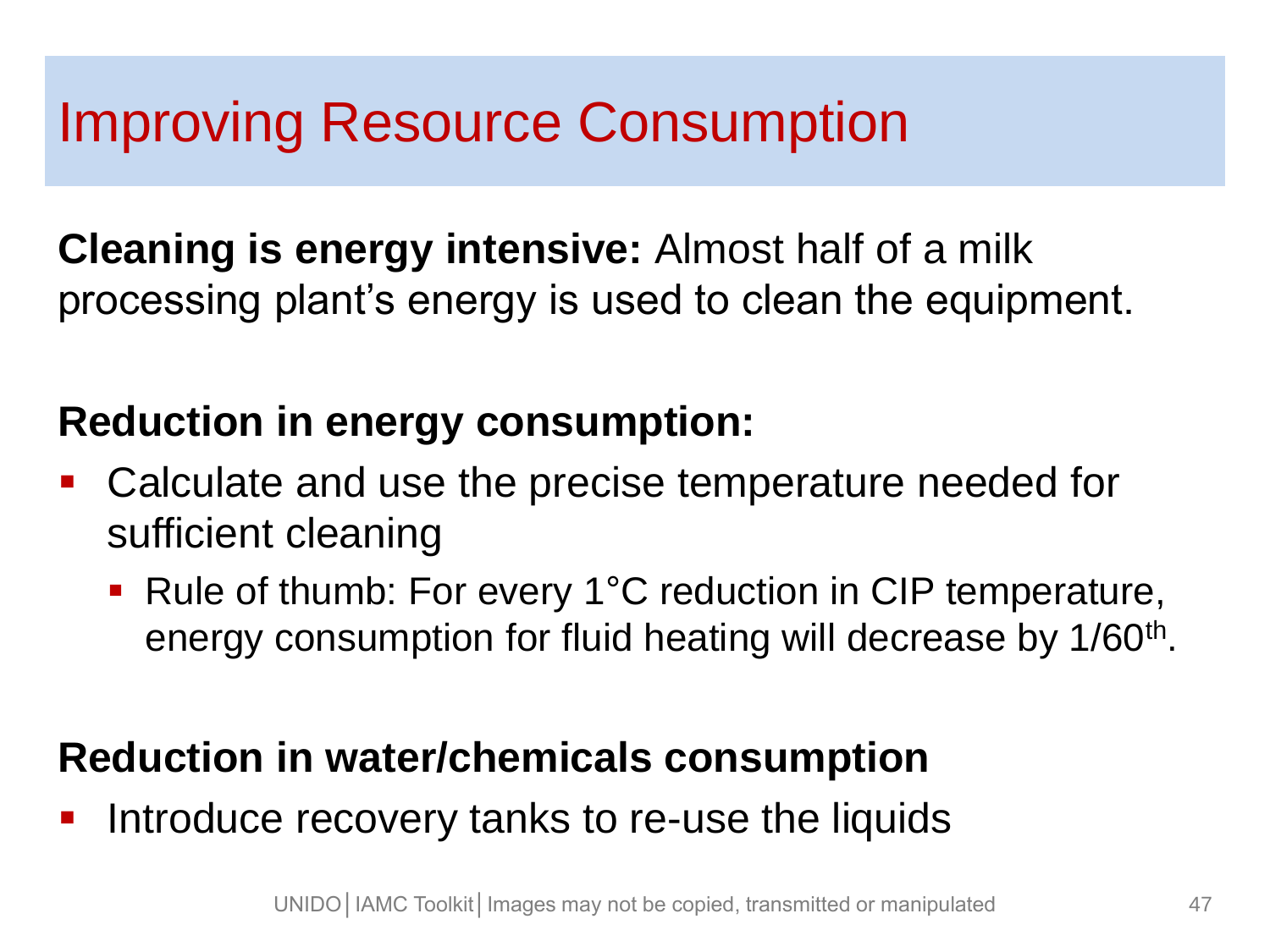### Improving Energy Efficiency

#### **Energy efficiency can be improved by**

- **Replacing inefficient, outdated equipment components that** waste electricity
	- Example: variable speed drives instead of fixed speed drives
- **Modifying wasteful processes** 
	- Example: improved control of heating and chemical sorting processes through software monitoring which prevents fresh water from infiltrating the chemicals tank and avoids unnecessary heating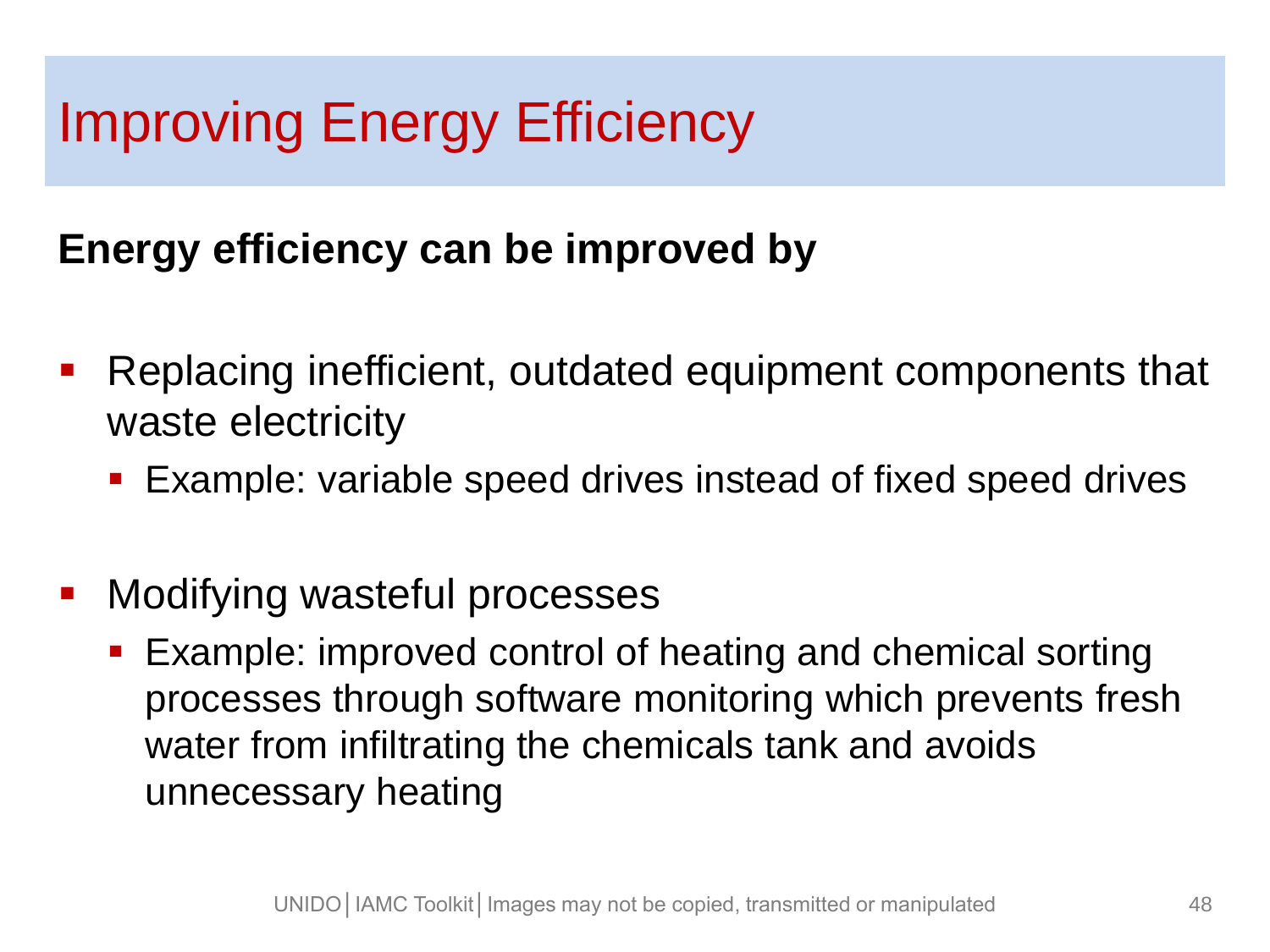### Improving Automation (1)

#### **Automation**

- Improves the quality of information available
- **Allows tighter control of the cleaning process**

#### **Automation improvement:**

- **Installing a data sensor system**
- **Installing sensors in vessels and pipes**
- **Introducing an information system (software) to record and** analyze sensor data
- **Installing control panels**
- **Setting Key Performance Indicators (KPIs)**

UNIDO | IAMC Toolkit | Images may not be copied, transmitted or manipulated 49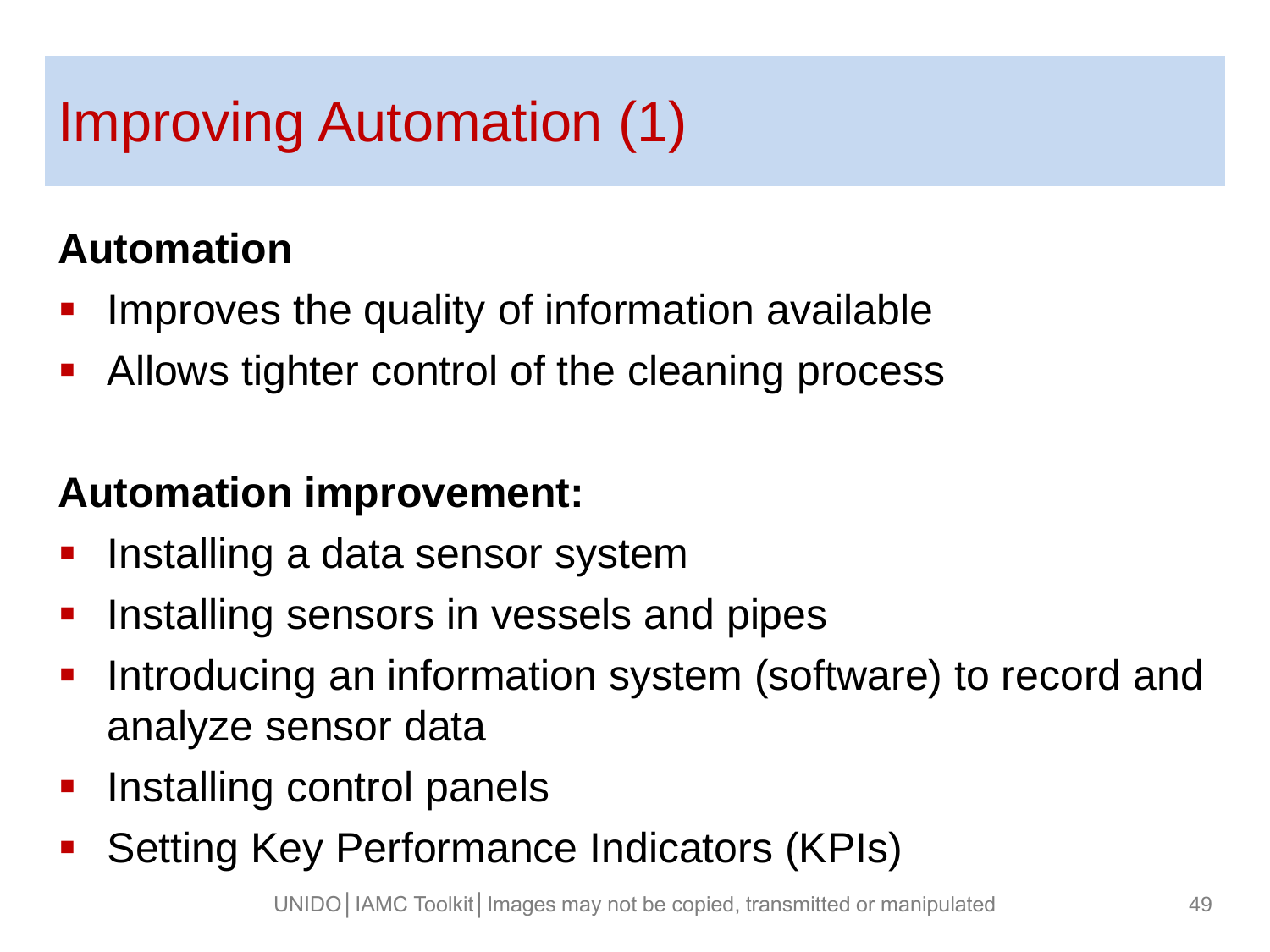### Improving Automation (2)

**Four key automation parameters for efficient cleaning (4Ts):**

- **Time: duration of cleaning cycles**
- Temperature: temperature of cleaning substances
- **Titer: concentration of cleaning substances**
- **Turbulence: speed and impact of cleaning liquids**

 $\Rightarrow$  By using software to calculate the optimum combination of each parameter, considerable cost reductions can be achieved!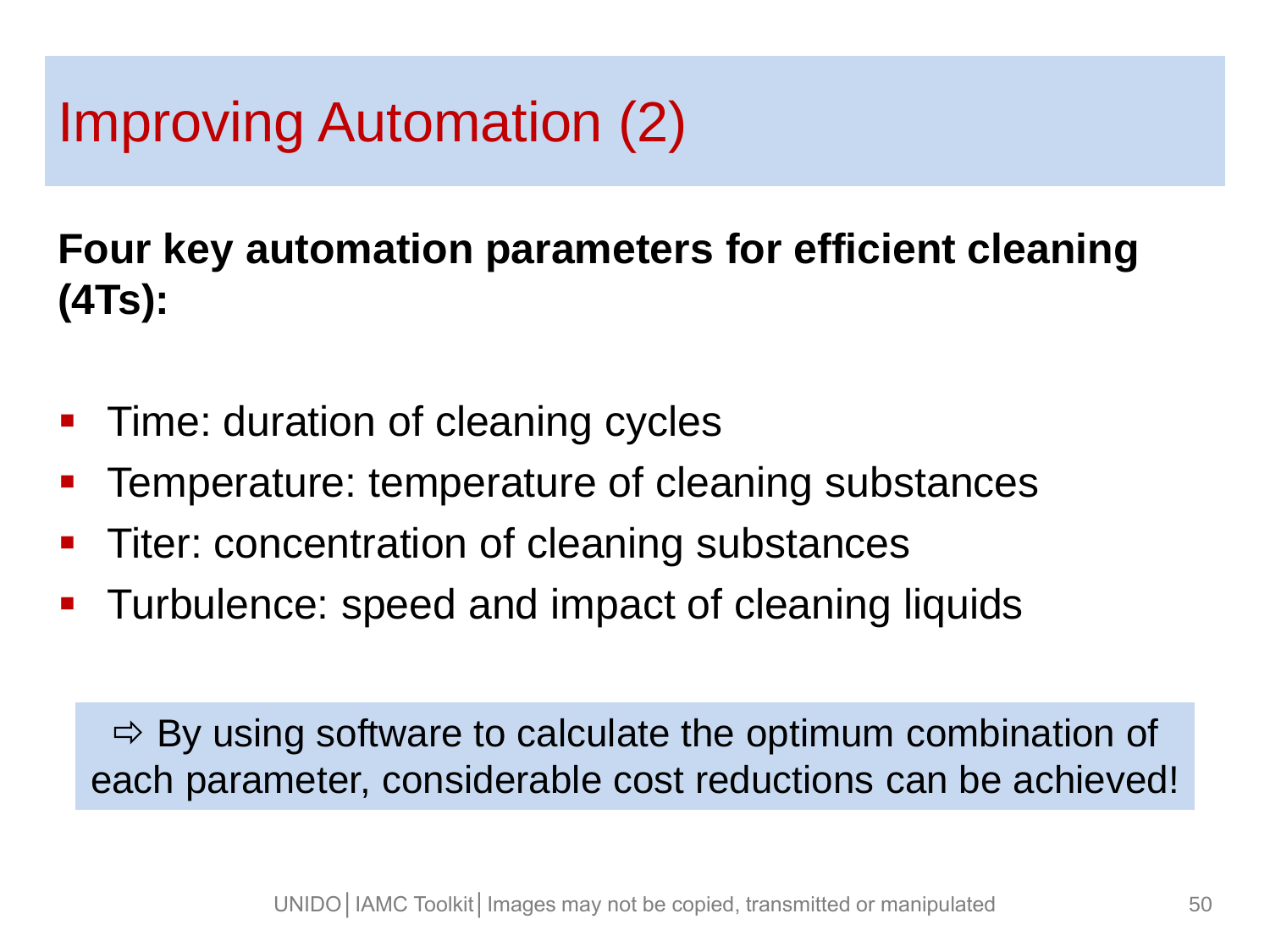### Case Study: Analysis and Optimization of a Cleaning Process

| <b>Objective</b> | A beverage manufacturer<br>wanted to analyze and<br>optimize the CIP process.                                                                                    |  |
|------------------|------------------------------------------------------------------------------------------------------------------------------------------------------------------|--|
| <b>Approach</b>  | Incorporation of a sensor<br>system to calculate, visualize<br>and document all the essential<br>parameters in a data<br>information system                      |  |
| <b>Outcome</b>   | Rinsing time could be reduced<br>from 10 to 5 minutes.                                                                                                           |  |
| <b>Benefits</b>  | Annual savings of €10,600<br><b>Reduction in fresh water</b><br>$\mathbf{r}$<br>consumption by $2,880$ m <sup>3</sup><br>per year<br>Amortization after one year |  |



Data recording Source: ©Steinhaus Informationssysteme GmbH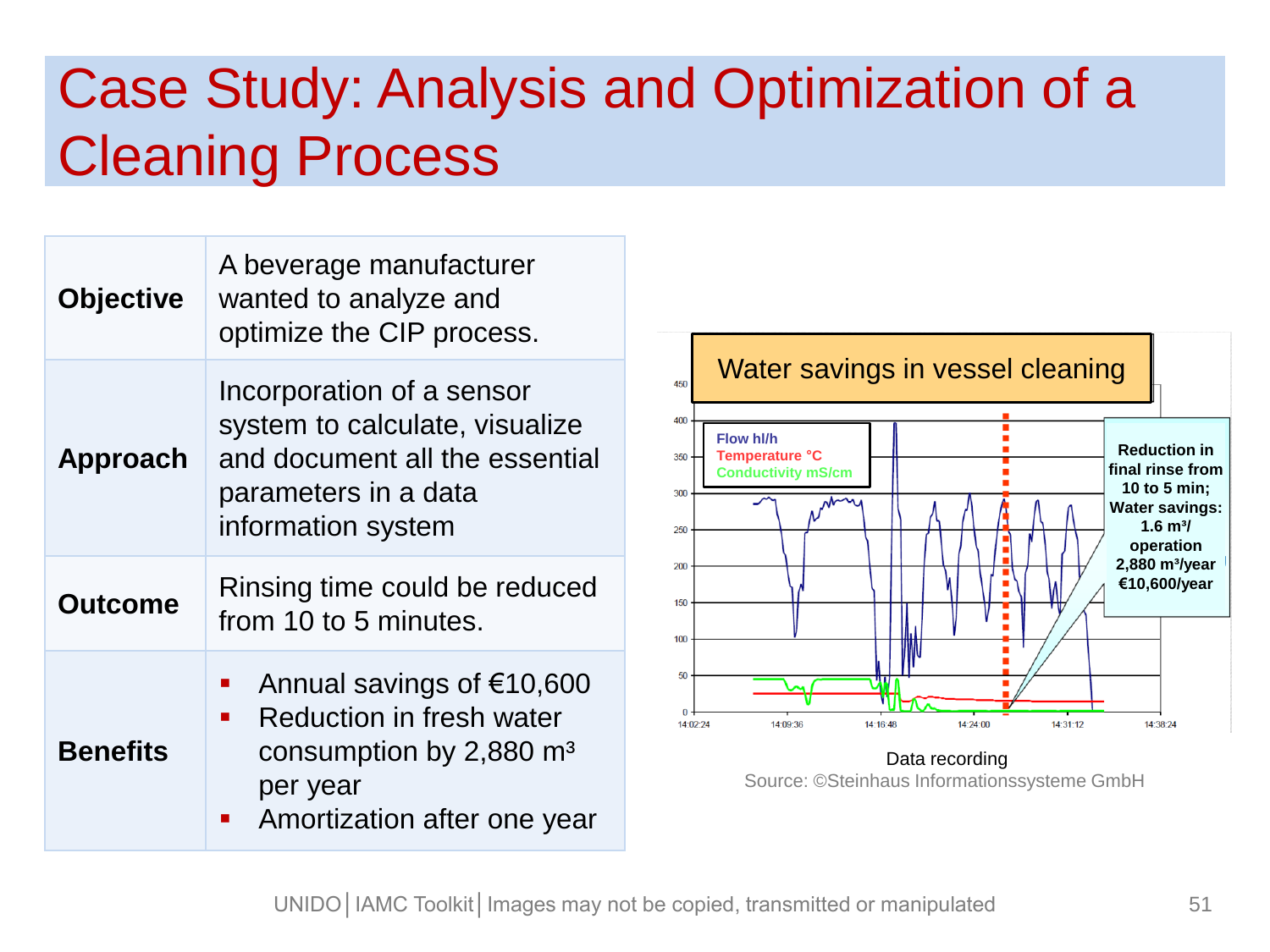### Additional Process Improvements

#### **In order to improve your CIP system, you might want to**

- Modify chemicals
- **Alter cleaning times**
- Adjust water temperature
- **Reconfigure settings**
- **Naximize chemical effectiveness**
- Implement eco-friendly solutions
- **Use ozonated water**
- **Develop a conservation mind-set**

 $\Rightarrow$  A holistic approach which automates performance through software is generally more helpful than manually changing individual parameters.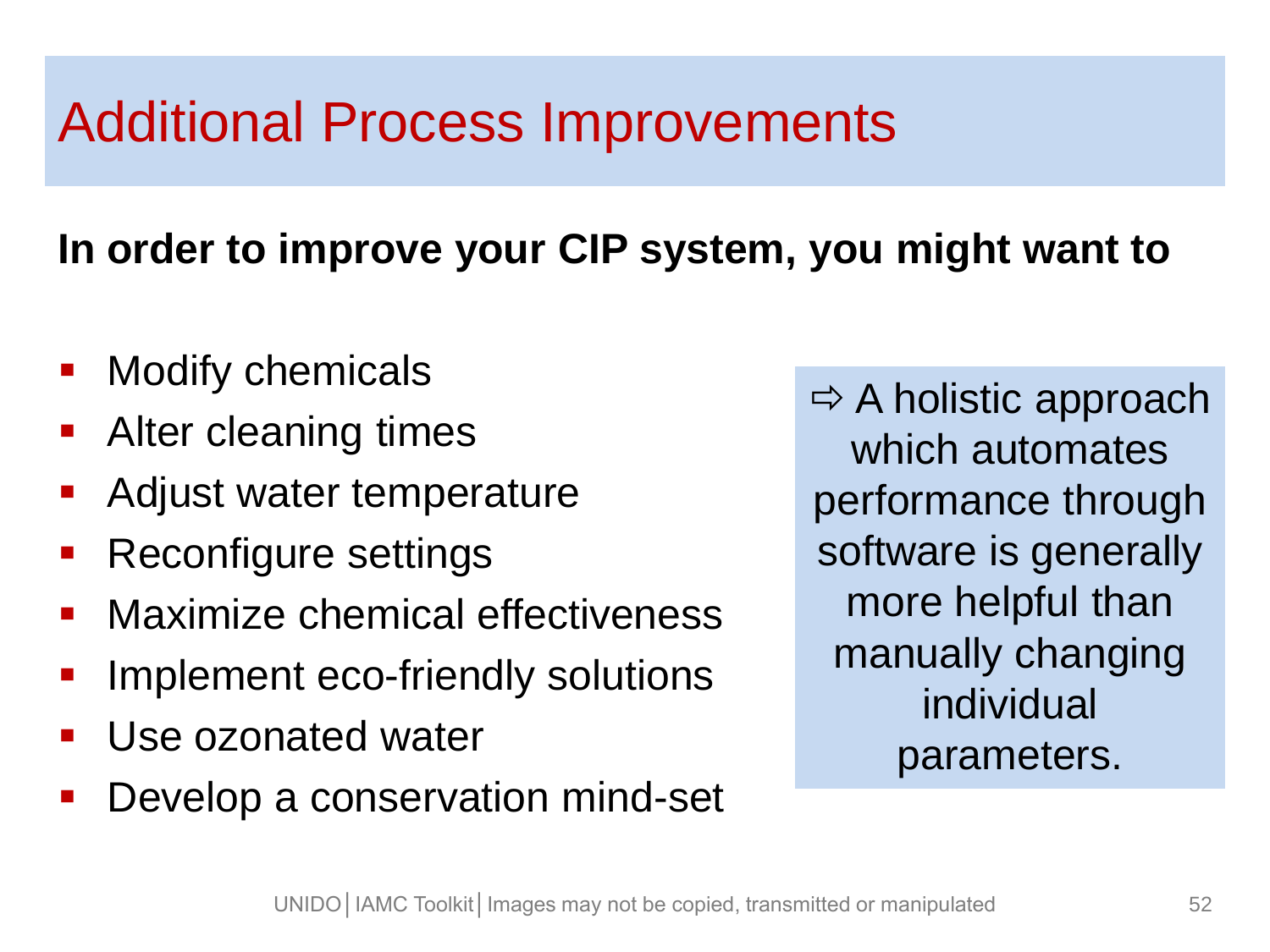### Case Study: CIP Redesign and Optimization

| <b>Objective</b> | CIP redesign and<br>optimization                                                                                | Monthly costs before and after CIP<br>optimization                                                                                                      |
|------------------|-----------------------------------------------------------------------------------------------------------------|---------------------------------------------------------------------------------------------------------------------------------------------------------|
| <b>Outcome</b>   | Water usage increased<br>by up to 50%, whereas<br>chemicals consumption<br>decreased dramatically<br>by 80-95%. | 6 000,00 €<br>5 000,00 €<br>4 000,00 €<br>■ Water<br>3 000,00 €<br>■ Caustic Acid                                                                       |
| <b>Benefits</b>  | Annual savings of<br>approx. €90,000<br>Increase in<br>production uptime<br>Reduction in energy<br>consumption  | $\blacksquare$ Acid<br>2 000,00 €<br>1 000,00 €<br>$0,00 \in$<br>Adapted from "How to Optimize CIP Processes in Food and<br><b>Beverage Operations"</b> |

*Source: based on Schneider Electric*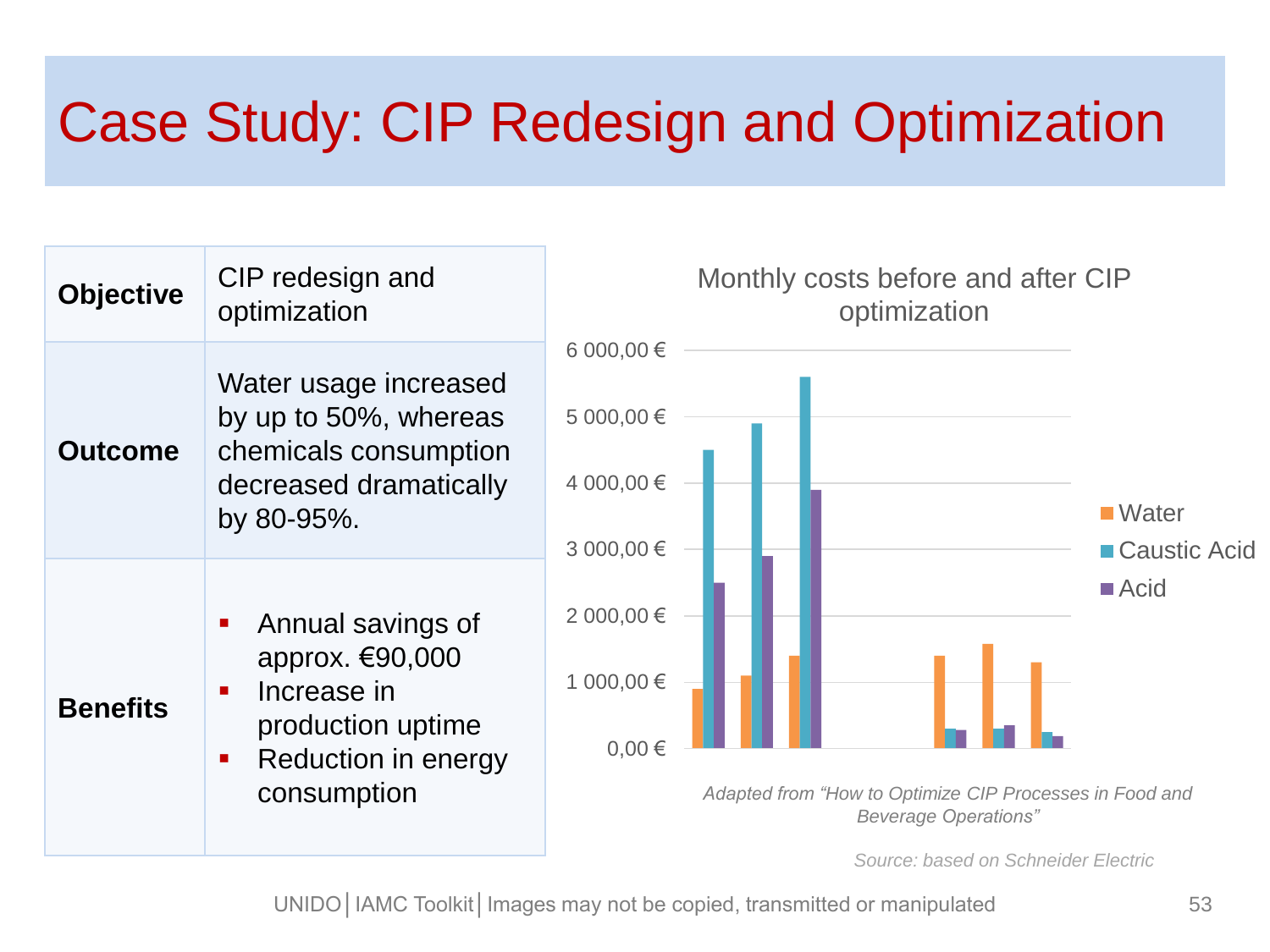### Learning Objectives

#### **Do you remember the four automation parameters?**

- Time: duration of cleaning cycles
- **Temperature: temperature of cleaning substances**
- Titer: concentration of cleaning substances
- **Turbulence: speed and impact of cleaning liquids**

#### **How can they benefit your cleaning process?**

By using software to calculate the optimum combination of these parameters, considerable cost reductions can be achieved!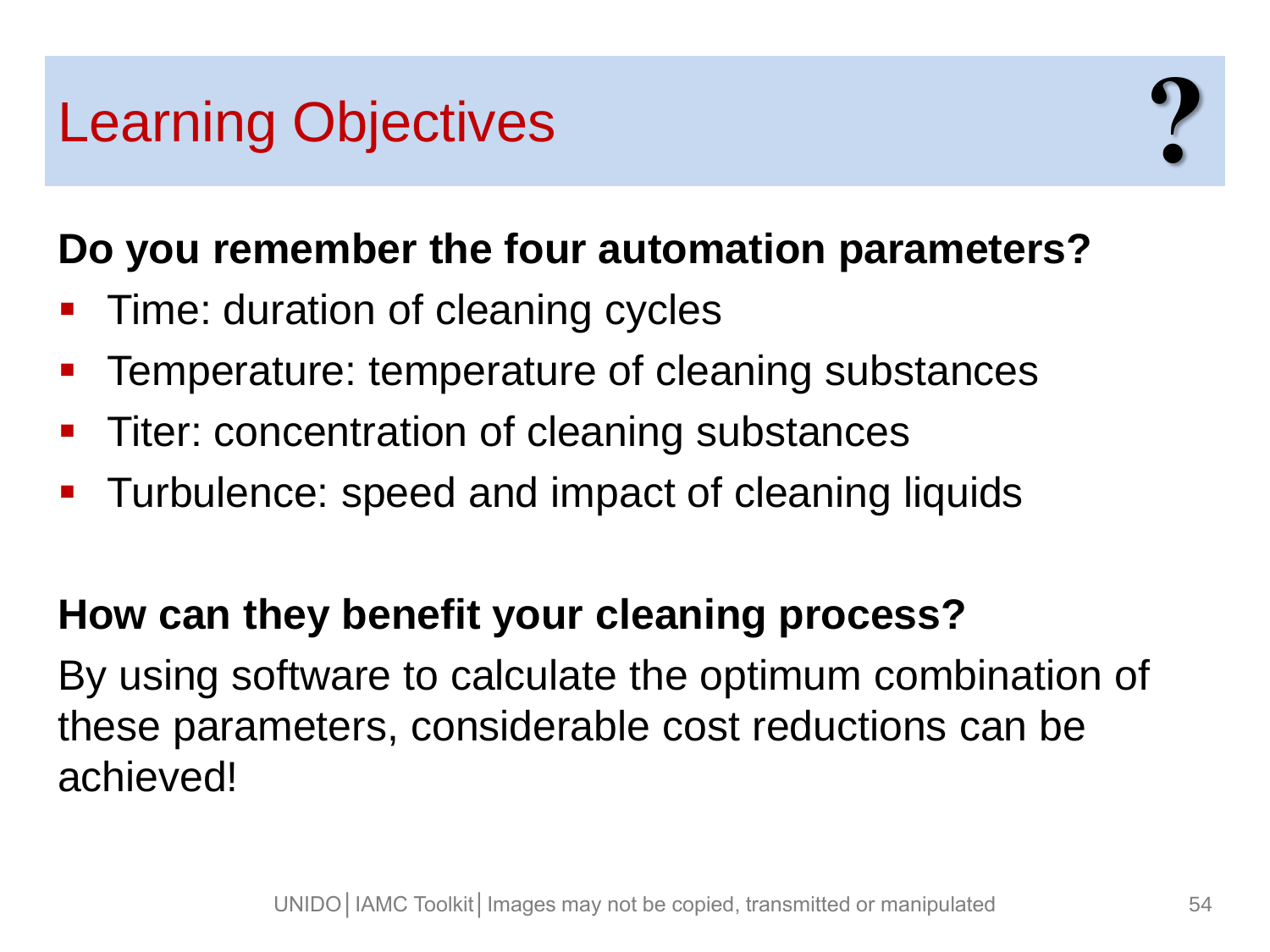### Key messages

#### **Reasons for using Clean-in-place processes:**

- **Repeatable, reliable and effective cleaning**
- Cost increases for raw materials, equipment and cleaning solutions
- **EXECUSTOMER CUSTOMERS demanding higher product quality**
- High standards required to comply with environmental, safety and health regulations
- **Process improvement increases plant efficiency and** customer satisfaction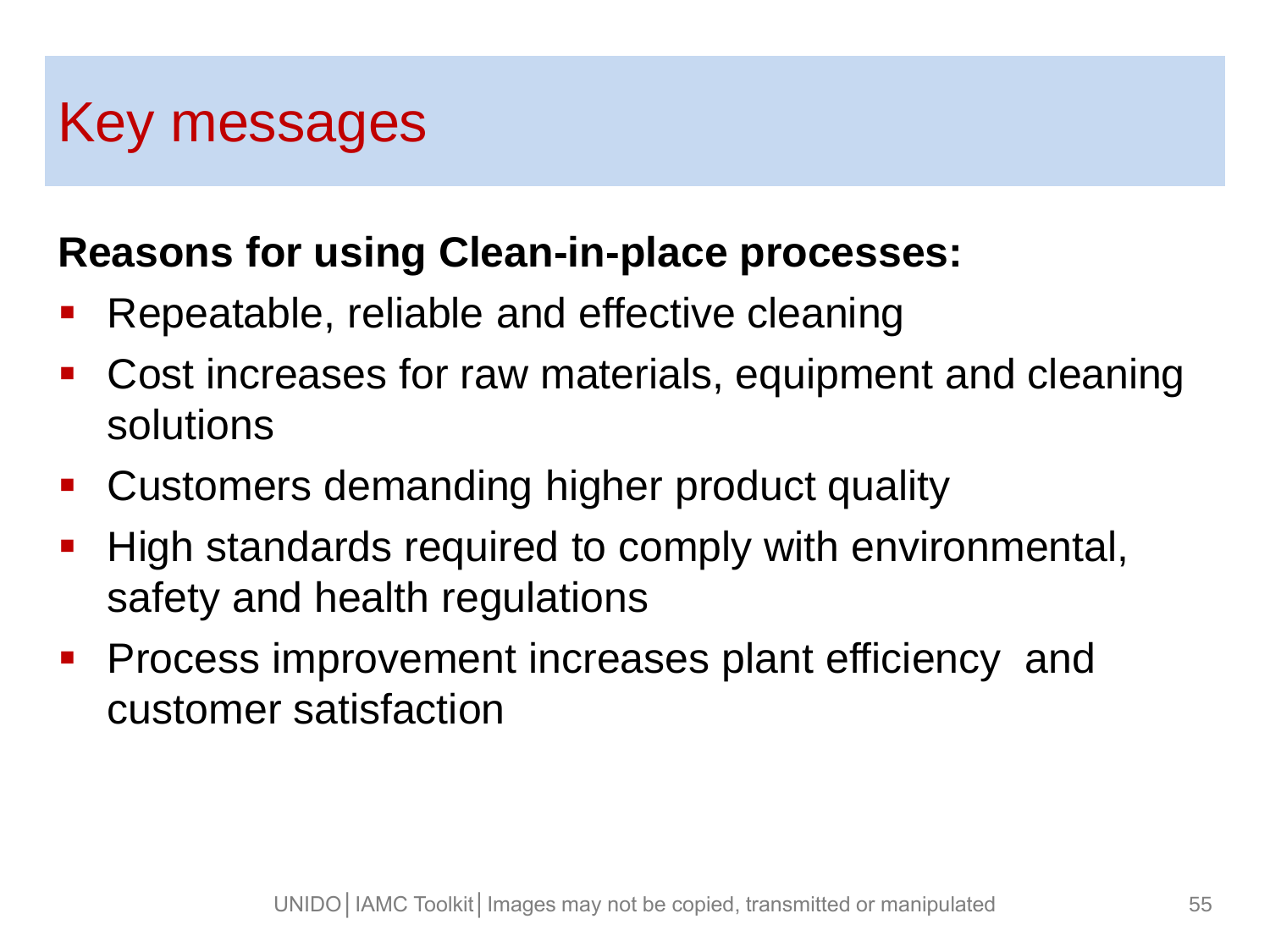### Key messages

**Clean-in-place processes provide several advantages for industrial plants:**

- Improving plant efficiency
- **IMPROVING product quality**
- Guaranteed and repeatable processes that can be validated (high standards of hygiene)
- **Cleaning of areas that are difficult to access**
- Achieving savings on regular operating costs due to reduced wear-and-tear on equipment and lower labour requirements
- Reducing operator hazards associated with handling and inhaling cleaning chemicals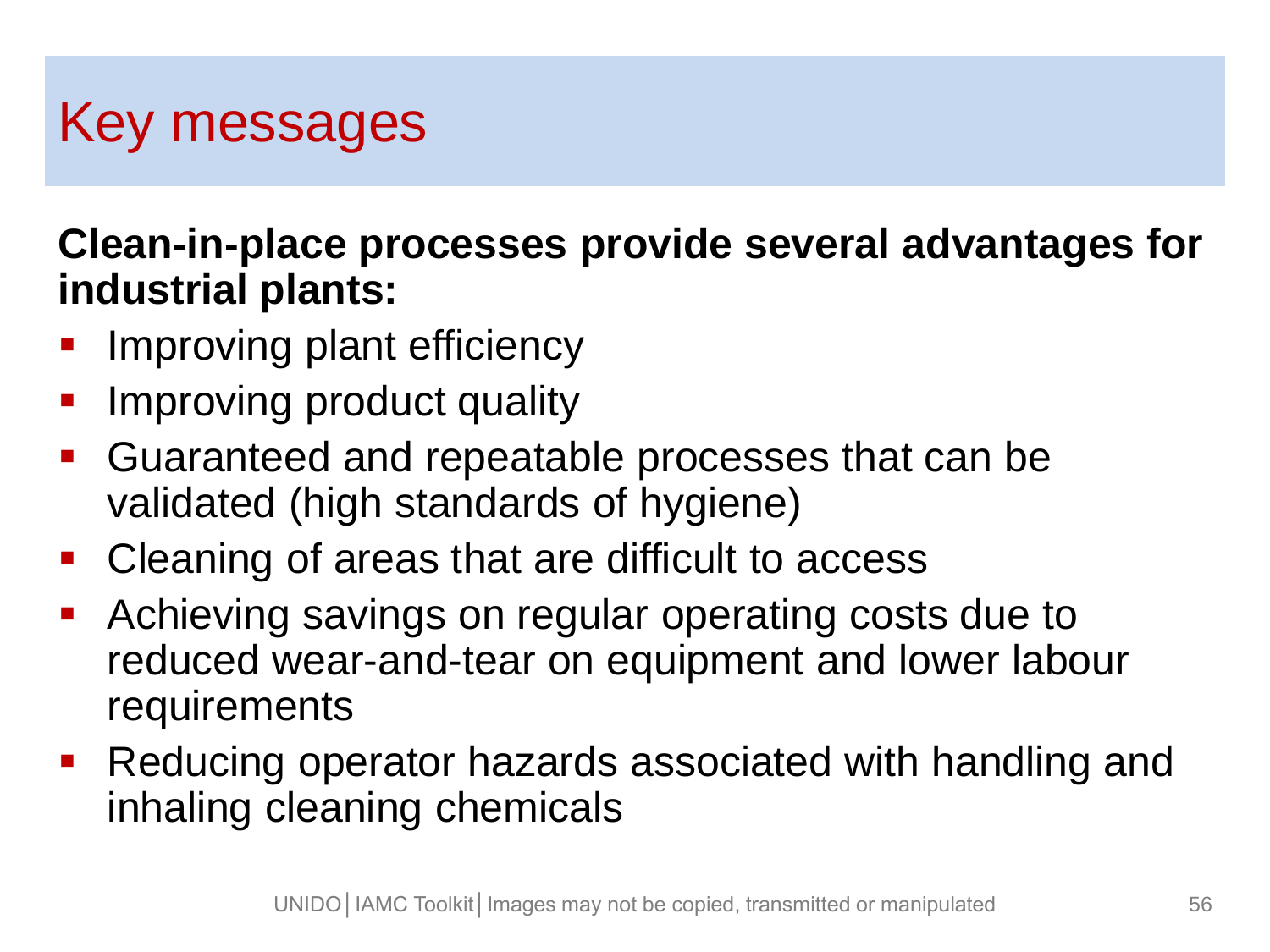

UNIDO | IAMC Toolkit | Images may not be copied, transmitted or manipulated 57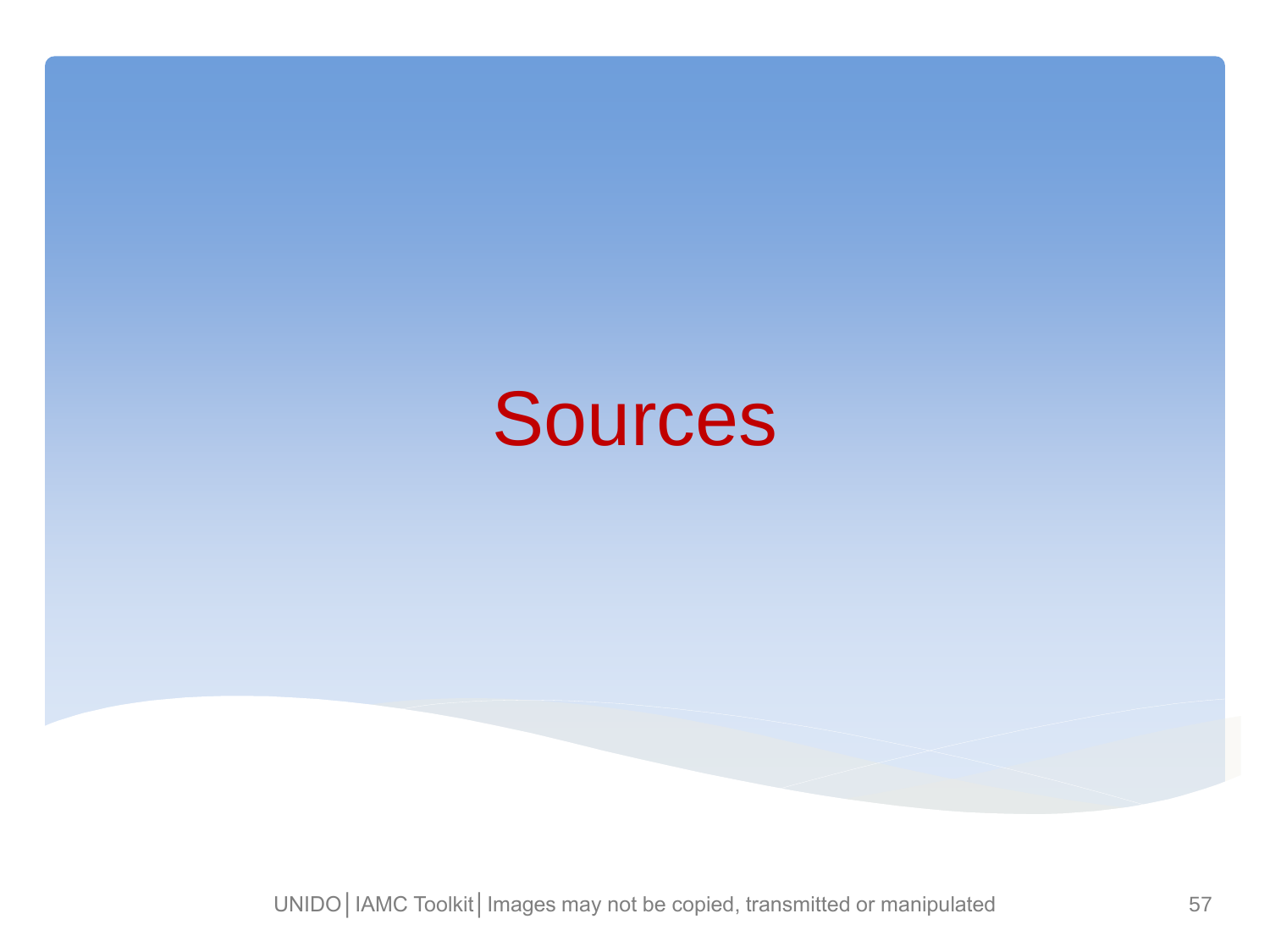#### Sources

- CSD Engineers, Switzerland/ISSPPRO, Germany, 2015
- Ainia, Study of Cleaning in Place Techniques, Public Report
- Bowser T, Construction and Operation Manual: Low-cost, Clean-In-Place (CIP) unit for small and very small meat processors, Oklahoma State university.
- **Briggs, Principles and Practice of Cleaning in Place** (presentation).
- Bürkert, What is Cleaning in Place? How does it work, and where should you use it? A basic primer from Burkert, White Paper, 2011
- Durkee J. B., Management of Industrial Cleaning Technology and Cleaning Processes, Elsevier Science & Technology Books, 2006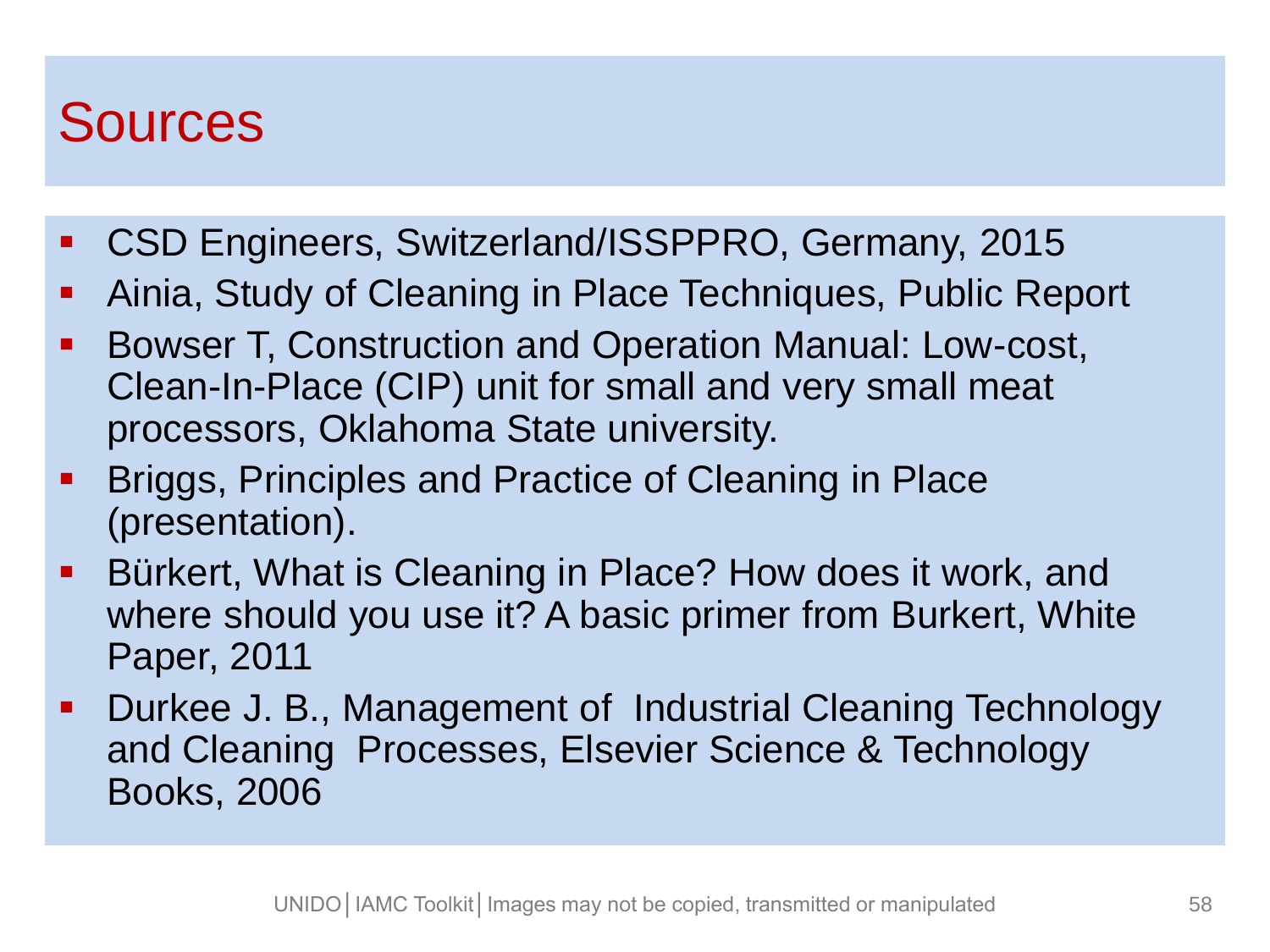### Sources

- **Harrington J., Industrial Cleaning Technology, Kluwer Academic** Publishers, 2001.
- Schneider Electric, How to Optimize Clean-in-Place (CIP) Processes in Food and Beverage Operations, 2013.
- Lakshmana Prabu L. and Suriyaprakash T.N.K., Cleaning Validation and its importance in the Pharmaceutical Industry , Pharma Times - Vol 42 - No. 07, 2010.
- SPX, CIP and Sanitation of a Process Plant, White Paper, 2013.
- Tamime A., Cleaning-in-Place Dairy, Food and Beverage Operations, 3rd edition, Balackwell Publishing, page 250, 2008.
- Wiencek M., Biotech CIP Cycle Development: Case Study Examples Utilizing QRM , Pharmaceutical Engineering, 2006.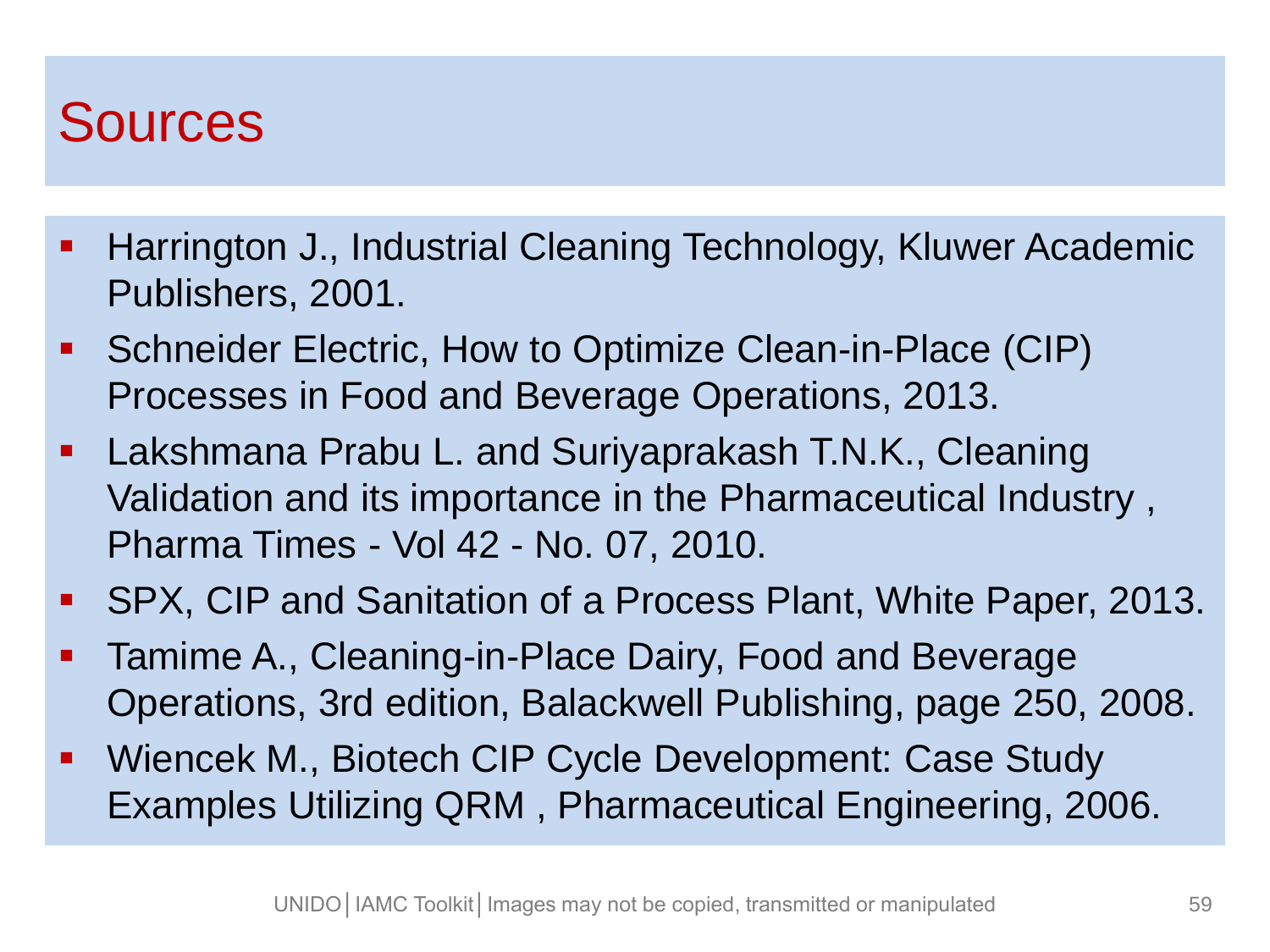#### Images

- **ISSPPRO GmbH, Germany, 2015**
- **Lenntech, the Netherlands, 2015**
- **Industrial Trading Solutions Ltd, UK, 2015**